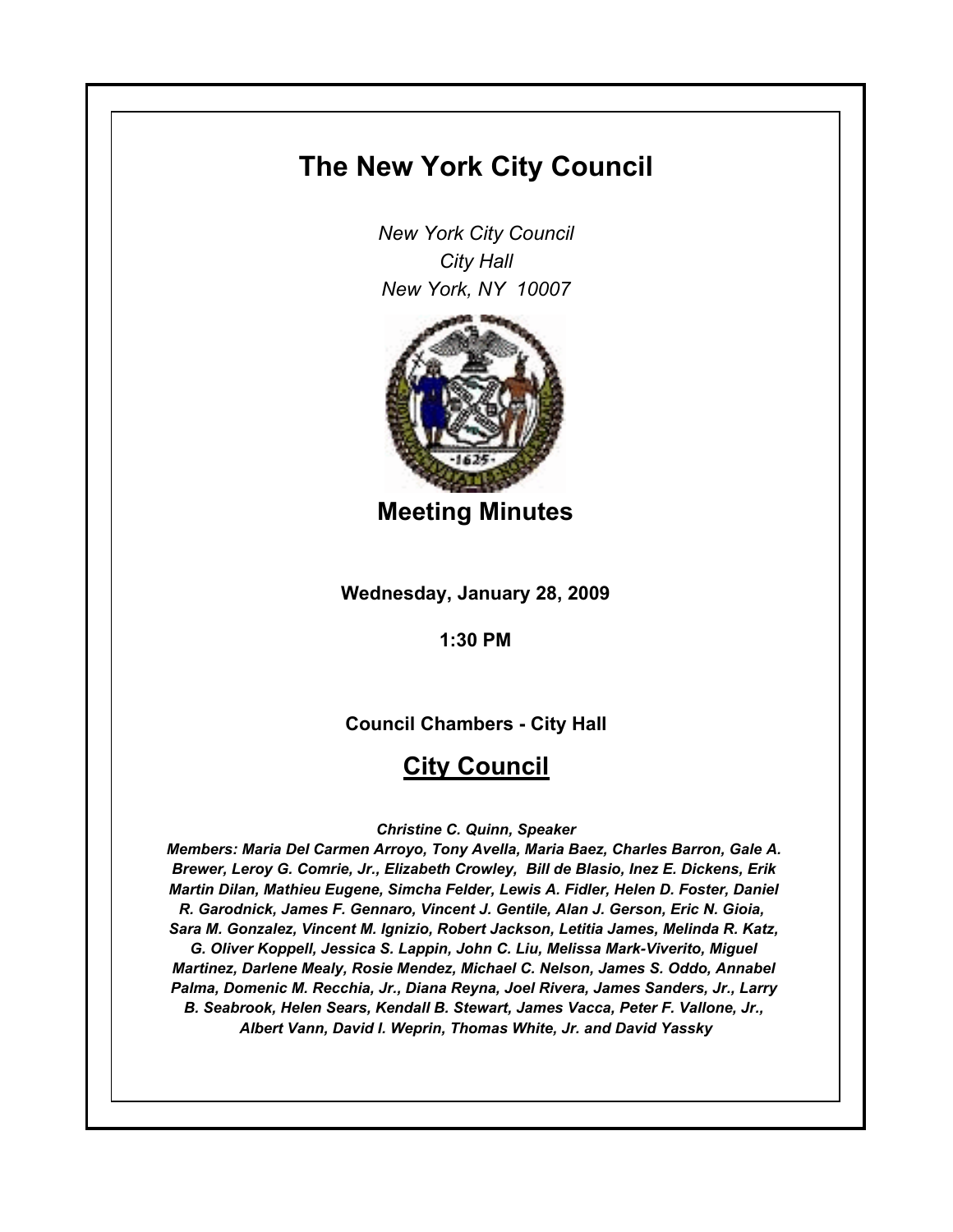#### *The President Pro Tempore (Council Member Rivera)*

1. Roll Call

#### **Present,**

Speaker Quinn, Arroyo, Avella, Baez, Barron, Brewer, Comrie Jr., Crowley, de Blasio, Dickens, Dilan, Eugene, Felder, Fidler, Foster, Garodnick, Gennaro, Gentile, Gerson, Gioia, Gonzalez, Ignizio, Jackson, James, Katz, Koppell, Lappin, Liu, Mark-Viverito, Martinez, Mealy, Mendez, Nelson, Oddo, Recchia Jr., Reyna, Rivera, Sanders Jr., Seabrook, Sears, Stewart, Vacca, Vallone Jr., Weprin, White Jr. and Yassky

#### **Excused,**

Palma and Vann

*The presence of a quorum was announced by The President Pro Tempore (Council Member Rivera). THe Public Advocate (Ms. Gotbaum) assumed the Chair at a later point in the Meeting.*

*There are presently three vacancies in the Council pending the certified results of three Special Elections scheduled to be held on February 24, 2009.*

#### 2. Invocation

*The Invocation was delivered by: Rev. Calvin E. Owens, Pastor, Community Protestant, Community Church, 1659 East Gun Road, The Bronx, N.Y. 10475.*

*Council Member Seabrook moved to spread the Invocation in full upon the Record.*

#### 3. Adoption of Minutes

*Council Member Vacca moved that the Minutes of the Stated Meeting of November 19, 2008 and December 9, 2008 be adopted as printed.*

#### 4. Messages & Papers from the Mayor

## **M 1288-2009 Communication from the Mayor - Mayors veto and disapproval message of Introductory Number 837, in relation to the residency requirement for city employees.**

Attachments: Press Release, Mayor's Veto Message, Committee Report, Hearing Transcript, Hearing Transcript - Stated Meeting 1/28/09, Hearing Transcript - Stated Meeting 2/11/09

#### **This Mayor's Message was Referred to Comm by Council to the Committee on Civil Service and Labor**

5. Communications from City, County & Borough Offices

*None*

6. Petitions and Communications

*None*

### 7. Land Use Call-Ups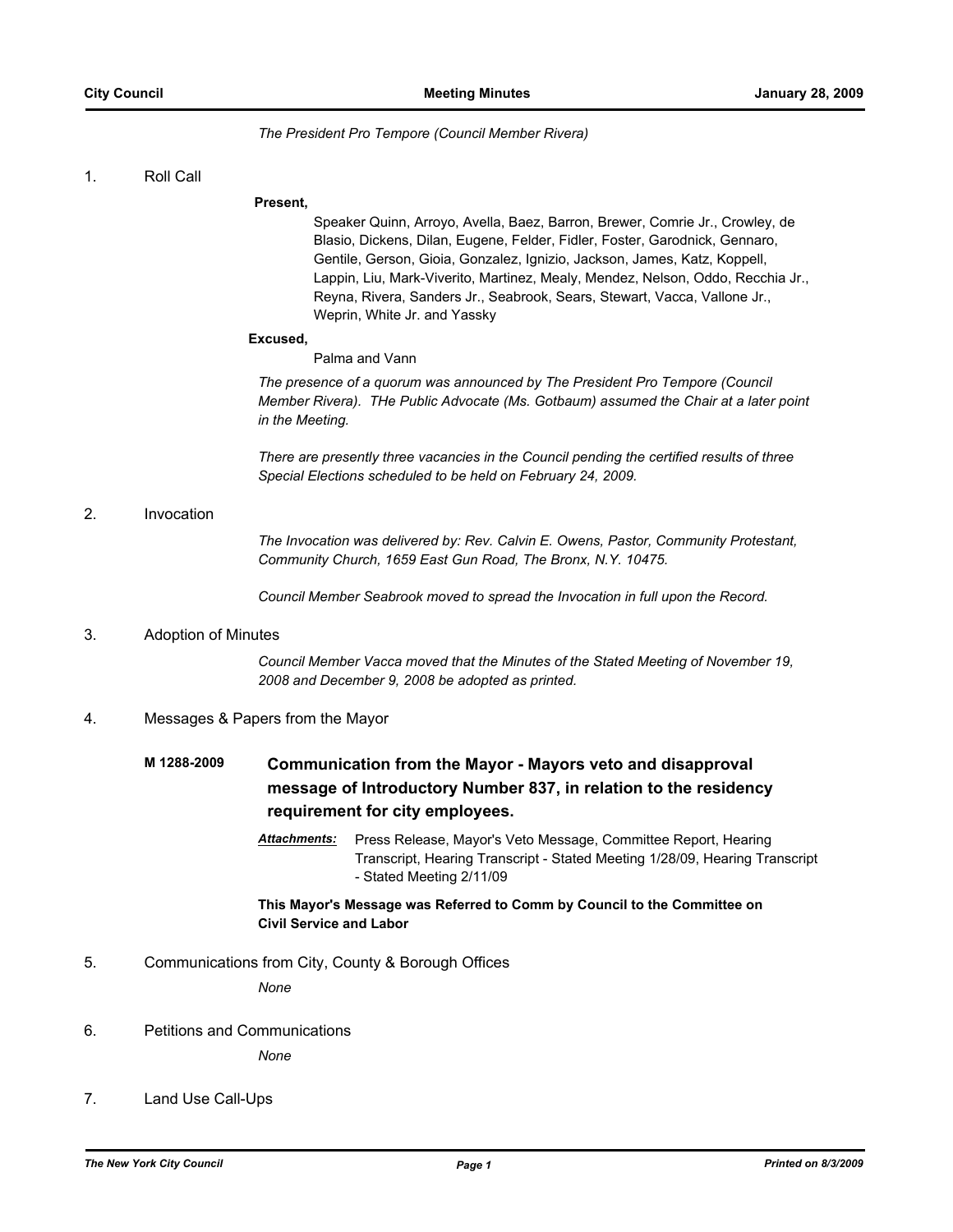*The Public Advocate (Ms. Gotbaum) put the question whether the Council would agree with and adopt such motion which was decided in the affirmative by the following vote:*

**M 1289-2009 By Council Member Barron: Pursuant to Rule 11.20(c) of the Council and Section 197-d(b)(3) of the New York City Charter, the Council hereby resolves that the action of the City Planning Commission on Uniform Land Use Procedure Applications no. C 080051 ZSK shall be subject to review by the Council.**

*Attachments:* Press Release, Hearing Transcript - Stated Meeting 1/28/09

**A motion was made that this Land Use Call-Up be Approved, by Council approved by Roll Call.**

#### **Affirmative,** 46 -

Speaker Quinn, Arroyo, Avella, Baez, Barron, Brewer, Comrie Jr., Crowley, de Blasio, Dickens, Dilan, Eugene, Felder, Fidler, Foster, Garodnick, Gennaro, Gentile, Gerson, Gioia, Gonzalez, Ignizio, Jackson, James, Katz, Koppell, Lappin, Liu, Mark-Viverito, Martinez, Mealy, Mendez, Nelson, Oddo, Recchia Jr., Reyna, Rivera, Sanders Jr., Seabrook, Sears, Stewart, Vacca, Vallone Jr., Weprin, White Jr. and Yassky

#### **Excused,** 2 -

Palma and Vann

*At this point, the Public Advocate (Ms. Gotbaum) declared that the aforementioned item was adopted and referred to the Committee on Land Use and to the appropriate Land Use Subcommittee.*

- 8. Communication from the Speaker
- 9. Discussion of General Orders
- 10. Reports of Special Committees

*None*

11. Reports of Standing Committees

Report of the Committee on Civil Service and Labor

- **Int 0917-2009 A Local Law to amend the administrative code of the city of New York, in relation to health insurance coverage for surviving family members of certain deceased employees of the department of environmental protection.**
	- *Attachments:* Committee Report, Press Release, Fiscal Impact Statement, Hearing Testimony, Mayor's Letter, Hearing Transcript, Hearing Transcript - Stated Meeting 1/28/09, Local Law

**A motion was made that this Introduction be Approved by Council approved by consent Roll Call.**

**Enactment No:** 2009/009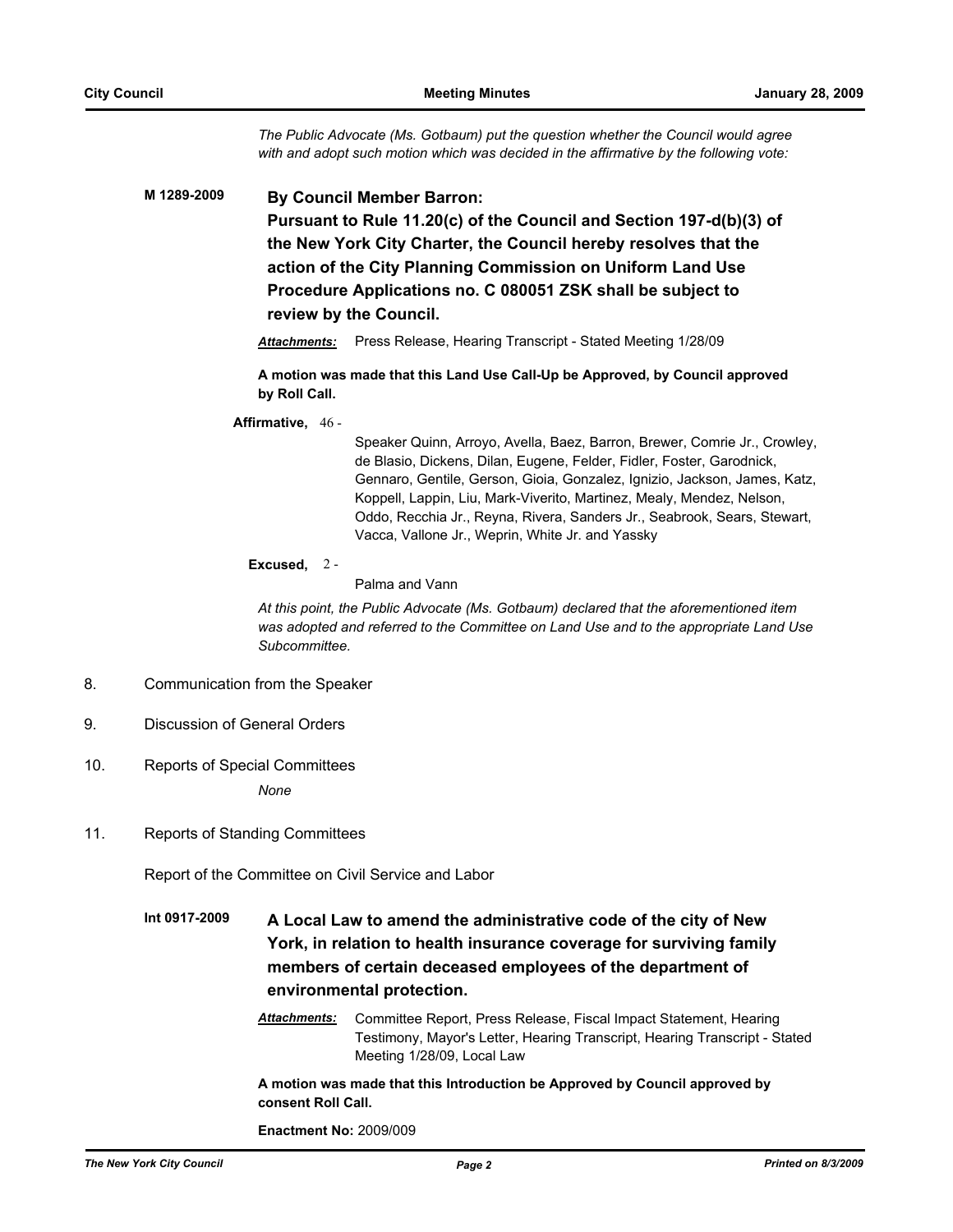Report of the Committee on Environmental Protection

### **Int 0040-2006 A Local Law to amend the administrative code of the city of New York, in relation to enforcement of the restrictions regarding engine idling.**

*Attachments:* Int. No. 40 - 2/1/06, Committee Report 11/25/08, Hearing Testimony 11/25/08, Hearing Transcript 11/25/08, Committee Report 1/26/09, Hearing Testimony 1/26/09, Hearing Transcript 1/26/09, Committee Report 1/28/09, Hearing Transcript 1/28/09, Hearing Transcript - Stated Meeting 1/28/09, Press Release, Fiscal Impact Statement, Mayor's Letter, Local Law

#### **A motion was made that this Introduction be Approved by Council approved by Roll Call.**

#### **Affirmative,** 40 -

Speaker Quinn, Arroyo, Avella, Baez, Brewer, Comrie Jr., Crowley, de Blasio, Dickens, Dilan, Eugene, Fidler, Garodnick, Gennaro, Gerson, Gioia, Gonzalez, Ignizio, Jackson, James, Koppell, Lappin, Liu, Mark-Viverito, Martinez, Mealy, Mendez, Nelson, Oddo, Recchia Jr., Reyna, Rivera, Sanders Jr., Seabrook, Sears, Stewart, Vallone Jr., Weprin, White Jr. and Yassky

#### **Negative,** 6 -

Barron, Felder, Foster, Gentile, Katz and Vacca

**Excused,** 2 -

Palma and Vann

**Enactment No:** 2009/004

### **Int 0631-2007 A Local Law to amend the administrative code of the city of New York, in relation to engine idling.**

*Attachments:* Int. No. 631 - 10/17/07, Committee Report 11/25/08, Hearing Testimony 11/25/08, Hearing Transcript 11/25/08, Committee Report 1/26/09, Hearing Transcript 1/26/09, Hearing Testimony 1/26/09, Committee Report 1/28/09, Hearing Transcript 1/28/09, Hearing Transcript - Stated Meeting 1/28/09, Press Release, Fiscal Impact Statement, Mayor's Letter, Local Law

#### **A motion was made that this Introduction be Approved by Council approved by Roll Call.**

#### **Affirmative,** 43 -

Speaker Quinn, Arroyo, Avella, Baez, Barron, Brewer, Comrie Jr., Crowley, de Blasio, Dickens, Dilan, Eugene, Foster, Garodnick, Gennaro, Gentile, Gerson, Gioia, Gonzalez, Ignizio, Jackson, James, Katz, Koppell, Lappin, Liu, Mark-Viverito, Martinez, Mealy, Mendez, Nelson, Oddo, Recchia Jr., Reyna, Rivera, Sanders Jr., Seabrook, Sears, Stewart, Vallone Jr., Weprin, White Jr. and Yassky

#### **Negative,** 3 -

Felder, Fidler and Vacca

- **Excused,** 2 -
- Palma and Vann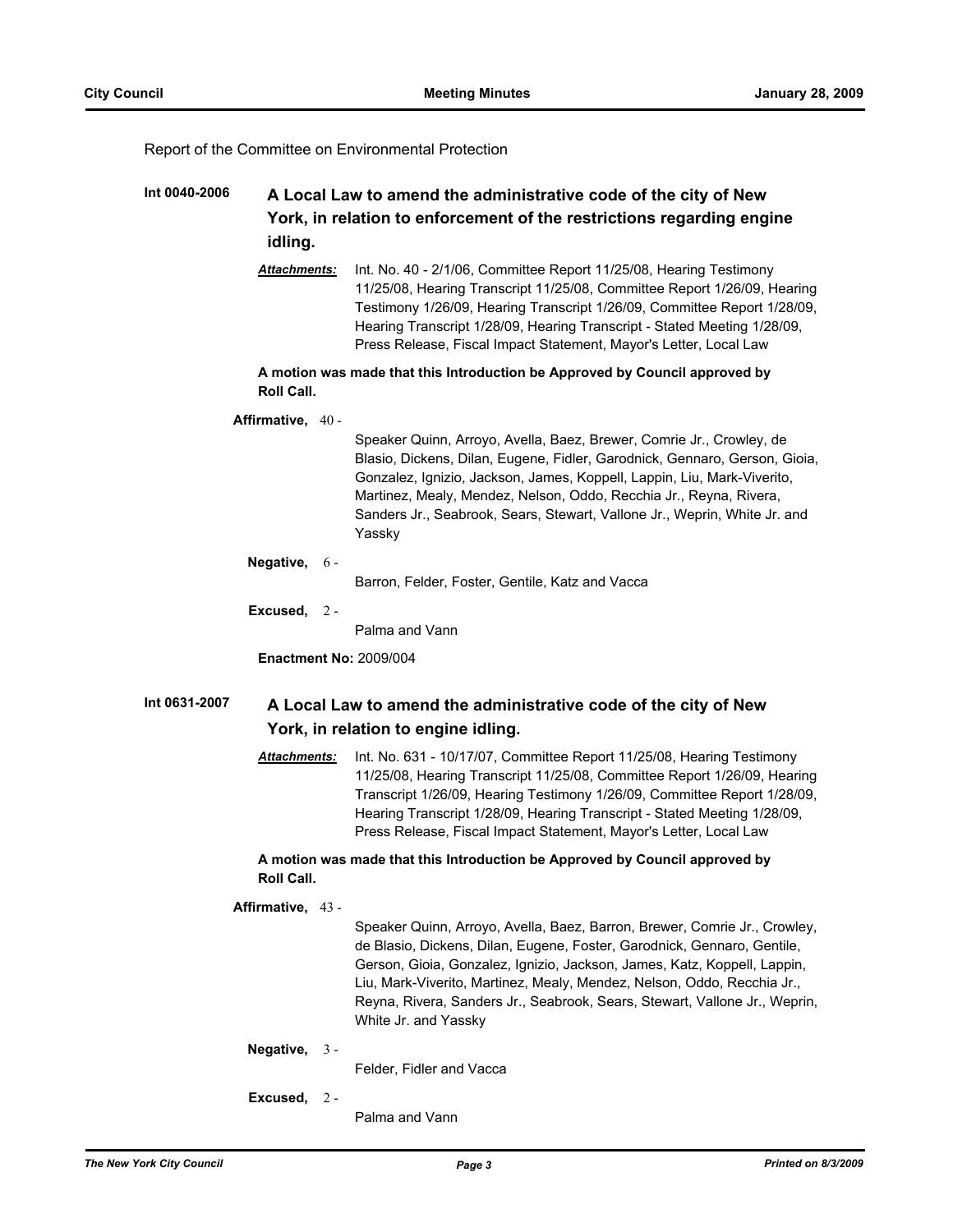#### **Enactment No:** 2009/005

Report of the Committee on Finance

- **Int 0870-2008 A Local Law to amend the administrative code of the city of New York, in relation to the establishment of the Hudson Square business improvement district.**
	- *Attachments:* Committee Report 12/9/08, Hearing Testimony 12/9/08, Hearing Transcript 12/9/08, Hearing Testimony 12/9/08 - (Con't), Committee Report 1/27/09, Hearing Transcript 1/27/09, Hearing Transcript - Stated Meeting 1/28/09, Press Release, Fiscal Impact Statement, Mayor's Letter, Local Law

**A motion was made that this Introduction be Approved by Council approved by consent Roll Call.**

**Enactment No:** 2009/007

**Res 1739-2008 Resolution concerning the establishment of the Bed-Stuy Gateway Business Improvement District in the Borough of Brooklyn and setting the date, time and place for the public hearing to hear all persons interested in the establishment of such district**

> *Attachments:* Res. No. 1739 - 12/18/08, Committee Report, Press Release, Hearing Transcript, Hearing Transcript - Stated Meeting 1/28/09

**A motion was made that this Resolution be Approved, by Council approved by consent Roll Call.**

Report of the Committee on Housing and Buildings

**Int 0760-2008 A Local Law to amend the administrative code of the city of New York, in relation to the appointment of a safety compliance officer with respect to construction sites.**

> *Attachments:* Int. No. 760 - 4/30/08, Committee Report 5/6/08, Hearing Testimony 5/6/08, Hearing Transcript 5/6/08, Committee Report 1/26/09, Hearing Transcript 1/26/09, Hearing Testimony 1/26/09, Press Release, Fiscal Impact Statement, Committee Report - Stated Meeting 1/26/08, Hearing Transcript - Stated Meeting 1/28/09, Mayor's Letter, Local Law

**A motion was made that this Introduction be Approved by Council approved by consent Roll Call.**

**Enactment No:** 2009/006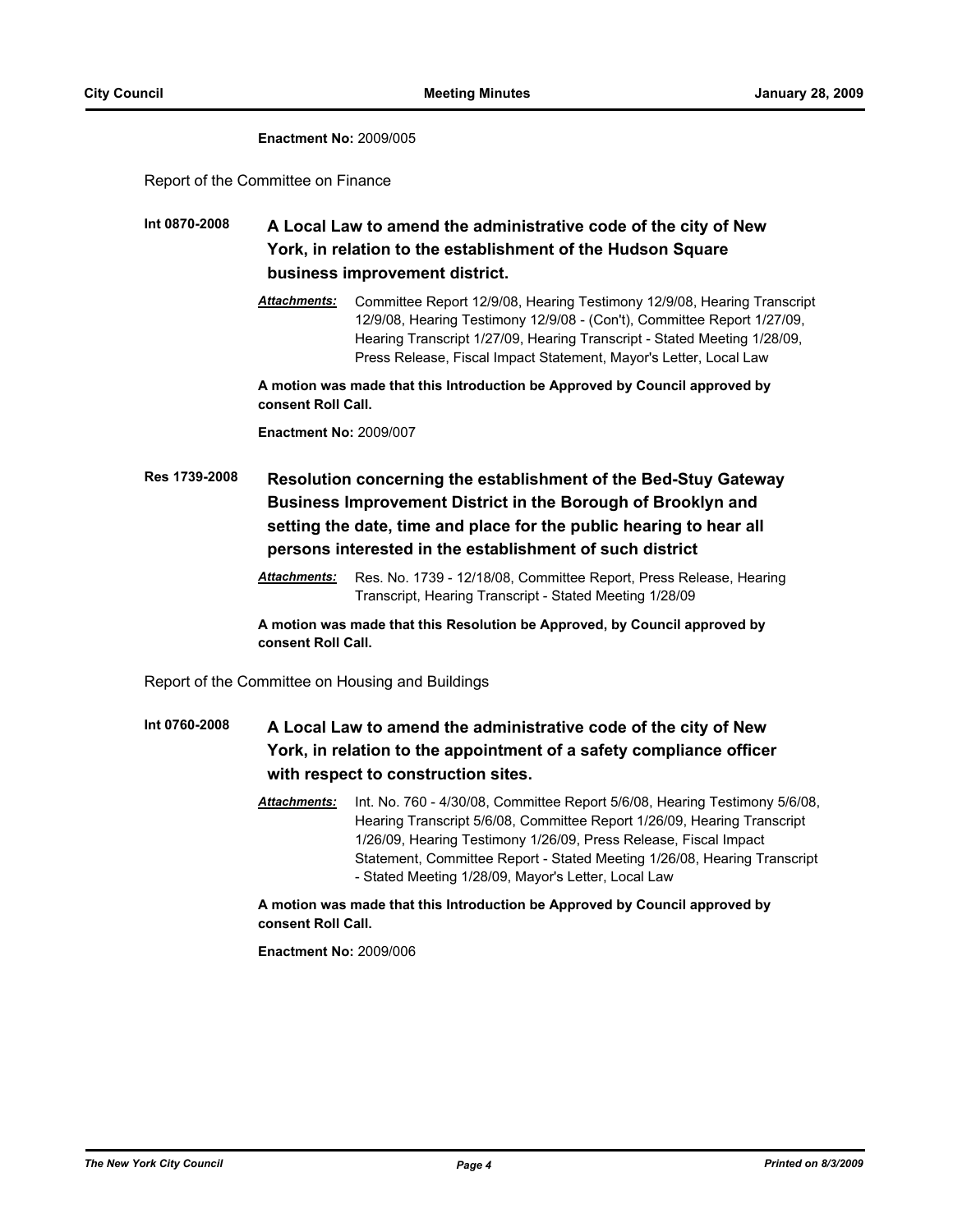### **Int 0878-2008 A Local Law to amend the administrative code of the city of New York, in relation to requiring safety registration numbers.**

*Attachments:* Int. No. 878 - 12/9/08, Committee Report 1/14/09, Hearing Transcript 1/14/09, Hearing Testimony 1/14/09, Committee Report 1/26/09, Hearing Transcript 1/26/09, Hearing Testimony 1/26/09, Press Release, Fiscal Impact Statement, Committee Report - Stated Meeting 1/26/09, Hearing Transcript - Stated Meeting 1/28/09, Mayor's Letter, Local Law

**A motion was made that this Introduction be Approved by Council approved by consent Roll Call.**

**Enactment No:** 2009/008

Report of the Committee on Land Use

**LU 0879-2008 Application no. 20095053 HAM an Urban Development Action Area Project located at 824 St. Nicholas Avenue, Council District no. 7, Borough of Manhattan. This matter is subject to Council review and action pursuant to Article 16 of the New York General Municipal Law, at the request of the New York City Department of Housing Preservation and Development, and pursuant to Section 577 of the Private Housing Finance Law for a partial tax exemption.**

> *Attachments:* Hearing Transcript - Planning 9/16/08, Press Advisory, Hearing Transcript - Planning 10/7/08, Hearing Transcript - Planning 10/17/08, Hearing Testimony - Planning 10/17/08, Hearing Transcript - Planning 10/20/08, Hearing Transcript - Planning 11/17/08, Hearing Transcript - Planning 11/19/08, Hearing Testimony - Planning 12/2/08, Hearing Transcript - Planning 12/2/08, Hearing Transcript - Planning 12/15/08, Hearing Testimony - Planning 12/15/08, Hearing Transcript - Planning 12/18/08, Hearing Testimony - Planning 1/26/09, Hearing Transcript - Planning 1/26/09, Hearing Transcript - Land Use 1/27/09

**A motion was made that this Land Use Application be Approved, by Council approved by consent Roll Call.**

**Res 1784-2009 Resolution approving an Urban Development Action Area Project located at 824 St. Nicholas Avenue (Block 2066, Lot 29), Borough of Manhattan, and waiving the urban development action area designation requirement and the Uniform Land Use Review Procedure, pursuant to Sections 693 and 694 of the General Municipal Law (L.U. No. 879; 20095053 HAM).**

> *Attachments:* Press Release, Committee Report, Hearing Transcript - Stated Meeting 1/28/09

**A motion was made that this Resolution be Approved, by Council approved by consent Roll Call.**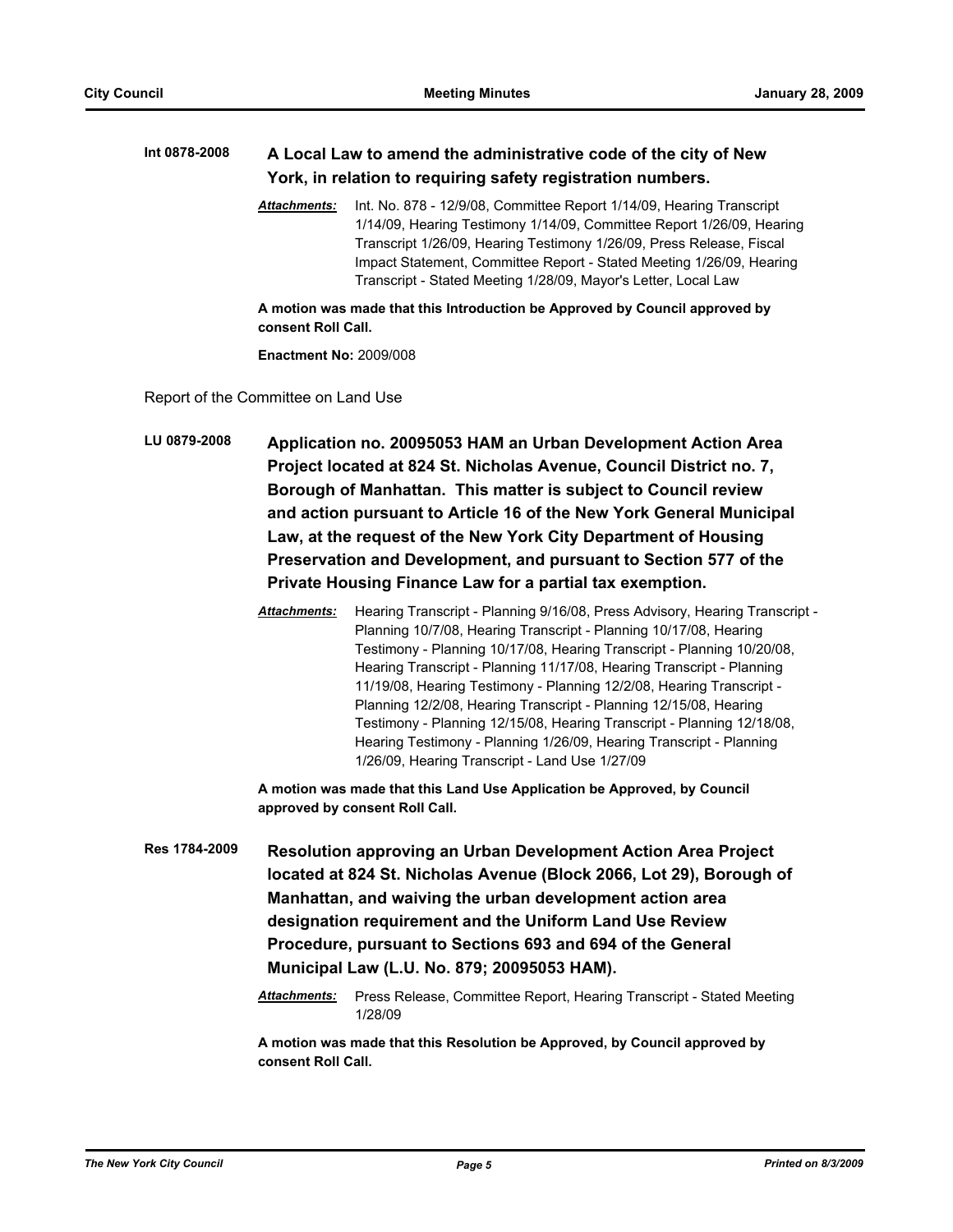**LU 0945-2008 Application no. 20095220 HAX, an amended Urban Development Action Area Project located at 3100, 3106, 3120 Third Avenue and 507 East 158th Street, Council District no. 17, Borough of the Bronx. This matter is subject to Council review and action pursuant to Article 16 of the New York General Municipal Law, at the request of the New York City Department of Housing Preservation and Development and pursuant to Section 696 of the General Municipal Law for a tax exemption.**

**A motion was made that this Land Use Application be Approved, by Council approved by consent Roll Call.**

- **Res 1785-2009 Resolution approving an Amended Urban Development Action Area Project located at 3100 Third Avenue (Block 2364, Lot 45), 3106 Third Avenue (Block 2364, Lot 49), 3120 Third Avenue (Block 2364, p/o Lot 58) (air rights over private land), 507 East 158th Street (Block 2364, Lot 70), Borough of the Bronx, and approving the urban development action area designation and project, pursuant to Sections 693 and 694 of the General Municipal Law (L.U. No. 945; 20095220 HAX).**
	- *Attachments:* Press Release, Committee Report, Hearing Transcript Stated Meeting 1/28/09

**A motion was made that this Resolution be Approved, by Council approved by consent Roll Call.**

**LU 0955-2008 Application no. 20085462 TCM, pursuant to §20-226 of the Administrative Code of the City of New York, concerning the petition of Buckwheat and Alfalfa, Inc. d.b.a. Rocking Horse Mexican Cafe, to continue to maintain and operate an unenclosed sidewalk café at 182 Eighth Avenue, Borough of Manhattan, Council District no. 3. This application is subject to review and action by the Land Use Committee only if called-up by vote of the Council pursuant to Rule 11.20b of the Council and §20-226(g) of the New York City Administrative Code.**

> *Attachments:* Hearing Testimony - Zoning 1/26/09, Hearing Transcript - Zoning 1/26/09, Hearing Transcript - Land Use 1/27/09

**A motion was made that this Land Use Application be Approved, by Council approved by consent Roll Call.**

*Attachments:* Hearing Transcript - Planning 12/15/08, Hearing Transcript - Planning 12/18/08, Hearing Testimony - Planning 12/15/08, Hearing Testimony - Planning 1/26/09, Hearing Transcript - Planning 1/26/09, Hearing Transcript - Land Use 1/27/09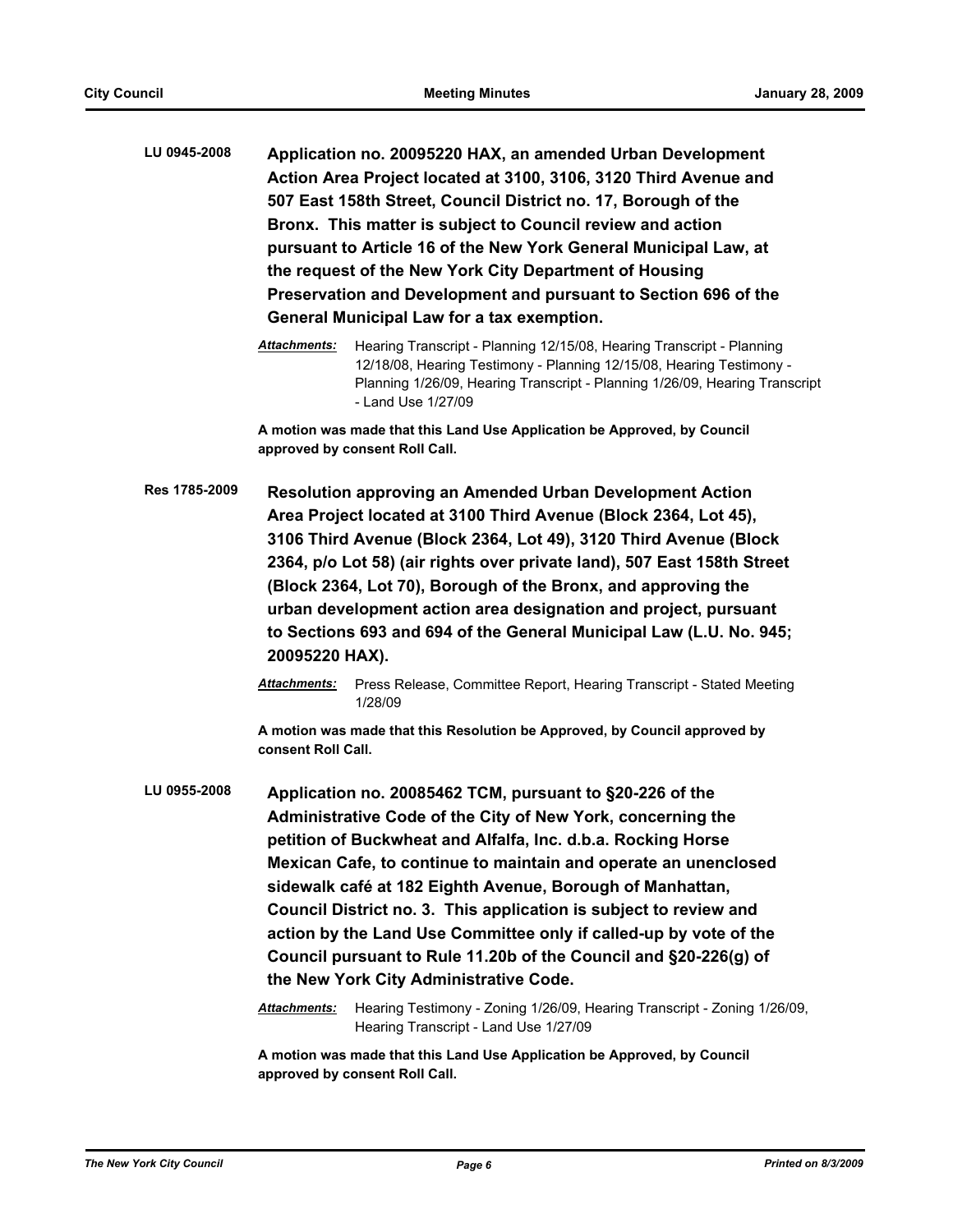| Res 1786-2009 | Resolution approving the petition for a revocable consent for an<br>unenclosed sidewalk café located at 182 Eighth Avenue, Borough<br>of Manhattan (20085462 TCM; L.U. No. 955).                                                                                                                                                                                                                                                                                                                                                                                                                |                                                                                                                   |
|---------------|-------------------------------------------------------------------------------------------------------------------------------------------------------------------------------------------------------------------------------------------------------------------------------------------------------------------------------------------------------------------------------------------------------------------------------------------------------------------------------------------------------------------------------------------------------------------------------------------------|-------------------------------------------------------------------------------------------------------------------|
|               | Attachments:                                                                                                                                                                                                                                                                                                                                                                                                                                                                                                                                                                                    | Press Release, Committee Report, Hearing Transcript - Stated Meeting<br>1/28/09                                   |
|               | consent Roll Call.                                                                                                                                                                                                                                                                                                                                                                                                                                                                                                                                                                              | A motion was made that this Resolution be Approved, by Council approved by                                        |
| LU 0956-2008  | Application no. C 080505 ZSM submitted by Crosby Street Hotel,<br>LLC pursuant to Section 74-781 of the New York City Zoning<br>Resolution for a special permit to modify the requirements of NYSR<br>42-14 (D) (2) (b), Community District 2, Borough of Manhattan. This<br>application is subject to review and action by the Land Use<br>Committee only if called up by vote of the Council pursuant to Rule<br>11.20 b of the Council and Section 20-226 (g) of the New York City<br><b>Administrative Code.</b>                                                                            |                                                                                                                   |
|               | Attachments:                                                                                                                                                                                                                                                                                                                                                                                                                                                                                                                                                                                    | Hearing Testimony - Zoning 1/26/09, Hearing Transcript - Zoning 1/26/09,<br>Hearing Transcript - Land Use 1/27/09 |
|               |                                                                                                                                                                                                                                                                                                                                                                                                                                                                                                                                                                                                 | A motion was made that this Land Use Application be Approved, by Council<br>approved by consent Roll Call.        |
| Res 1787-2009 | Resolution approving the decision of the City Planning<br>Commission on ULURP No. C 080505 ZSM (L.U. No. 956), for the<br>grant of a special permit pursuant to Section 74-781 of the Zoning<br>Resolution to modify the requirements of Section 42-14 (D)(2)(b) to<br>allow Use Group 5 uses (hotel use) and/or Use Group 6 uses (retail<br>uses) to be located below the floor level of the second story of a<br>proposed 11-story building on property located at 79 Crosby street<br>a.k.a. 246 Lafayette Street (Block 496, Lots 1 and 29), in an M1-5B<br>District, Borough of Manhattan. |                                                                                                                   |
|               | <b>Attachments:</b>                                                                                                                                                                                                                                                                                                                                                                                                                                                                                                                                                                             | Press Release, Committee Report, Hearing Transcript - Stated Meeting<br>1/28/09                                   |
|               | consent Roll Call.                                                                                                                                                                                                                                                                                                                                                                                                                                                                                                                                                                              | A motion was made that this Resolution be Approved, by Council approved by                                        |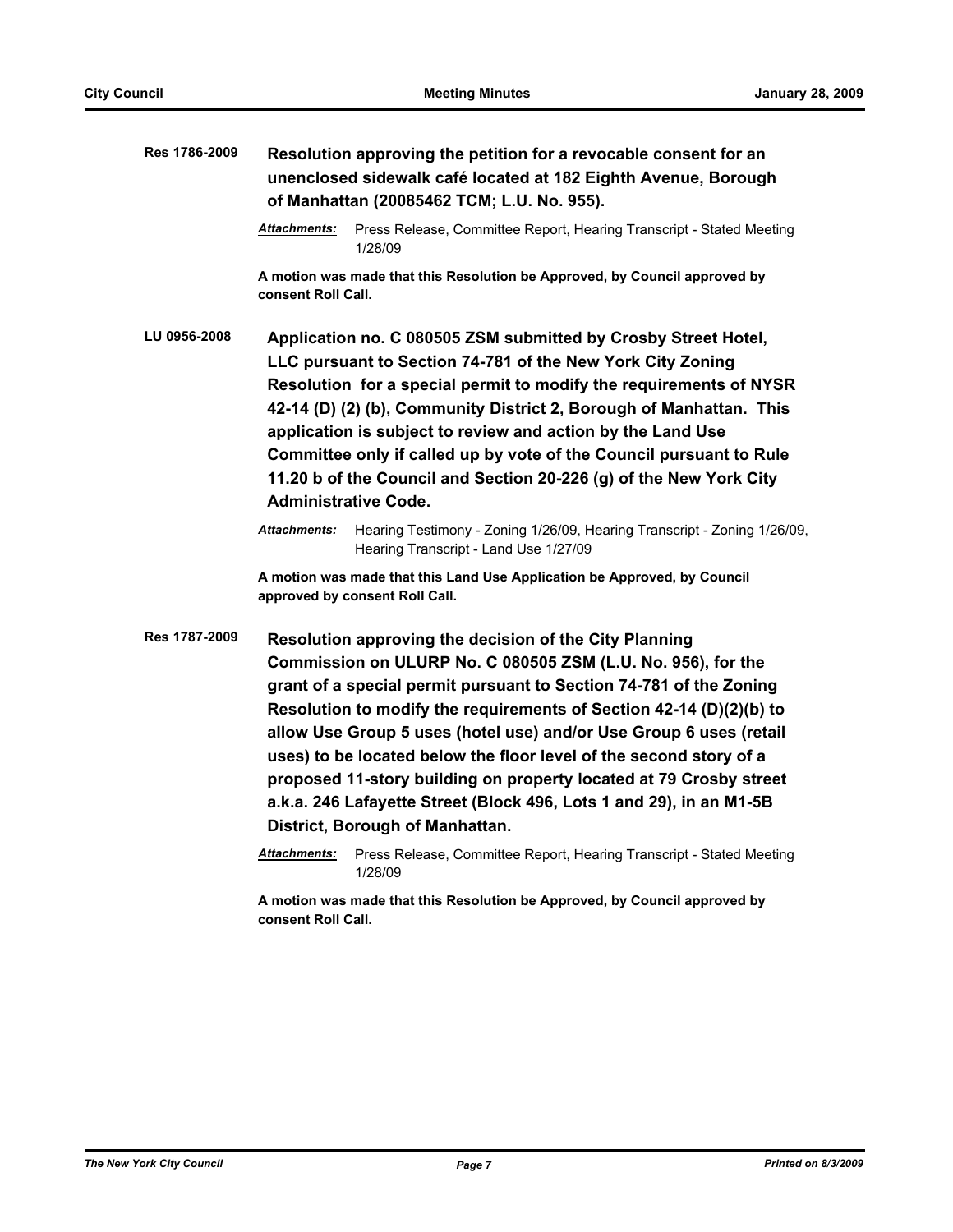| LU 0957-2009 | Application no. C 0900087 PSQ submitted by the Police Department     |
|--------------|----------------------------------------------------------------------|
|              | and the Department of Citywide Administrative Services, pursuant     |
|              | to Section 197-c of the New York City Charter for the site selection |
|              | of property generally bounded by Rockaway Boulevard and North        |
|              | Boundary Road (Block 14260, p/o Lot 1) for use as evidence           |
|              | vehicle storage, Community District 13, Borough of Queens.           |

*Attachments:* Hearing Testimony - Landmarks 1/26/09, Hearing Transcript - Landmarks 1/26/09, Hearing Transcript - Landmarks 1/27/09, Hearing Transcript - Landmarks 1/28/09, Hearing Transcript - Land Use 1/28/09

**A motion was made that this Land Use Application be Approved, by Council approved by Roll Call.**

#### **Affirmative,** 41 -

Speaker Quinn, Arroyo, Baez, Brewer, Crowley, de Blasio, Dickens, Dilan, Eugene, Felder, Fidler, Foster, Garodnick, Gennaro, Gentile, Gerson, Gioia, Gonzalez, Ignizio, Jackson, James, Katz, Koppell, Lappin, Liu, Mark-Viverito, Martinez, Mealy, Mendez, Nelson, Oddo, Recchia Jr., Reyna, Rivera, Seabrook, Sears, Stewart, Vacca, Vallone Jr., Weprin and Yassky

#### **Negative,** 5 -

Avella, Barron, Comrie Jr., Sanders Jr. and White Jr.

**Excused,** 2 - Palma and Vann

**Res 1788-2009 Resolution approving the decision of the City Planning Commission on ULURP No. C 090087 PSQ (L.U. No. 957), for the site selection of property generally bounded by Rockaway Boulevard and North Boundary Road (Block 14260, p/o Lot 1), Borough of Queens, for use as evidence vehicle storage.**

> Attachments: Press Release, Committee Report, Hearing Transcript - Stated Meeting 1/28/09

**A motion was made that this Resolution be Approved, by Council approved by Roll Call.**

**Affirmative,** 41 -

Speaker Quinn, Arroyo, Baez, Brewer, Crowley, de Blasio, Dickens, Dilan, Eugene, Felder, Fidler, Foster, Garodnick, Gennaro, Gentile, Gerson, Gioia, Gonzalez, Ignizio, Jackson, James, Katz, Koppell, Lappin, Liu, Mark-Viverito, Martinez, Mealy, Mendez, Nelson, Oddo, Recchia Jr., Reyna, Rivera, Seabrook, Sears, Stewart, Vacca, Vallone Jr., Weprin and Yassky

#### **Negative,** 5 -

Avella, Barron, Comrie Jr., Sanders Jr. and White Jr.

**Excused,** 2 -

Palma and Vann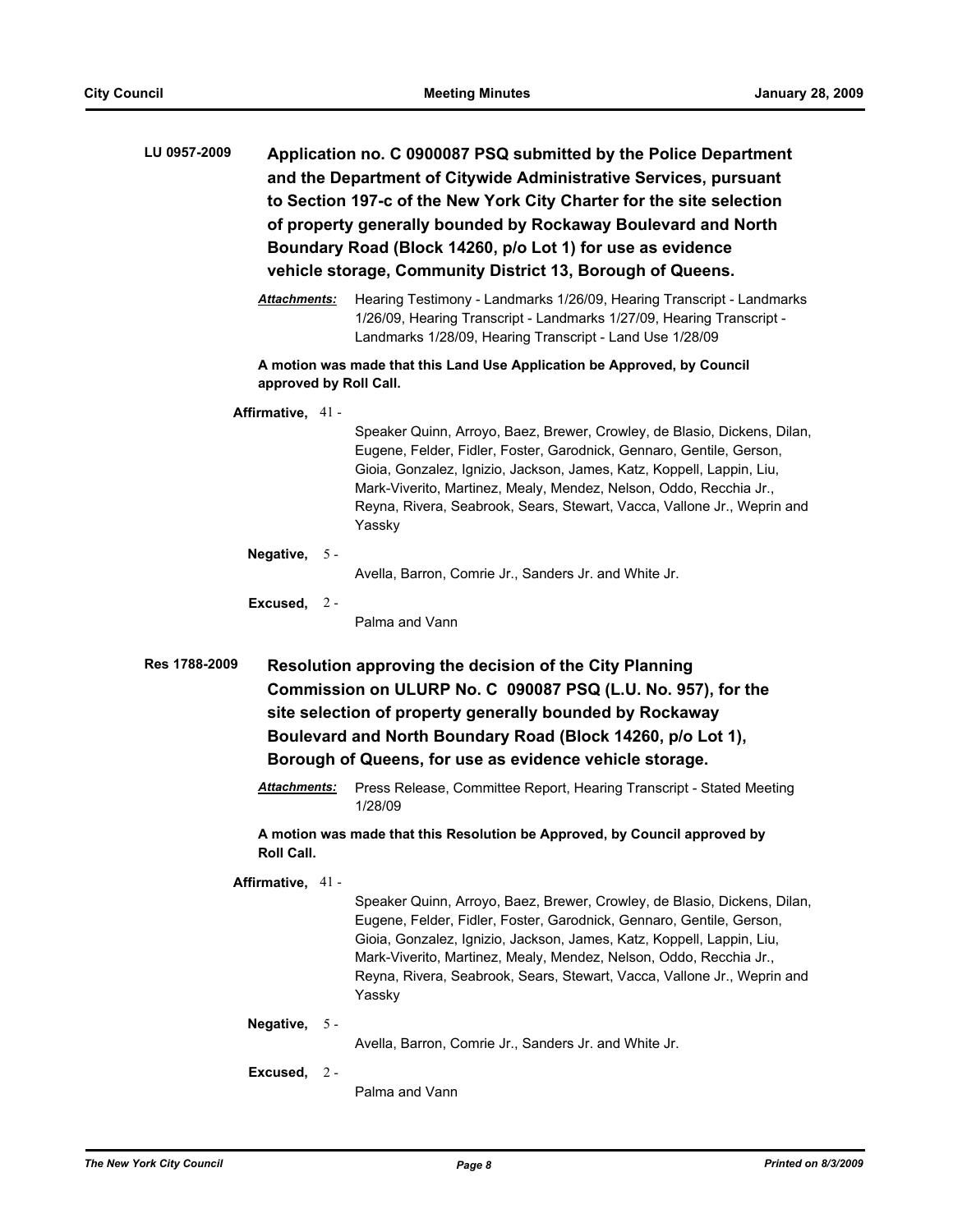| LU 0958-2009 | Application no. C 080533 PCY submitted by the Department of       |
|--------------|-------------------------------------------------------------------|
|              | Transportation, the Department of Parks and Recreation and the    |
|              | Department of Citywide Administrative Services, pursuant to       |
|              | Section 197-c of the New York City Charter for the site selection |
|              | and acquisition of easements (Block 2543, p/o Lot 1 and Block     |
|              | 2583, p/o Lot 2) for use as a pedestrian and bicycle pathway,     |
|              | <b>Community District 1, Borough of the Bronx and Community</b>   |
|              | District 11, borough of Manhattan.                                |

**A motion was made that this Land Use Application be Approved, by Council approved by consent Roll Call.**

**Res 1789-2009 Resolution approving the decision of the City Planning Commission on ULURP No. C 080533 PCY (L.U. No. 958), for the site selection and acquisition of easements (Block 2543, p/o Lot 1 and Block 2583, p/o Lot 2), Borough of the Bronx, Community District 1 and Borough of Manhattan, Community District 11, for use as a pedestrian and bicycle pathway.**

**LU 0959-2009 Application no. C 070443 MMX submitted by the New York City Economic Development Corporation and the Department of Small Business Services, pursuant to Section 197-c and 199 of the New York City Charter and Section 5-430 et seq. of the New York Administrative Code for the amendment to the City Map, Community District 2, Borough of the Bronx. This application is subject to review and action by the Land Use Committee only if called up by vote of the Council pursuant to Rule 11.20 b of the Council and Section 20-226 (g) of the New York City Administrative Code.**

> *Attachments:* Hearing Testimony - Planning 1/26/09, Hearing Transcript - Planning 1/26/09, Hearing Transcript - Land Use 1/27/09

**A motion was made that this Land Use Application be Approved, by Council approved by consent Roll Call.**

*Attachments:* Hearing Testimony - Landmarks 1/26/09, Hearing Transcript - Landmarks 1/26/09, Hearing Transcript - Landmarks 1/27/09, Hearing Transcript - Landmarks 1/28/09, Hearing Transcript - Land Use 1/28/09

*Attachments:* Press Release, Committee Report, Hearing Transcript - Stated Meeting 1/28/09

**A motion was made that this Resolution be Approved, by Council approved by consent Roll Call.**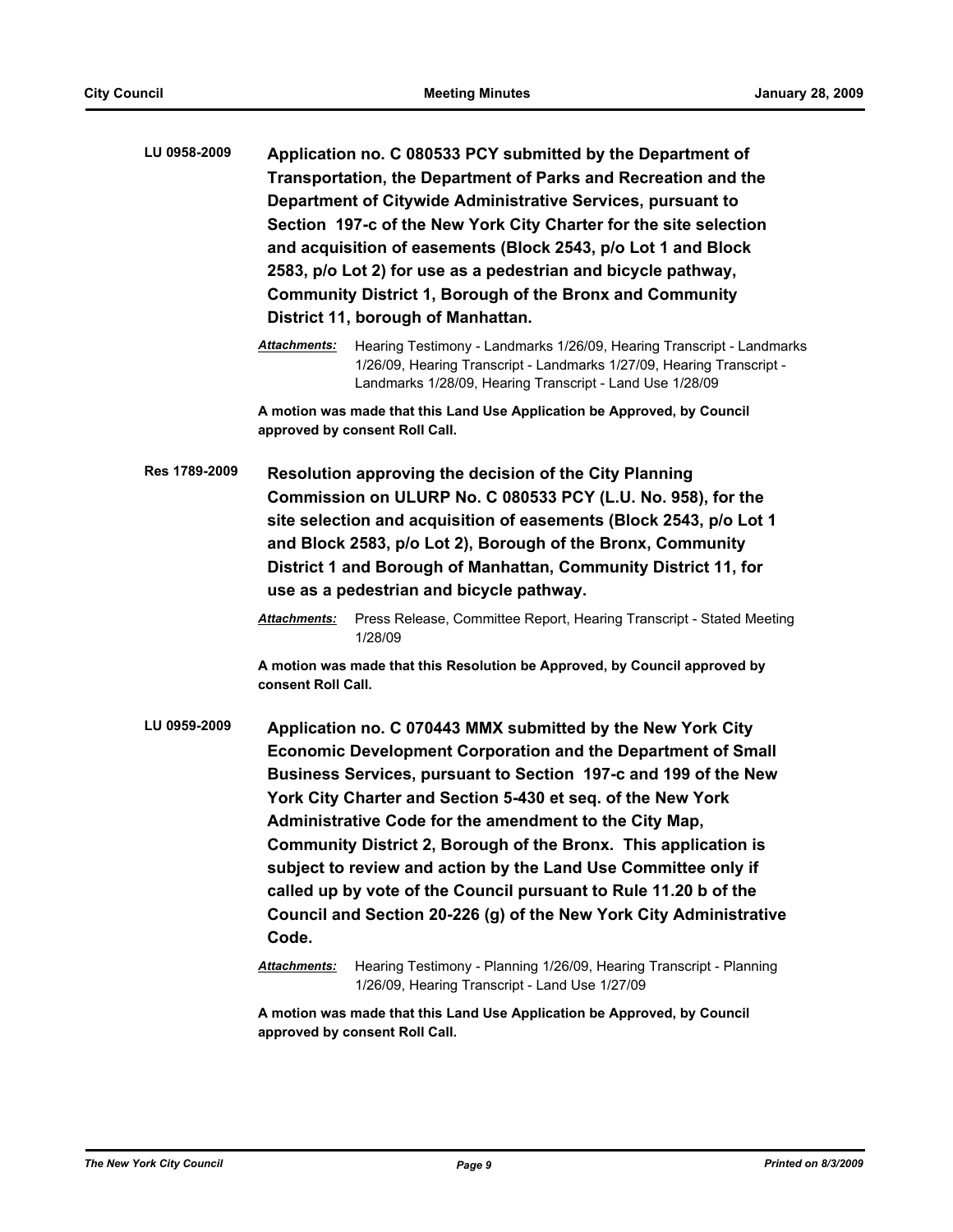| Res 1790-2009 | Resolution approving the decision of the City Planning                                                                                                                                                                                                                                                                                                                                                      |                                                                                                                         |  |
|---------------|-------------------------------------------------------------------------------------------------------------------------------------------------------------------------------------------------------------------------------------------------------------------------------------------------------------------------------------------------------------------------------------------------------------|-------------------------------------------------------------------------------------------------------------------------|--|
|               | Commission on ULURP No. C 070443 MMX, an amendment to the                                                                                                                                                                                                                                                                                                                                                   |                                                                                                                         |  |
|               |                                                                                                                                                                                                                                                                                                                                                                                                             | City Map (L.U. No. 959).                                                                                                |  |
|               | <b>Attachments:</b>                                                                                                                                                                                                                                                                                                                                                                                         | Press Release, Committee Report, Hearing Transcript - Stated Meeting<br>1/28/09                                         |  |
|               | consent Roll Call.                                                                                                                                                                                                                                                                                                                                                                                          | A motion was made that this Resolution be Approved, by Council approved by                                              |  |
| LU 0961-2009  | Application no., 20095200 HKM (N 090187 HKM) pursuant to §3020<br>of the Charter of the City of New York, concerning the designation<br>(List No.406, LP 2308) by the Landmarks Preservation Commission<br>of F.W. Devoe & Co. Factory Building, located at 110-112 Horatio<br>Street (Block 642, Lot 12), Council District no. 3.                                                                          |                                                                                                                         |  |
|               | <b>Attachments:</b>                                                                                                                                                                                                                                                                                                                                                                                         | Hearing Transcript - Landmarks 1/13/09, Hearing Testimony - Landmarks<br>1/13/09, Hearing Transcript - Land Use 1/14/09 |  |
|               |                                                                                                                                                                                                                                                                                                                                                                                                             | A motion was made that this Land Use Application be Approved, by Council<br>approved by consent Roll Call.              |  |
| Res 1791-2009 |                                                                                                                                                                                                                                                                                                                                                                                                             | Resolution affirming the designation by the Landmarks                                                                   |  |
|               |                                                                                                                                                                                                                                                                                                                                                                                                             | Preservation Commission of the F. W. Devoe & Co. Factory                                                                |  |
|               |                                                                                                                                                                                                                                                                                                                                                                                                             | Building, located at 110-112 Horatio Street (Block 642, Lot 12),                                                        |  |
|               | Borough of Manhattan, Designation List No. 406, LP-2308                                                                                                                                                                                                                                                                                                                                                     |                                                                                                                         |  |
|               |                                                                                                                                                                                                                                                                                                                                                                                                             | (Preconsidered L.U. No. 961; 20095200 HKM; N 090187 HKM).                                                               |  |
|               | <b>Attachments:</b>                                                                                                                                                                                                                                                                                                                                                                                         | Press Release, Committee Report, Hearing Transcript - Stated Meeting<br>1/28/09                                         |  |
|               | consent Roll Call.                                                                                                                                                                                                                                                                                                                                                                                          | A motion was made that this Resolution be Approved, by Council approved by                                              |  |
| LU 0962-2009  | Application no., 20095201 HKM (N 090188 HKM) pursuant to §3020<br>of the Charter of the City of New York, concerning the designation<br>(List No.406, LP 2259) by the Landmarks Preservation Commission<br>of St. Stephen's Roman Catholic Church, , located at 151 East 28th<br>Street a.k.a.141-155 East 28th Street and 144-152 East 29th Street<br>(Block 884, part of Lot 30), Council District no. 2. |                                                                                                                         |  |
|               | <u>Attachments:</u>                                                                                                                                                                                                                                                                                                                                                                                         | Hearing Transcript - Landmarks 1/13/09, Hearing Testimony - Landmarks<br>1/13/09, Hearing Transcript - Land Use 1/14/09 |  |
|               |                                                                                                                                                                                                                                                                                                                                                                                                             | A motion was made that this Land Use Application be Approved, by Council                                                |  |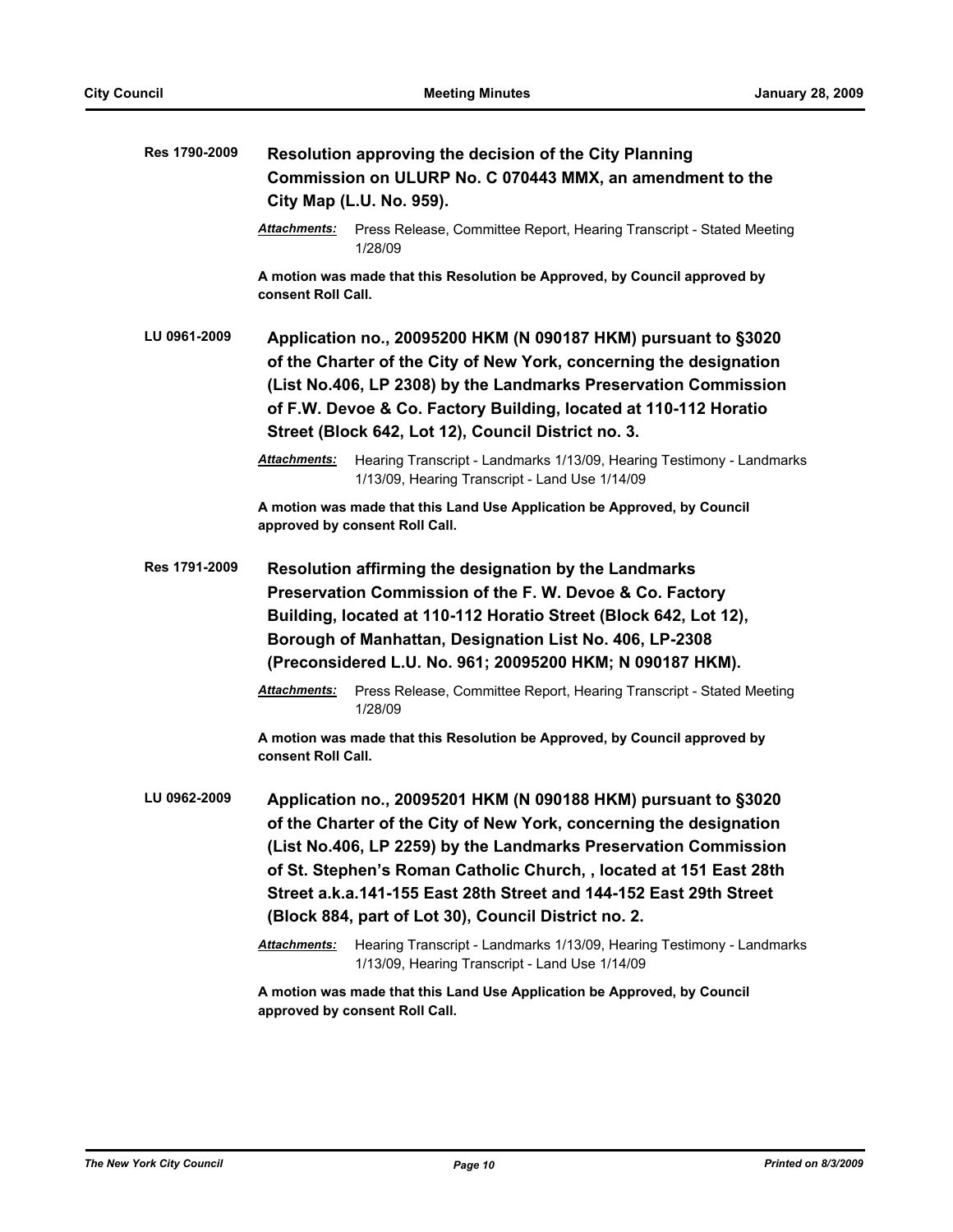| Res 1792-2009 | Resolution affirming the designation by the Landmarks<br>Preservation Commission of St. Stephen's Roman Catholic Church<br>(The Church of Our Lady of the Scapular & St. Stephen), located at<br>151 East 28th Street a.k.a.141-155 East 28th Street and 144-152 East<br>29th Street (Block 884, part of Lot 30), Borough of Manhattan,<br>Designation List No. 406, LP-2259; Preconsidered L.U. No. 962;<br>20095201 HKM; N 090188 HKM). |                                                                                                                                                                                                                                                                                                                                                                                                 |  |
|---------------|-------------------------------------------------------------------------------------------------------------------------------------------------------------------------------------------------------------------------------------------------------------------------------------------------------------------------------------------------------------------------------------------------------------------------------------------|-------------------------------------------------------------------------------------------------------------------------------------------------------------------------------------------------------------------------------------------------------------------------------------------------------------------------------------------------------------------------------------------------|--|
|               | Attachments:                                                                                                                                                                                                                                                                                                                                                                                                                              | Press Release, Committee Report, Hearing Transcript - Stated Meeting<br>1/28/09                                                                                                                                                                                                                                                                                                                 |  |
|               | consent Roll Call.                                                                                                                                                                                                                                                                                                                                                                                                                        | A motion was made that this Resolution be Approved, by Council approved by                                                                                                                                                                                                                                                                                                                      |  |
| LU 0963-2009  | Uniform Land Use Review Procedure application no. C 060021<br>ZMQ, pursuant to Sections 197-c and 201 of the New York City<br>Charter, for an amendment of the Zoning Map, Section No. 9c,<br>establishing within an existing R4 District a C2-2 District.                                                                                                                                                                                |                                                                                                                                                                                                                                                                                                                                                                                                 |  |
|               | <b>Attachments:</b>                                                                                                                                                                                                                                                                                                                                                                                                                       | Hearing Testimony - Zoning 1/26/09, Hearing Transcript - Zoning 1/26/09,<br>Hearing Transcript - Land Use 1/27/09                                                                                                                                                                                                                                                                               |  |
|               |                                                                                                                                                                                                                                                                                                                                                                                                                                           | A motion was made that this Land Use Application be Approved, by Council<br>approved by consent Roll Call.                                                                                                                                                                                                                                                                                      |  |
| Res 1793-2009 | Resolution approving the decision of the City Planning<br>Commission on ULURP No. C 060021 ZMQ, a Zoning Map<br>amendment (Preconsidered L.U. No. 963).                                                                                                                                                                                                                                                                                   |                                                                                                                                                                                                                                                                                                                                                                                                 |  |
|               | <b>Attachments:</b>                                                                                                                                                                                                                                                                                                                                                                                                                       | Press Release, Committee Report, Hearing Transcript - Stated Meeting<br>1/28/09                                                                                                                                                                                                                                                                                                                 |  |
|               | A motion was made that this Resolution be Approved, by Council approved by<br>consent Roll Call.                                                                                                                                                                                                                                                                                                                                          |                                                                                                                                                                                                                                                                                                                                                                                                 |  |
| LU 0964-2009  |                                                                                                                                                                                                                                                                                                                                                                                                                                           | A revised application submitted by the Department of City Planning<br>pursuant to Section 201 of the New York City Charter, and<br>proposed for modification pursuant to Section 2-06(c)(1) of the<br>Uniform Land Use Review Procedure for an amendment of the<br>Zoning Resolution of the City of New York, concerning Article IX,<br>Chapter 6 (Special Clinton District) (N 080184 (B) ZRM) |  |
|               | <u> Attachments:</u>                                                                                                                                                                                                                                                                                                                                                                                                                      | Hearing Testimony - Zoning 1/26/09, Hearing Transcript - Zoning 1/26/09,<br>Hearing Transcript - Land Use 1/27/09                                                                                                                                                                                                                                                                               |  |
|               | A motion was made that this Land Use Application be Approved, by Council<br>approved by consent Roll Call.                                                                                                                                                                                                                                                                                                                                |                                                                                                                                                                                                                                                                                                                                                                                                 |  |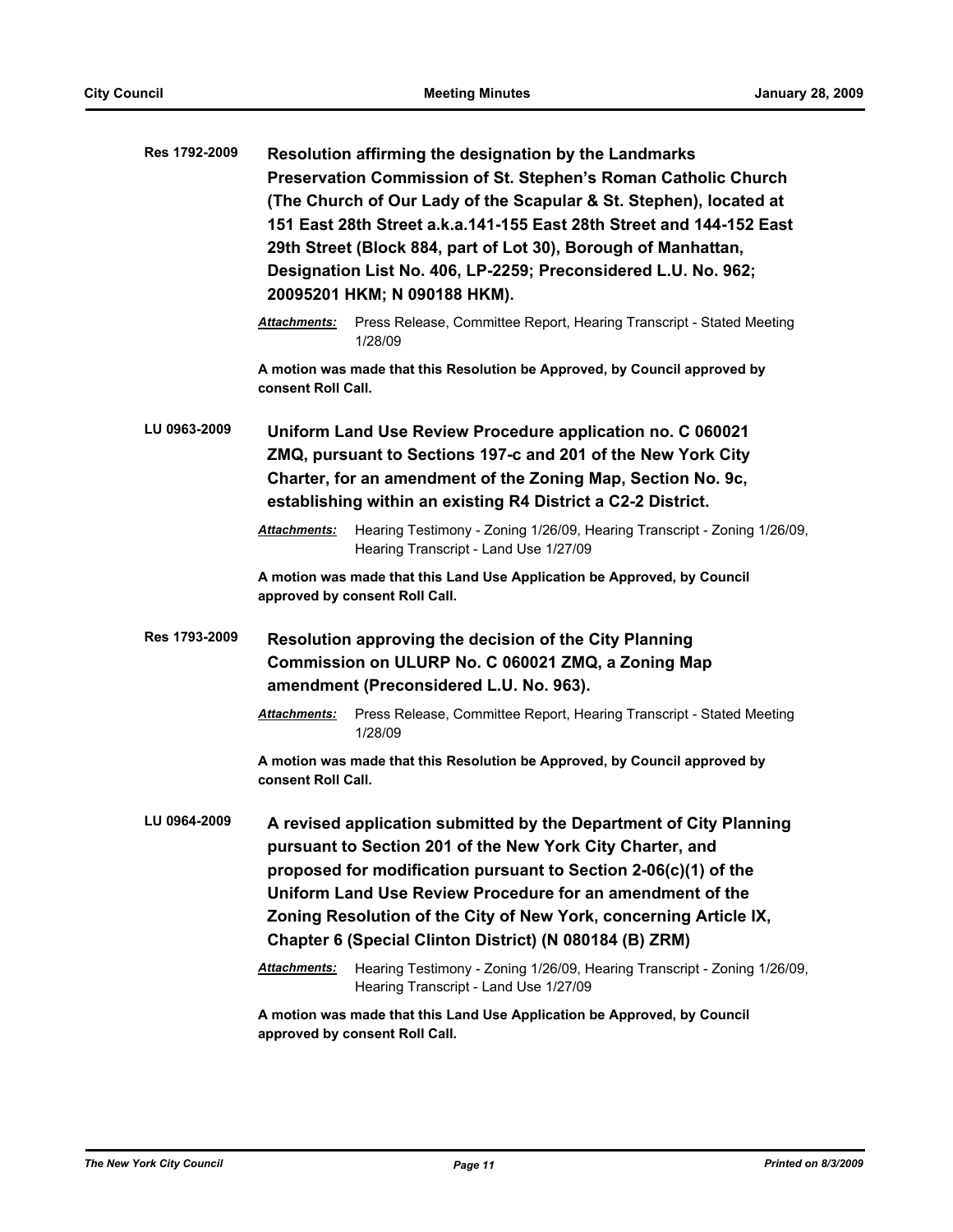| Res 1794-2009 | Manhattan.           | Resolution approving the decision of the City Planning<br>Commission on Application No. N 080184 (B) ZRM, the proposed<br>modification pursuant to Section 2-06(c)(1) of the Uniform Land Use<br>Review Procedure, for an amendment of the Zoning Resolution of<br>the City of New York, concerning Article IX, Chapter 6 (Special<br>Clinton District) (Preconsidered L.U. No. 964), Borough of |
|---------------|----------------------|--------------------------------------------------------------------------------------------------------------------------------------------------------------------------------------------------------------------------------------------------------------------------------------------------------------------------------------------------------------------------------------------------|
|               | <b>Attachments:</b>  | Press Release, Committee Report, Hearing Transcript - Stated Meeting<br>1/28/09                                                                                                                                                                                                                                                                                                                  |
|               | consent Roll Call.   | A motion was made that this Resolution be Approved, by Council approved by                                                                                                                                                                                                                                                                                                                       |
| LU 0965-2009  |                      | Application no. 20095212 HKM (N 090217 HKM), pursuant to §3020<br>of the Charter of the City of New York, concerning the designation<br>(List No. 407/LP-2300) by the Landmarks Preservation Commission<br>of University Village (Block 524, Lot 1 and p/o Lot 66), as a historic<br>landmark, Council District no. 1.                                                                           |
|               | Attachments:         | Hearing Testimony - Landmarks 1/26/09, Hearing Transcript - Landmarks<br>1/26/09, Hearing Transcript - Landmarks 1/27/09, Hearing Transcript - Land<br>Use 1/27/09                                                                                                                                                                                                                               |
|               |                      | A motion was made that this Land Use Application be Approved, by Council<br>approved by consent Roll Call.                                                                                                                                                                                                                                                                                       |
| Res 1795-2009 | HKM).                | Resolution affirming the designation by the Landmarks<br>Preservation Commission of University Village (Block 524, Lot 1<br>and p/o Lot 66), Borough of Manhattan, Designation List No. 407,<br>LP-2300; (Preconsidered L.U. No. 965; 20095212 HKM; N 090217                                                                                                                                     |
|               | <u> Attachments:</u> | Press Release, Committee Report, Hearing Transcript - Stated Meeting<br>1/28/09                                                                                                                                                                                                                                                                                                                  |
|               | consent Roll Call.   | A motion was made that this Resolution be Approved, by Council approved by                                                                                                                                                                                                                                                                                                                       |
| LU 0966-2009  |                      | Application no. 20095213 HKM (N 090218 HKK), pursuant to §3020<br>of the Charter of the City of New York, concerning the designation<br>(List No. 407/LP- 2241) by the Landmarks Preservation Commission<br>of Red Hook Play Center located at 155 Bay Street (Block 582, Lot<br>1), as a historic landmark, Council District no.38.                                                             |
|               | <b>Attachments:</b>  | Hearing Testimony - Landmarks 1/26/09, Hearing Transcript - Landmarks<br>1/26/09, Hearing Transcript - Landmarks 1/27/09, Hearing Transcript - Land<br>Use 1/27/09                                                                                                                                                                                                                               |
|               |                      | A motion was made that this Land Use Application be Approved, by Council                                                                                                                                                                                                                                                                                                                         |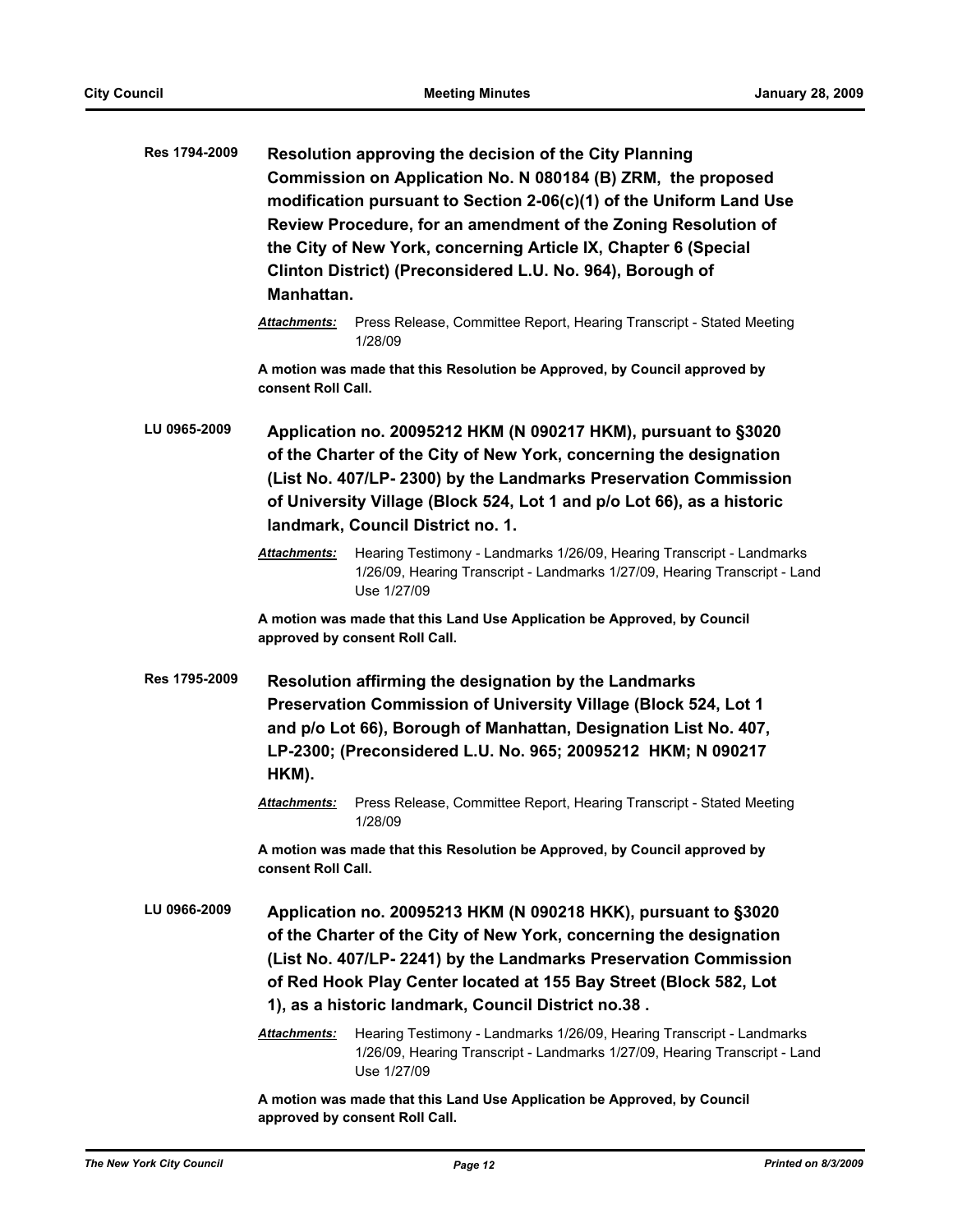| Res 1796-2009 |                        | Resolution affirming the designation by the Landmarks<br>Preservation Commission of the Red Hook Play Center (Sol<br>Goldman Pool), located at 155 Bay Street (Block 582, Lot 1),<br>Borough of Manhattan, Designation List No. 407, LP-2241<br>(Preconsidered L.U. No. 966; 20095213 HKK; N 090218 HKK).                                                                                |
|---------------|------------------------|------------------------------------------------------------------------------------------------------------------------------------------------------------------------------------------------------------------------------------------------------------------------------------------------------------------------------------------------------------------------------------------|
|               | <b>Attachments:</b>    | Press Release, Committee Report, Hearing Transcript - Stated Meeting<br>1/28/09                                                                                                                                                                                                                                                                                                          |
|               | consent Roll Call.     | A motion was made that this Resolution be Approved, by Council approved by                                                                                                                                                                                                                                                                                                               |
| LU 0967-2009  |                        | Application no. 20095214 HKM (N 090214 HKK), pursuant to §3020<br>of the Charter of the City of New York, concerning the designation<br>(List No. 407/LP- 2247) by the Landmarks Preservation Commission<br>of Guardian Life Insurance Co. of America at 105-117 E. 17th Street<br>(Block 873, Lot 10), as a historic landmark, Council District no.38.                                  |
|               | <b>Attachments:</b>    | Hearing Testimony - Landmarks 1/26/09, Hearing Transcript - Landmarks<br>1/26/09, Hearing Transcript - Landmarks 1/27/09, Hearing Transcript - Land<br>Use 1/27/09                                                                                                                                                                                                                       |
|               |                        | A motion was made that this Land Use Application be Approved, by Council<br>approved by consent Roll Call.                                                                                                                                                                                                                                                                               |
| Res 1797-2009 |                        | Resolution affirming the designation by the Landmarks<br>Preservation Commission of the Guardian Life Insurance Company<br>of America Annex, located at 105 East 17th Street a.k.a.105-117 East<br>17th Street and 108-116 East 18th Street (Block 873, Lot 10),<br>Borough of Manhattan, Designation List No. 407, LP-2247<br>(Preconsidered L.U. No. 967; 20095214 HKM; N 090214 HKM). |
|               | <b>Attachments:</b>    | Press Release, Committee Report, Hearing Transcript - Stated Meeting<br>1/28/09                                                                                                                                                                                                                                                                                                          |
|               | consent Roll Call.     | A motion was made that this Resolution be Approved, by Council approved by                                                                                                                                                                                                                                                                                                               |
| LU 0968-2009  |                        | Application no. 20095215 HKM (N 090212 HKM), pursuant to §3020<br>of the Charter of the City of New York, concerning the designation<br>(List No. 407/LP- 2247) by the Landmarks Preservation Commission<br>of Morris B. Sanders Studio and Apartment (Block 1323, Lot 10), as<br>a historic landmark, Council District no. 5.                                                           |
|               | <b>Attachments:</b>    | Hearing Testimony - Landmarks 1/26/09, Hearing Transcript - Landmarks<br>1/26/09, Hearing Transcript - Landmarks 1/27/09, Hearing Transcript -<br>Landmarks 1/28/09, Hearing Transcript - Land Use 1/28/09                                                                                                                                                                               |
|               | approved by Roll Call. | A motion was made that this Land Use Application be Approved, by Council                                                                                                                                                                                                                                                                                                                 |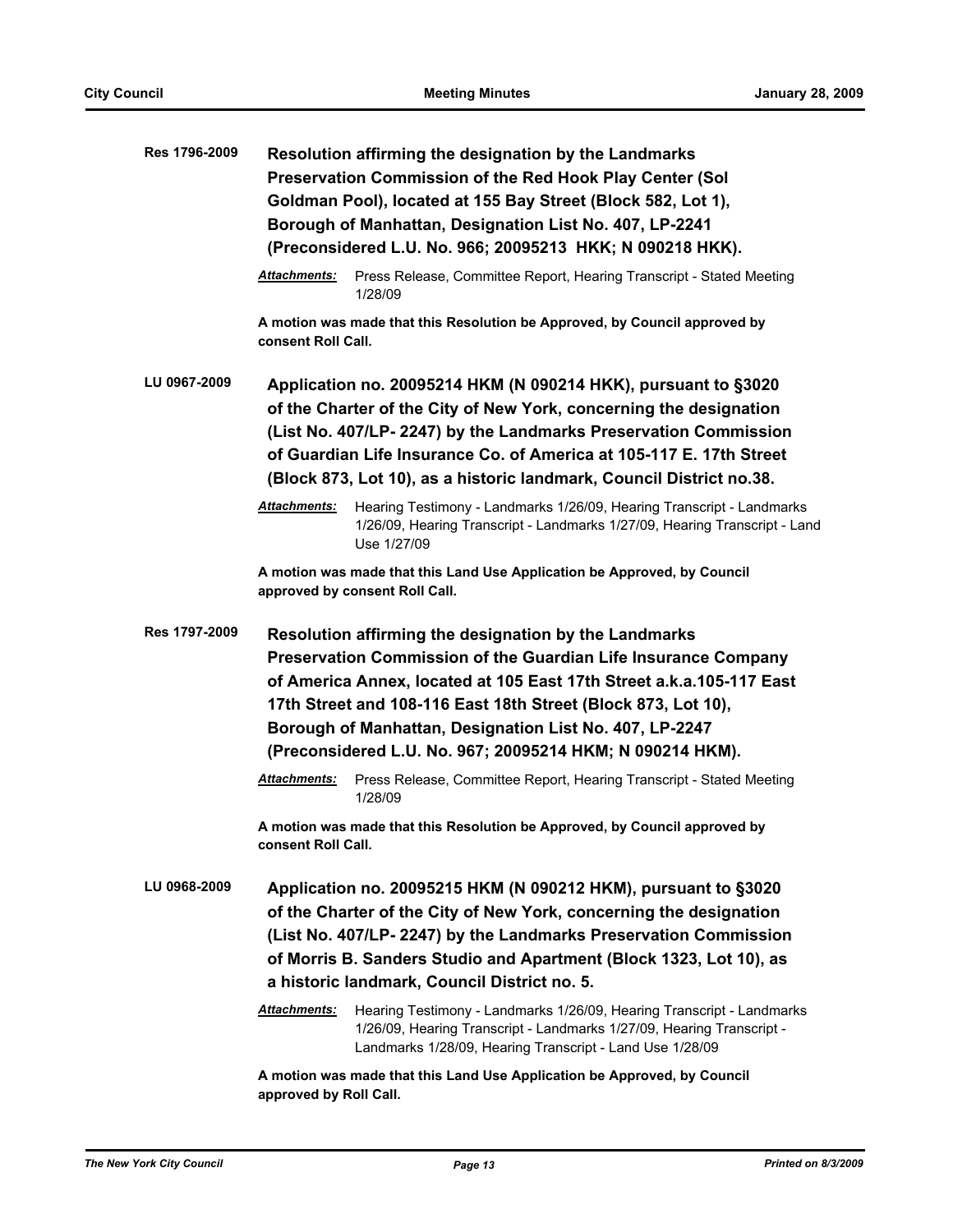| Affirmative, 44 -                                                                                                                                                                                                                                                                                                                                                                                                              |       |                                                                                                                                                                                                                                                                                                                                                                                                                           |
|--------------------------------------------------------------------------------------------------------------------------------------------------------------------------------------------------------------------------------------------------------------------------------------------------------------------------------------------------------------------------------------------------------------------------------|-------|---------------------------------------------------------------------------------------------------------------------------------------------------------------------------------------------------------------------------------------------------------------------------------------------------------------------------------------------------------------------------------------------------------------------------|
|                                                                                                                                                                                                                                                                                                                                                                                                                                |       | Speaker Quinn, Arroyo, Avella, Baez, Barron, Brewer, Comrie Jr., Crowley,<br>de Blasio, Dickens, Dilan, Eugene, Felder, Fidler, Foster, Garodnick,<br>Gennaro, Gentile, Gerson, Gioia, Gonzalez, Jackson, James, Katz,<br>Koppell, Lappin, Liu, Mark-Viverito, Martinez, Mealy, Mendez, Nelson,<br>Recchia Jr., Reyna, Rivera, Sanders Jr., Seabrook, Sears, Stewart, Vacca,<br>Vallone Jr., Weprin, White Jr. and Yassky |
| Negative, $2 -$                                                                                                                                                                                                                                                                                                                                                                                                                |       |                                                                                                                                                                                                                                                                                                                                                                                                                           |
|                                                                                                                                                                                                                                                                                                                                                                                                                                |       | Ignizio and Oddo                                                                                                                                                                                                                                                                                                                                                                                                          |
| Excused, $2 -$                                                                                                                                                                                                                                                                                                                                                                                                                 |       | Palma and Vann                                                                                                                                                                                                                                                                                                                                                                                                            |
| Res 1798-2009                                                                                                                                                                                                                                                                                                                                                                                                                  |       | Resolution affirming the designation by the Landmarks<br>Preservation Commission of the Morris B. Sanders Studio and<br>Apartment, located at 219 East 49th Street (Block 1323, Lot 10),<br>Borough of Manhattan, Designation List No. 407, LP-2267<br>(Preconsidered L.U. No. 968; 20095215 HKM; N 090212 HKM).                                                                                                          |
| <u> Attachments:</u>                                                                                                                                                                                                                                                                                                                                                                                                           |       | Press Release, Committee Report, Hearing Transcript - Stated Meeting<br>1/28/09                                                                                                                                                                                                                                                                                                                                           |
| Roll Call.                                                                                                                                                                                                                                                                                                                                                                                                                     |       | A motion was made that this Resolution be Approved, by Council approved by                                                                                                                                                                                                                                                                                                                                                |
| Affirmative, 44 -                                                                                                                                                                                                                                                                                                                                                                                                              |       | Speaker Quinn, Arroyo, Avella, Baez, Barron, Brewer, Comrie Jr., Crowley,<br>de Blasio, Dickens, Dilan, Eugene, Felder, Fidler, Foster, Garodnick,<br>Gennaro, Gentile, Gerson, Gioia, Gonzalez, Jackson, James, Katz,<br>Koppell, Lappin, Liu, Mark-Viverito, Martinez, Mealy, Mendez, Nelson,<br>Recchia Jr., Reyna, Rivera, Sanders Jr., Seabrook, Sears, Stewart, Vacca,<br>Vallone Jr., Weprin, White Jr. and Yassky |
| Negative,                                                                                                                                                                                                                                                                                                                                                                                                                      | $2 -$ | Ignizio and Oddo                                                                                                                                                                                                                                                                                                                                                                                                          |
| Excused,                                                                                                                                                                                                                                                                                                                                                                                                                       | $2 -$ | Palma and Vann                                                                                                                                                                                                                                                                                                                                                                                                            |
| LU 0969-2009<br>Application no. 20095216 HKM (N 090215 HKM), pursuant to §3020<br>of the Charter of the City of New York, concerning the designation<br>(List No. 407/LP- 2123) by the Landmarks Preservation Commission<br>of the Baumann Brothers Furniture and Carpets Store at 22-26<br>East 14th Street (aka 19-25 East 13th Street), (Block 571, Lots 1101<br>and 1102), as a historic landmark, Council District no. 2. |       |                                                                                                                                                                                                                                                                                                                                                                                                                           |
| <u> Attachments:</u>                                                                                                                                                                                                                                                                                                                                                                                                           |       | Hearing Testimony - Landmarks 1/26/09, Hearing Transcript - Landmarks<br>1/26/09, Hearing Transcript - Landmarks 1/27/09, Hearing Transcript - Land<br>Use 1/27/09                                                                                                                                                                                                                                                        |
|                                                                                                                                                                                                                                                                                                                                                                                                                                |       | A motion was made that this Land Use Application be Approved, by Council                                                                                                                                                                                                                                                                                                                                                  |

**approved by consent Roll Call.**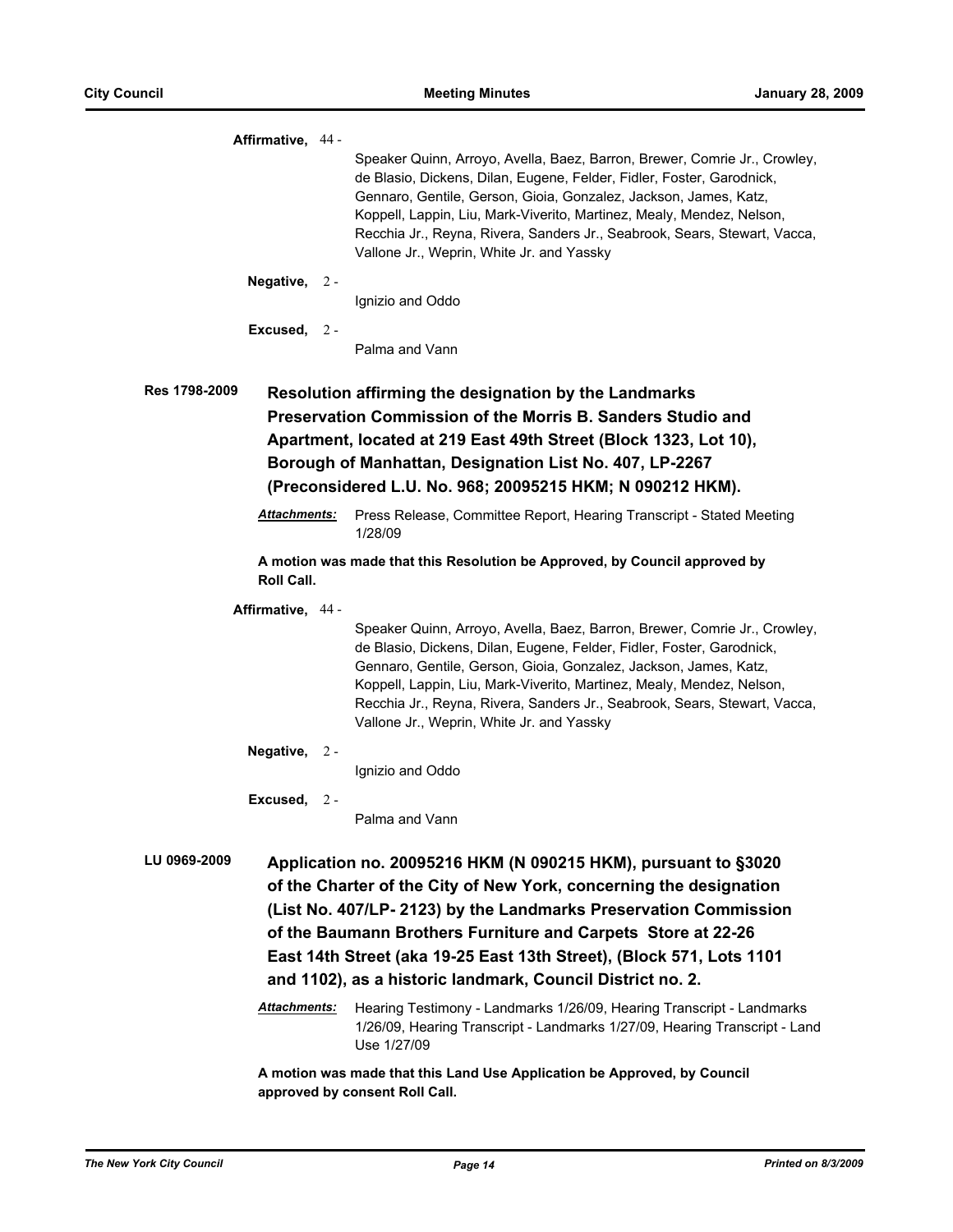| Res 1799-2009 | Resolution affirming the designation by the Landmarks<br>Preservation Commission of the Baumann Brothers Furniture and<br>Carpets Store located at 22-26 East 14th Street (aka 19-25 East 13th<br>Street), (Block 571, Lots 1101 and 1102), Borough of Manhattan,<br>Designation List No. 407, LP-2123 (Preconsidered L.U. No. 969;<br>20095216 HKM; N 090215 HKM). |                                                                                                                                                                                                                                                                                                           |  |
|---------------|---------------------------------------------------------------------------------------------------------------------------------------------------------------------------------------------------------------------------------------------------------------------------------------------------------------------------------------------------------------------|-----------------------------------------------------------------------------------------------------------------------------------------------------------------------------------------------------------------------------------------------------------------------------------------------------------|--|
|               | <b>Attachments:</b>                                                                                                                                                                                                                                                                                                                                                 | Press Release, Committee Report, Hearing Transcript - Stated Meeting<br>1/28/09                                                                                                                                                                                                                           |  |
|               | consent Roll Call.                                                                                                                                                                                                                                                                                                                                                  | A motion was made that this Resolution be Approved, by Council approved by                                                                                                                                                                                                                                |  |
| LU 0970-2009  | Application no. 20095218 HKM (N 090213 HKM), pursuant to §3020<br>of the Charter of the City of New York, concerning the designation<br>(List No. 407/LP-2299) by the Landmarks Preservation Commission<br>of Fire Engine Company No. 54 located at 304 West 47th Street,<br>(Block 1037, Lot 37), as a historic landmark, Council District no.3.                   |                                                                                                                                                                                                                                                                                                           |  |
|               | Attachments:                                                                                                                                                                                                                                                                                                                                                        | Hearing Testimony - Landmarks 1/26/09, Hearing Transcript - Landmarks<br>1/26/09, Hearing Transcript - Landmarks 1/27/09, Hearing Transcript - Land<br>Use 1/27/09                                                                                                                                        |  |
|               | A motion was made that this Land Use Application be Approved, by Council<br>approved by consent Roll Call.                                                                                                                                                                                                                                                          |                                                                                                                                                                                                                                                                                                           |  |
| Res 1800-2009 |                                                                                                                                                                                                                                                                                                                                                                     | Resolution affirming the designation by the Landmarks<br>Preservation Commission of (Former) Fire Engine Company No. 54,<br>located at 304 West 47th Street (Block 1037, Lot 37), Borough of<br>Manhattan, Designation List No. 404, LP-2299 (Preconsidered L.U.<br>No. 970; 20095218 HKM; N 090213 HKM). |  |
|               | <b>Attachments:</b>                                                                                                                                                                                                                                                                                                                                                 | Press Release, Committee Report, Hearing Transcript - Stated Meeting<br>1/28/09                                                                                                                                                                                                                           |  |
|               |                                                                                                                                                                                                                                                                                                                                                                     |                                                                                                                                                                                                                                                                                                           |  |

**A motion was made that this Resolution be Approved, by Council approved by consent Roll Call.**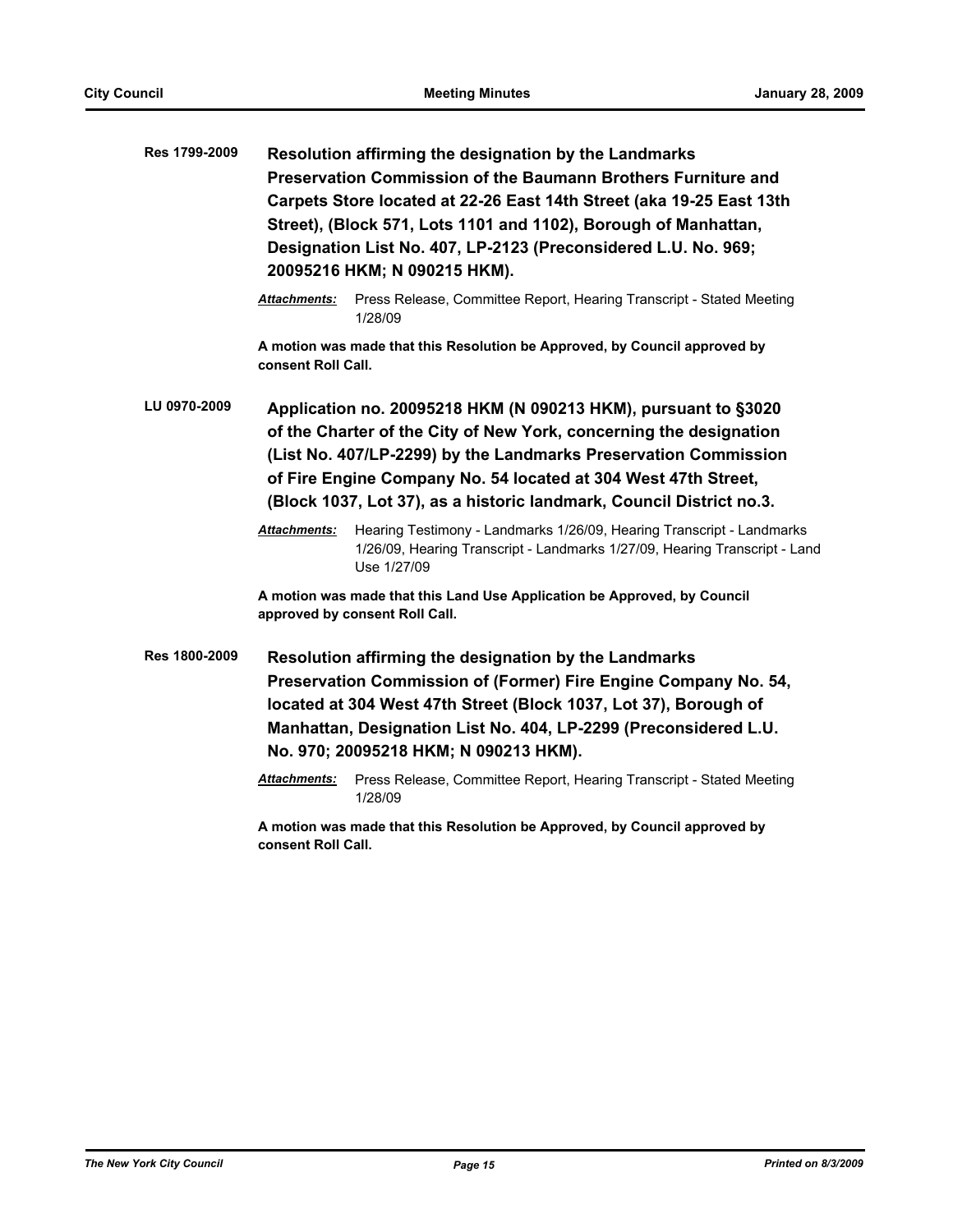| LU 0971-2009 | Application no. 20095285 HAM, an amended Urban Development        |
|--------------|-------------------------------------------------------------------|
|              | Action Area Project located at 165, 176 and 165 Avenue C, Council |
|              | District no. 2, Borough of Manhattan. This matter is subject to   |
|              | Council review and action pursuant to Article 16 of the New York  |
|              | General Municipal Law, at the request of the New York City        |
|              | Department of Housing Preservation and Development, and           |
|              | pursuant to Section 577 of the Private Housing Finance Law for a  |
|              | partial tax exemption.                                            |
|              |                                                                   |

**A motion was made that this Land Use Application be Approved, by Council approved by consent Roll Call.**

**Res 1801-2009 Resolution approving an amended Urban Development Action Area Project located at 165 Avenue C, 167 Avenue C and 169 Avenue C (Block 393, Lots 38, 37, and 36), Borough of Manhattan, and approving a tax exemption pursuant to Section 577 of the Private Housing Finance Law (Preconsidered L.U. No. 971; 20095285 HAM).**

> *Attachments:* Press Release, Committee Report, Hearing Transcript - Stated Meeting 1/28/09

**A motion was made that this Resolution be Approved, by Council approved by consent Roll Call.**

- **LU 0972-2009 Application no. 20095236 HAM, an amended Urban Development Action Area Project known as West 127th Street, Council District no. 9, Borough of Manhattan. This matter is subject to Council review and action pursuant to Article 16 of the New York General Municipal Law, at the request of the New York City Department of Housing Preservation and Development.**
	- *Attachments:* Hearing Testimony Planning 1/26/09, Hearing Transcript Planning 1/26/09, Hearing Transcript - Land Use 1/27/09

**A motion was made that this Land Use Application be Approved, by Council approved by consent Roll Call.**

*Attachments:* Hearing Testimony - Planning 1/26/09, Hearing Transcript - Planning 1/26/09, Hearing Transcript - Land Use 1/27/09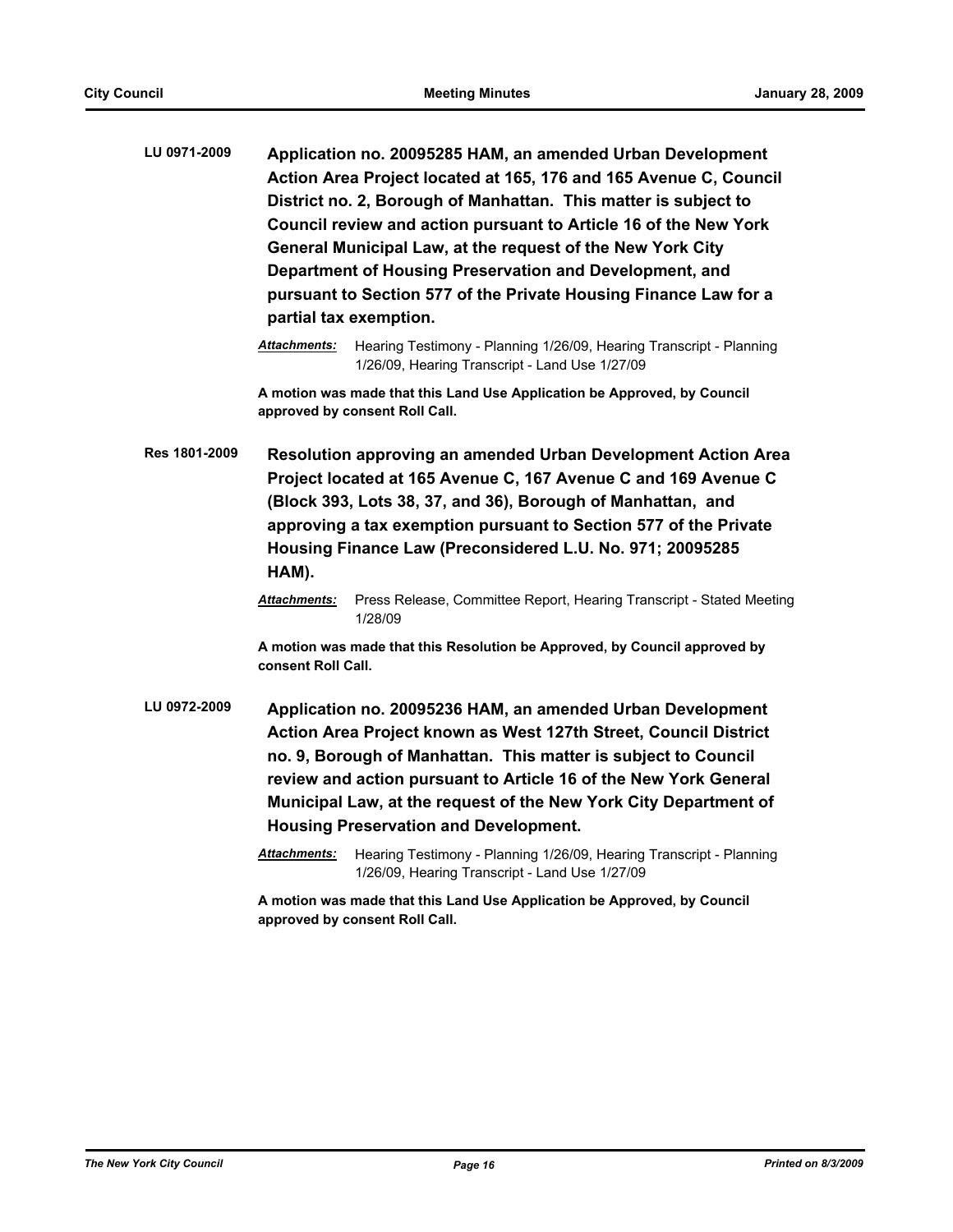**Res 1802-2009 Resolution approving an amended Urban Development Action Area Project located at 340 St. Nicholas Avenue (Block 1954, Lot 23), 342 St. Nicholas Avenue (Block 1954, Lot 22), 344 St. Nicholas Avenue (Block 1954, Lot 21), 346 St. Nicholas Avenue (Block 1954, Lot 20); 303 West 127th Street (Block 1954, Lot 28), 305 West 127th Street (Block 1954, Lot 27), 307 West 127th Street (Block 1954, Lot 26), 309 West 127th Street (Block 1954, Lot 25), 311 West 127th Street (Block 1954, Lot 24); 2373 Frederick Douglass Boulevard (Block 1954, Lot 32), 2375 Frederick Douglass Boulevard (Block 1954, Lot 33), 2377 Frederick Douglass Boulevard (Block 1954, Lot 34), 2379 Frederick Douglass Boulevard (Block 1954, Lot 35), 2381 Frederick Douglass Boulevard (Block 1954, Lot 36); 304 West 128th Street (Block 1954, Lot 37), 306 West 128th Street (Block 1954, Lot 38), 308 West 128th Street (Block 1954, Lot 39); and 350 St. Nicholas Avenue (Block 1954, Lot 42), 352 St. Nicholas Avenue (Block 1954, Lot 41); Borough of Manhattan, and approving the urban development action area designation and project, pursuant to Sections 693 and 694 of the General Municipal Law (Preconsidered L.U. No. 972; 20095236 HAM).**

> *Attachments:* Press Release, Committee Report, Hearing Transcript - Stated Meeting 1/28/09

**A motion was made that this Resolution be Approved, by Council approved by consent Roll Call.**

- **LU 0973-2009 Application no. 20095217 HKM (N 090216 HKM), pursuant to §3020 of the Charter of the City of New York, concerning the designation (List No. 407/LP-2315) by the Landmarks Preservation Commission of 144 West 14th Street Building, (Block 609, Lots 1101 and 1102), as a historic landmark, Council District no.3.**
	- *Attachments:* Hearing Testimony Landmarks 1/26/09, Hearing Transcript Landmarks 1/26/09, Hearing Transcript - Landmarks 1/27/09, Hearing Transcript - Land Use 1/27/09

**A motion was made that this Land Use Application be Approved, by Council approved by consent Roll Call.**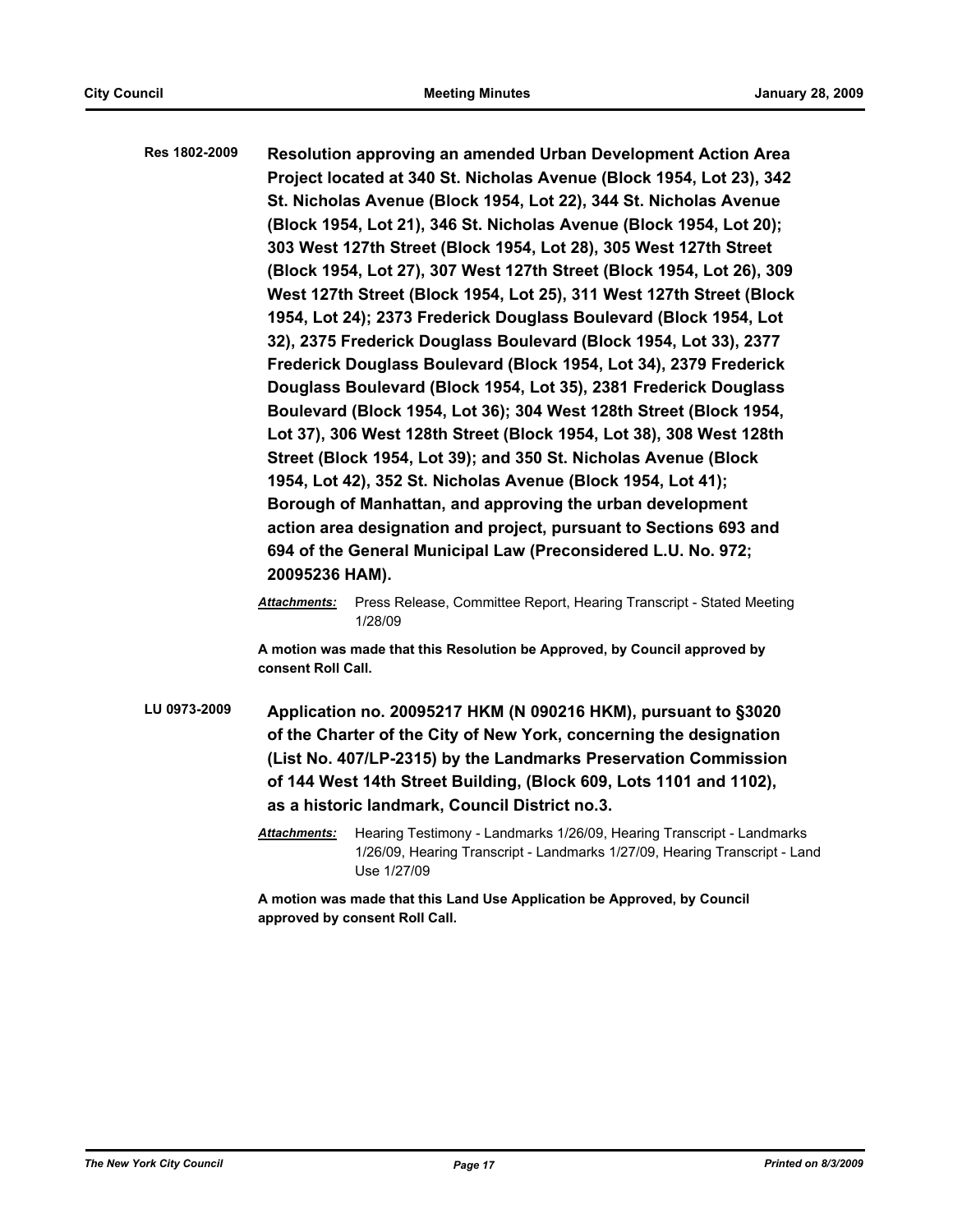| Res 1803-2009 | Resolution affirming the designation by the Landmarks                                                                                             |  |  |                     |                                                                      |
|---------------|---------------------------------------------------------------------------------------------------------------------------------------------------|--|--|---------------------|----------------------------------------------------------------------|
|               | Preservation Commission of 144 West 14th Street Building (Block)                                                                                  |  |  |                     |                                                                      |
|               | 609, Lots 1101 and 1102), Borough of Manhattan, Designation List<br>No. 407, LP-2315 (Preconsidered L.U. No. 973; 20095217 HKM; N<br>090216 HKM). |  |  |                     |                                                                      |
|               |                                                                                                                                                   |  |  | <b>Attachments:</b> | Press Release, Committee Report, Hearing Transcript - Stated Meeting |

1/28/09

**A motion was made that this Resolution be Approved, by Council approved by consent Roll Call.**

12. General Orders Calendar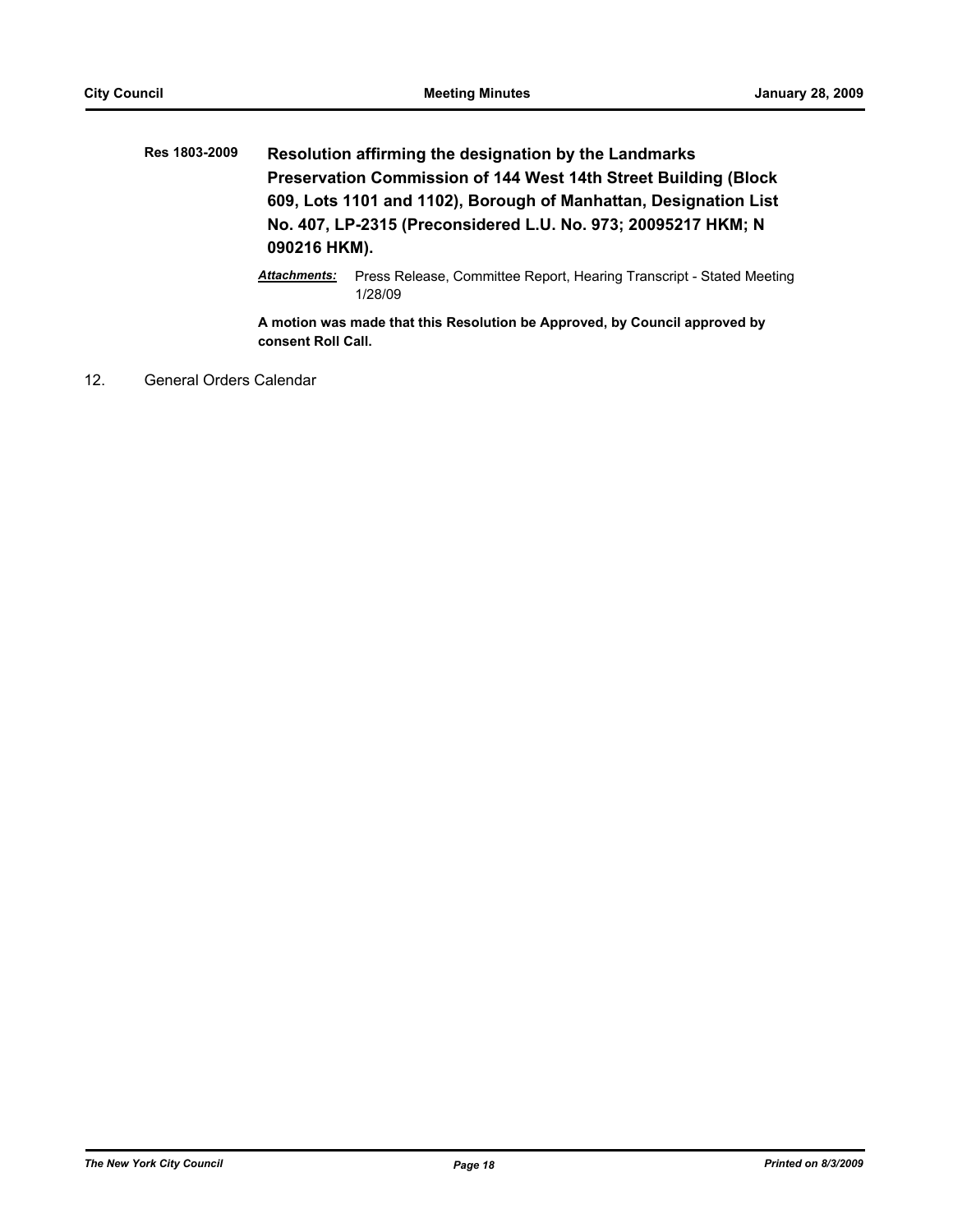#### **T2006-0001 Commissioner of Deeds**

*Attachments:* Hearing Transcript - Charter Meeting 1/4/06, Hearing Transcript - Stated Meeting 1/18/06, Hearing Transcript - Stated Meeting 2/1/06, Hearing Transcript - Stated Meeting 2/15/06, Hearing Transcript - Stated Meeting 3/1/06, Hearing Transcript - Stated Meeting 3/22/06, Hearing Transcript - Stated Meeting 4/5/06, Hearing Transcript - Stated Meeting 4/26/06, Hearing Transcript - Stated Meeting 5/10/06, Hearing Transcript - Stated Meeting 5/24/06, Hearing Transcript - Stated Meeting 6/13/06, Hearing Transcript - Stated Meeting 6/20/06, Hearing Transcript - Stated Meeting 6/29/06, Hearing Transcript - Stated Meeting 7/19/06, Hearing Transcript - Stated Meeting 8/16/06, Hearing Transcript - Stated Meeting 9/13/06, Hearing Transcript - Stated Meeting 9/27/06, Hearing Transcript - Stated Meeting 10/11/06, Hearing Transcript - Stated Meeting 10/25/06, Hearing Transcript - Stated Meeting 11/15/06, Hearing Transcript - Stated Meeting 11/29/06, Hearing Transcript - Stated Meeting 12/6/06, Hearing Transcript - Stated Meeting 12/20/06, Hearing Transcript - Stated Meeting 1/3/07, Hearing Transcript - Stated Meeting 1/9/07, Hearing Transcript - Stated Meeting 2/1/07, Hearing Transcript - Stated Meeting 2/28/07, Hearing Transcript - Stated Meeting 3/14/07, Hearing Transcript - Stated Meeting 3/28/07, Hearing Transcript - Stated Meeting 4/12/07, Hearing Transcript - Stated Meeting 4/23/07, Hearing Transcript - Stated Meeting 5/9/07, Hearing Transcript - Stated Meeting 5/30/07, Hearing Transcript - Stated Meeting 6/5/07, Hearing Transcript - Stated Meeting 6/15/07, Hearing Transcript - Stated Meeting 6/27/07, Hearing Transcript - Stated Meeting 7/25/07, Hearing Transcript - Stated Meeting 8/6/07, Hearing Transcript - Stated Meeting 8/22/07, Hearing Transcript - Stated Meeting 9/10/07, Hearing Transcript - Stated Meeting 9/25/07, Hearing Transcript - Stated Meeting 10/17/07, Hearing Transcript - Stated Meeting 10/23/07, Hearing Transcript - Stated Meeting 10/29/07, Hearing Transcript - Stated Meeting 11/15/07, Hearing Transcript - Stated Meeting 11/28/07, Hearing Transcript - Stated Meeting 12/11/07, Hearing Transcript - Stated Meeting 12/19/07, Hearing Transcript - Charter Meeting 1/9/08, Hearing Transcript - Stated Meeting 1/30/08, Hearing Transcript - Stated Meeting 2/13/08, Hearing Transcript - Stated Meeting 2/27/08, Hearing Transcript - Stated Meeting 3/12/08, Hearing Transcript - Stated Meeting 3/26/08, Hearing Transcript - Stated Meeting 3/31/08, Hearing Transcript - Stated Meeting 4/16/08, Hearing Transcript - Stated Meeting 4/30/08, Hearing Transcript - Stated Meeting 5/14/08, Hearing Transcript - Stated Meeting 5/28/08, Hearing Transcript - Recessed Stated Meeting 5/28/08, Hearing Transcript - Stated Meeting 6/12/08, Hearing Transcript - Recessed Stated Meeting 6-23-08, Hearing Transcript - Stated Meeting 6/29/08, Hearing Transcript - Stated Meeting 7/23/08, Hearing Transcript - Stated Meeting 8/14/08, Hearing Transcript - Stated Meeting 9/4/08, Hearing Transcript - Stated Meeting 9/24/08, Hearing Transcript - Stated Meeting 10/7/08, Hearing Transcript - Stated Meeting 10/23/08, Hearing Transcript - Stated Meeting 11/13/08, Hearing Transcript - Stated Meeting 11/19/08, Hearing Transcript - Charter Meeting 1/7/09, Hearing Transcript - Stated Meeting 1/28/09, Hearing Transcript - Stated Meeting 2/11/09, Hearing Transcript - Stated Meeting 3/24/09, Hearing Transcript - Stated Meeting 4/2/09, Hearing Transcript - Stated Meeting 4/22/09, Hearing Transcript - Stated Meeting 5/6/09, Hearing Transcript - Stated Meeting 5/20/09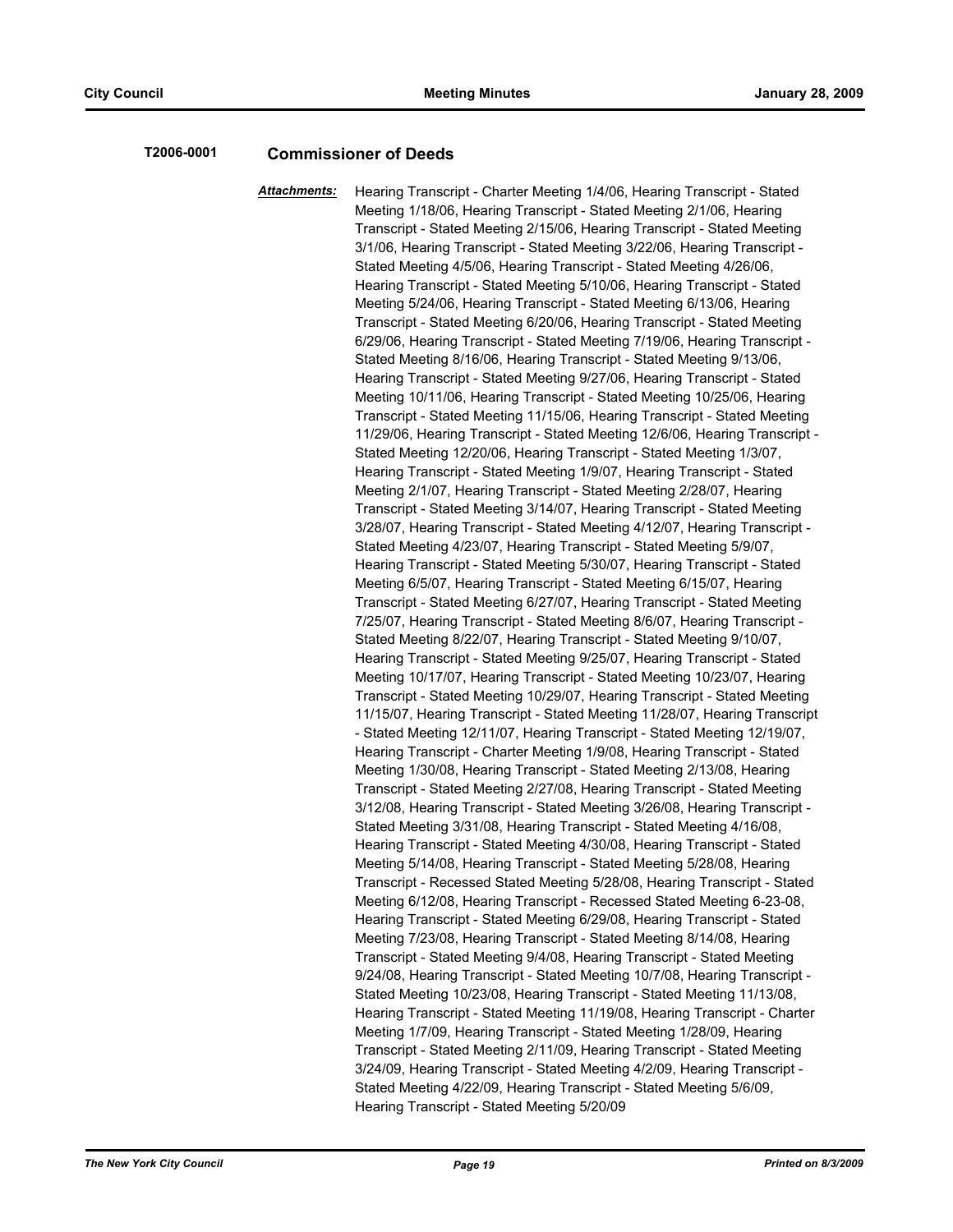#### **A motion was made that this Commissioner of Deeds be Approved, by Council approved by consent Roll Call.**

Coupled on General Order Calendar

Civil Service and Labor

**Int 0917-2009 A Local Law to amend the administrative code of the city of New York, in relation to health insurance coverage for surviving family members of certain deceased employees of the department of environmental protection.**

> *Attachments:* Committee Report, Press Release, Fiscal Impact Statement, Hearing Testimony, Mayor's Letter, Hearing Transcript, Hearing Transcript - Stated Meeting 1/28/09, Local Law

**Enactment No:** 2009/009

#### Environmental Protection

### **Int 0040-2006 A Local Law to amend the administrative code of the city of New York, in relation to enforcement of the restrictions regarding engine idling.**

*Attachments:* Int. No. 40 - 2/1/06, Committee Report 11/25/08, Hearing Testimony 11/25/08, Hearing Transcript 11/25/08, Committee Report 1/26/09, Hearing Testimony 1/26/09, Hearing Transcript 1/26/09, Committee Report 1/28/09, Hearing Transcript 1/28/09, Hearing Transcript - Stated Meeting 1/28/09, Press Release, Fiscal Impact Statement, Mayor's Letter, Local Law

**Enactment No:** 2009/004

### **Int 0631-2007 A Local Law to amend the administrative code of the city of New York, in relation to engine idling.**

*Attachments:* Int. No. 631 - 10/17/07, Committee Report 11/25/08, Hearing Testimony 11/25/08, Hearing Transcript 11/25/08, Committee Report 1/26/09, Hearing Transcript 1/26/09, Hearing Testimony 1/26/09, Committee Report 1/28/09, Hearing Transcript 1/28/09, Hearing Transcript - Stated Meeting 1/28/09, Press Release, Fiscal Impact Statement, Mayor's Letter, Local Law

**Enactment No:** 2009/005

Finance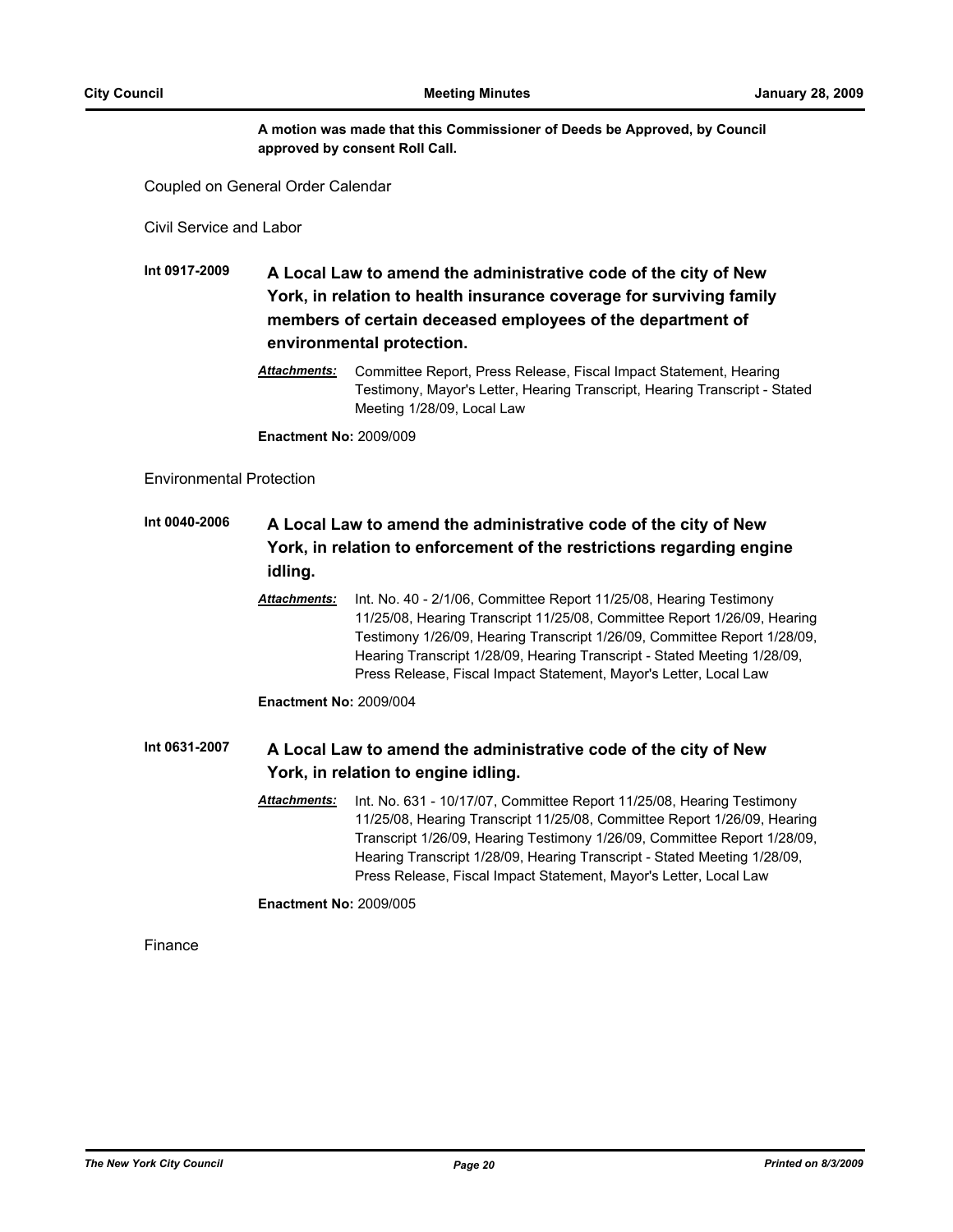| Int 0870-2008         | A Local Law to amend the administrative code of the city of New<br>York, in relation to the establishment of the Hudson Square<br>business improvement district.              |                                                                                                                                                                                                                                                                                                                                                                              |
|-----------------------|-------------------------------------------------------------------------------------------------------------------------------------------------------------------------------|------------------------------------------------------------------------------------------------------------------------------------------------------------------------------------------------------------------------------------------------------------------------------------------------------------------------------------------------------------------------------|
|                       | Attachments:                                                                                                                                                                  | Committee Report 12/9/08, Hearing Testimony 12/9/08, Hearing Transcript<br>12/9/08, Hearing Testimony 12/9/08 - (Con't), Committee Report 1/27/09,<br>Hearing Transcript 1/27/09, Hearing Transcript - Stated Meeting 1/28/09,<br>Press Release, Fiscal Impact Statement, Mayor's Letter, Local Law                                                                          |
|                       | <b>Enactment No: 2009/007</b>                                                                                                                                                 |                                                                                                                                                                                                                                                                                                                                                                              |
| Res 1739-2008         |                                                                                                                                                                               | Resolution concerning the establishment of the Bed-Stuy Gateway<br>Business Improvement District in the Borough of Brooklyn and<br>setting the date, time and place for the public hearing to hear all<br>persons interested in the establishment of such district                                                                                                           |
|                       | <b>Attachments:</b>                                                                                                                                                           | Res. No. 1739 - 12/18/08, Committee Report, Press Release, Hearing<br>Transcript, Hearing Transcript - Stated Meeting 1/28/09                                                                                                                                                                                                                                                |
| Housing and Buildings |                                                                                                                                                                               |                                                                                                                                                                                                                                                                                                                                                                              |
| Int 0760-2008         | A Local Law to amend the administrative code of the city of New<br>York, in relation to the appointment of a safety compliance officer<br>with respect to construction sites. |                                                                                                                                                                                                                                                                                                                                                                              |
|                       | <b>Attachments:</b>                                                                                                                                                           | Int. No. 760 - 4/30/08, Committee Report 5/6/08, Hearing Testimony 5/6/08,<br>Hearing Transcript 5/6/08, Committee Report 1/26/09, Hearing Transcript<br>1/26/09, Hearing Testimony 1/26/09, Press Release, Fiscal Impact<br>Statement, Committee Report - Stated Meeting 1/26/08, Hearing Transcript<br>- Stated Meeting 1/28/09, Mayor's Letter, Local Law                 |
|                       | <b>Enactment No: 2009/006</b>                                                                                                                                                 |                                                                                                                                                                                                                                                                                                                                                                              |
| Int 0878-2008         |                                                                                                                                                                               | A Local Law to amend the administrative code of the city of New<br>York, in relation to requiring safety registration numbers.                                                                                                                                                                                                                                               |
|                       |                                                                                                                                                                               | Attachments: Int. No. 878 - 12/9/08, Committee Report 1/14/09, Hearing Transcript<br>1/14/09, Hearing Testimony 1/14/09, Committee Report 1/26/09, Hearing<br>Transcript 1/26/09, Hearing Testimony 1/26/09, Press Release, Fiscal<br>Impact Statement, Committee Report - Stated Meeting 1/26/09, Hearing<br>Transcript - Stated Meeting 1/28/09, Mayor's Letter, Local Law |
|                       | <b>Enactment No: 2009/008</b>                                                                                                                                                 |                                                                                                                                                                                                                                                                                                                                                                              |
| Land Use              |                                                                                                                                                                               |                                                                                                                                                                                                                                                                                                                                                                              |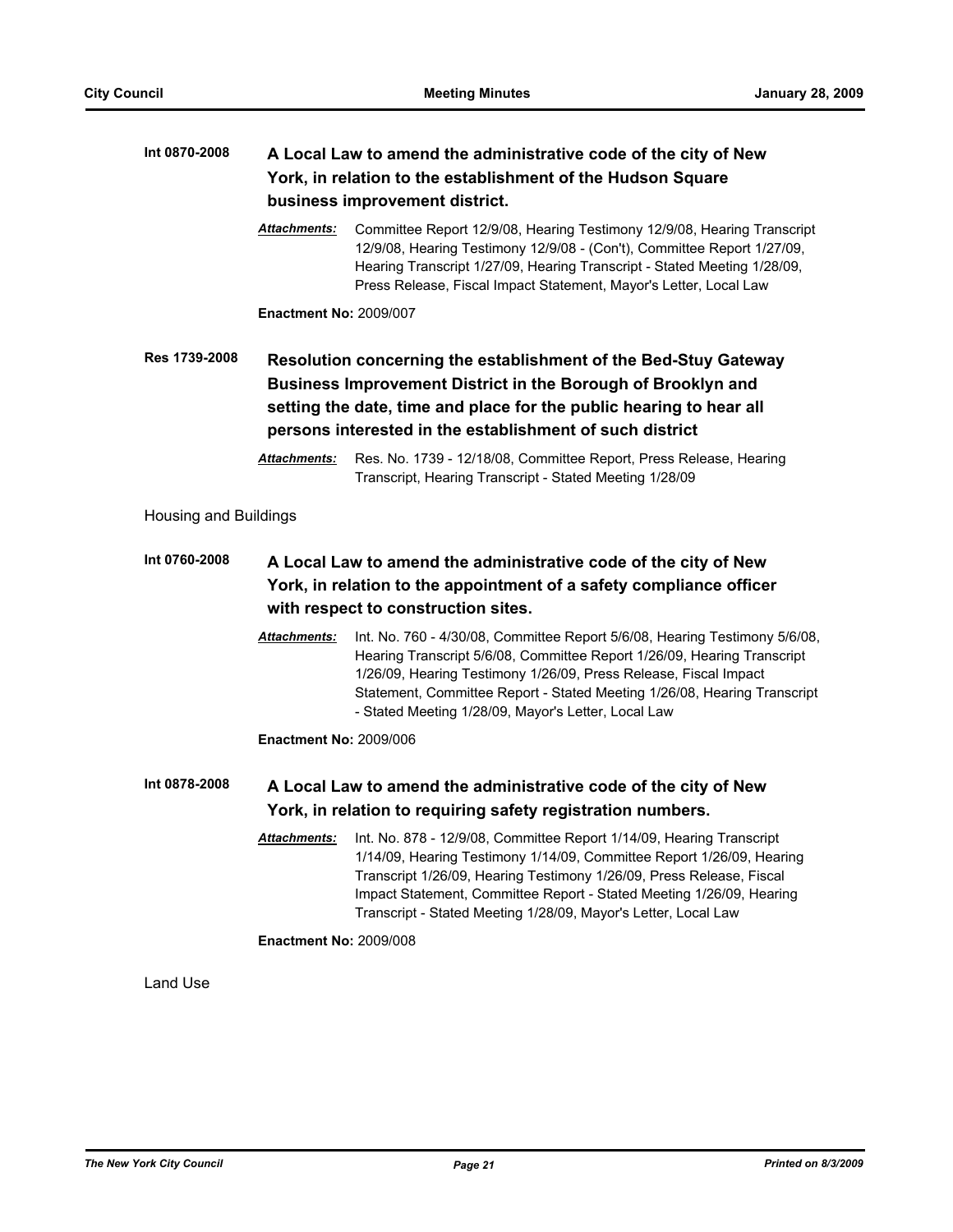| Res 1784-2009 | Resolution approving an Urban Development Action Area Project       |
|---------------|---------------------------------------------------------------------|
|               | located at 824 St. Nicholas Avenue (Block 2066, Lot 29), Borough of |
|               | Manhattan, and waiving the urban development action area            |
|               | designation requirement and the Uniform Land Use Review             |
|               | Procedure, pursuant to Sections 693 and 694 of the General          |
|               | Municipal Law (L.U. No. 879; 20095053 HAM).                         |

- *Attachments:* Press Release, Committee Report, Hearing Transcript Stated Meeting 1/28/09
- **Res 1785-2009 Resolution approving an Amended Urban Development Action Area Project located at 3100 Third Avenue (Block 2364, Lot 45), 3106 Third Avenue (Block 2364, Lot 49), 3120 Third Avenue (Block 2364, p/o Lot 58) (air rights over private land), 507 East 158th Street (Block 2364, Lot 70), Borough of the Bronx, and approving the urban development action area designation and project, pursuant to Sections 693 and 694 of the General Municipal Law (L.U. No. 945; 20095220 HAX).**
	- *Attachments:* Press Release, Committee Report, Hearing Transcript Stated Meeting 1/28/09
- **Res 1786-2009 Resolution approving the petition for a revocable consent for an unenclosed sidewalk café located at 182 Eighth Avenue, Borough of Manhattan (20085462 TCM; L.U. No. 955).**
	- *Attachments:* Press Release, Committee Report, Hearing Transcript Stated Meeting 1/28/09
- **Res 1787-2009 Resolution approving the decision of the City Planning Commission on ULURP No. C 080505 ZSM (L.U. No. 956), for the grant of a special permit pursuant to Section 74-781 of the Zoning Resolution to modify the requirements of Section 42-14 (D)(2)(b) to allow Use Group 5 uses (hotel use) and/or Use Group 6 uses (retail uses) to be located below the floor level of the second story of a proposed 11-story building on property located at 79 Crosby street a.k.a. 246 Lafayette Street (Block 496, Lots 1 and 29), in an M1-5B District, Borough of Manhattan.**
	- *Attachments:* Press Release, Committee Report, Hearing Transcript Stated Meeting 1/28/09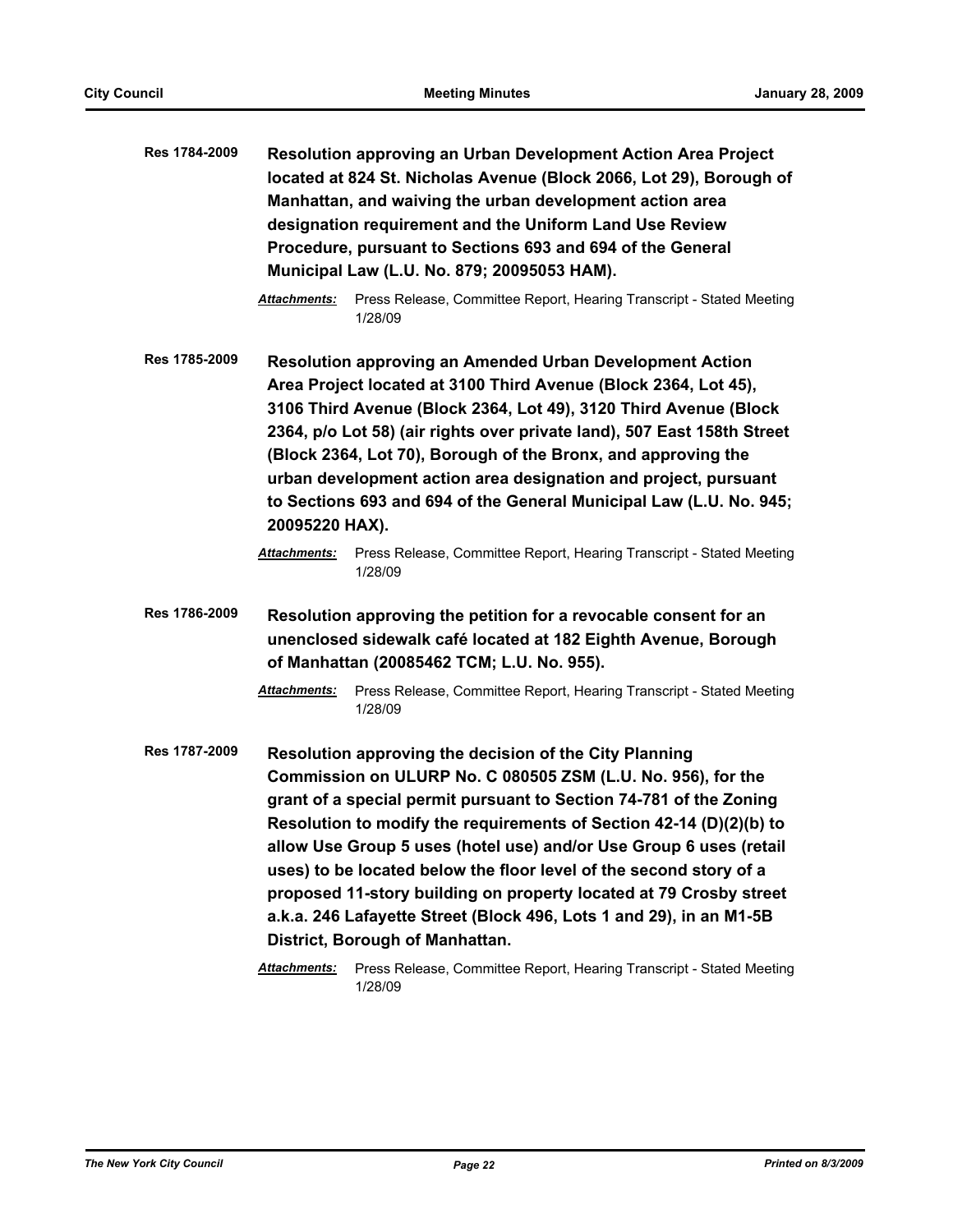| Res 1788-2009        |                     | Resolution approving the decision of the City Planning<br>Commission on ULURP No. C 090087 PSQ (L.U. No. 957), for the<br>site selection of property generally bounded by Rockaway<br>Boulevard and North Boundary Road (Block 14260, p/o Lot 1),<br>Borough of Queens, for use as evidence vehicle storage.                                                                                                                                                                                                      |
|----------------------|---------------------|-------------------------------------------------------------------------------------------------------------------------------------------------------------------------------------------------------------------------------------------------------------------------------------------------------------------------------------------------------------------------------------------------------------------------------------------------------------------------------------------------------------------|
|                      | Attachments:        | Press Release, Committee Report, Hearing Transcript - Stated Meeting<br>1/28/09                                                                                                                                                                                                                                                                                                                                                                                                                                   |
| Res 1789-2009        |                     | Resolution approving the decision of the City Planning<br>Commission on ULURP No. C 080533 PCY (L.U. No. 958), for the<br>site selection and acquisition of easements (Block 2543, p/o Lot 1<br>and Block 2583, p/o Lot 2), Borough of the Bronx, Community<br>District 1 and Borough of Manhattan, Community District 11, for<br>use as a pedestrian and bicycle pathway.                                                                                                                                        |
|                      | <b>Attachments:</b> | Press Release, Committee Report, Hearing Transcript - Stated Meeting<br>1/28/09                                                                                                                                                                                                                                                                                                                                                                                                                                   |
| <b>Res 1790-2009</b> | <b>Attachments:</b> | Resolution approving the decision of the City Planning<br>Commission on ULURP No. C 070443 MMX, an amendment to the<br>City Map (L.U. No. 959).<br>Press Release, Committee Report, Hearing Transcript - Stated Meeting<br>1/28/09                                                                                                                                                                                                                                                                                |
| Res 1791-2009        |                     | Resolution affirming the designation by the Landmarks<br>Preservation Commission of the F. W. Devoe & Co. Factory<br>Building, located at 110-112 Horatio Street (Block 642, Lot 12),<br>Borough of Manhattan, Designation List No. 406, LP-2308<br>(Preconsidered L.U. No. 961; 20095200 HKM; N 090187 HKM).                                                                                                                                                                                                     |
|                      | Attachments:        | Press Release, Committee Report, Hearing Transcript - Stated Meeting<br>1/28/09                                                                                                                                                                                                                                                                                                                                                                                                                                   |
| Res 1792-2009        | <b>Attachments:</b> | Resolution affirming the designation by the Landmarks<br>Preservation Commission of St. Stephen's Roman Catholic Church<br>(The Church of Our Lady of the Scapular & St. Stephen), located at<br>151 East 28th Street a.k.a.141-155 East 28th Street and 144-152 East<br>29th Street (Block 884, part of Lot 30), Borough of Manhattan,<br>Designation List No. 406, LP-2259; Preconsidered L.U. No. 962;<br>20095201 HKM; N 090188 HKM).<br>Press Release, Committee Report, Hearing Transcript - Stated Meeting |
|                      |                     | 1/28/09                                                                                                                                                                                                                                                                                                                                                                                                                                                                                                           |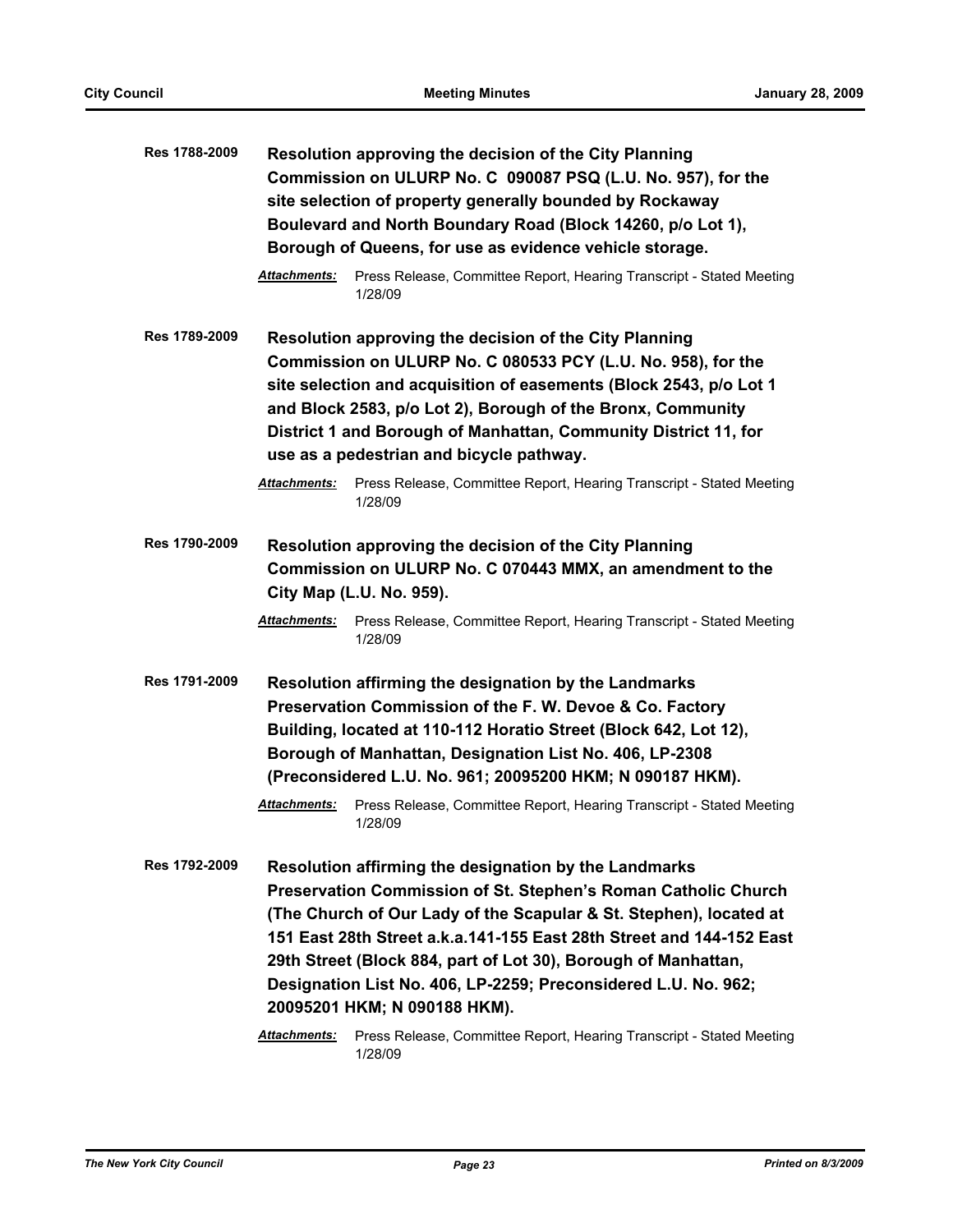| Res 1793-2009 |                            | Resolution approving the decision of the City Planning<br>Commission on ULURP No. C 060021 ZMQ, a Zoning Map<br>amendment (Preconsidered L.U. No. 963).                                                                                                                                                                                                                                                                                                                             |
|---------------|----------------------------|-------------------------------------------------------------------------------------------------------------------------------------------------------------------------------------------------------------------------------------------------------------------------------------------------------------------------------------------------------------------------------------------------------------------------------------------------------------------------------------|
|               | <b>Attachments:</b>        | Press Release, Committee Report, Hearing Transcript - Stated Meeting<br>1/28/09                                                                                                                                                                                                                                                                                                                                                                                                     |
| Res 1794-2009 | Manhattan.<br>Attachments: | Resolution approving the decision of the City Planning<br>Commission on Application No. N 080184 (B) ZRM, the proposed<br>modification pursuant to Section 2-06(c)(1) of the Uniform Land Use<br>Review Procedure, for an amendment of the Zoning Resolution of<br>the City of New York, concerning Article IX, Chapter 6 (Special<br>Clinton District) (Preconsidered L.U. No. 964), Borough of<br>Press Release, Committee Report, Hearing Transcript - Stated Meeting<br>1/28/09 |
| Res 1795-2009 | HKM).                      | Resolution affirming the designation by the Landmarks<br>Preservation Commission of University Village (Block 524, Lot 1<br>and p/o Lot 66), Borough of Manhattan, Designation List No. 407,<br>LP-2300; (Preconsidered L.U. No. 965; 20095212 HKM; N 090217                                                                                                                                                                                                                        |
|               | <b>Attachments:</b>        | Press Release, Committee Report, Hearing Transcript - Stated Meeting<br>1/28/09                                                                                                                                                                                                                                                                                                                                                                                                     |
| Res 1796-2009 |                            | Resolution affirming the designation by the Landmarks<br>Preservation Commission of the Red Hook Play Center (Sol<br>Goldman Pool), located at 155 Bay Street (Block 582, Lot 1),<br>Borough of Manhattan, Designation List No. 407, LP-2241<br>(Preconsidered L.U. No. 966; 20095213 HKK; N 090218 HKK).                                                                                                                                                                           |
|               | <u>Attachments:</u>        | Press Release, Committee Report, Hearing Transcript - Stated Meeting<br>1/28/09                                                                                                                                                                                                                                                                                                                                                                                                     |
| Res 1797-2009 | <b>Attachments:</b>        | Resolution affirming the designation by the Landmarks<br>Preservation Commission of the Guardian Life Insurance Company<br>of America Annex, located at 105 East 17th Street a.k.a.105-117 East<br>17th Street and 108-116 East 18th Street (Block 873, Lot 10),<br>Borough of Manhattan, Designation List No. 407, LP-2247<br>(Preconsidered L.U. No. 967; 20095214 HKM; N 090214 HKM).<br>Press Release, Committee Report, Hearing Transcript - Stated Meeting                    |
|               |                            | 1/28/09                                                                                                                                                                                                                                                                                                                                                                                                                                                                             |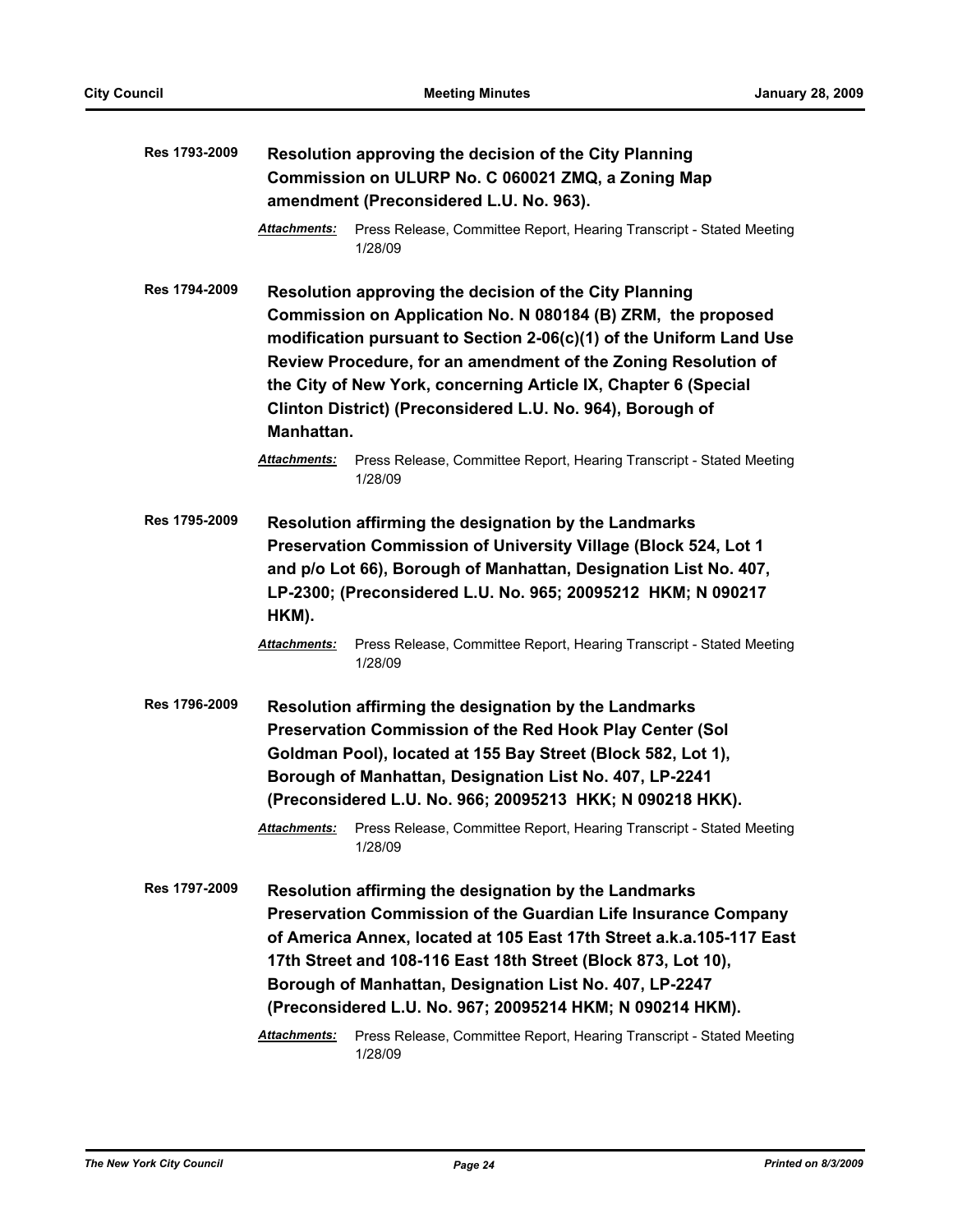| Res 1798-2009        |                     | Resolution affirming the designation by the Landmarks<br>Preservation Commission of the Morris B. Sanders Studio and<br>Apartment, located at 219 East 49th Street (Block 1323, Lot 10),<br>Borough of Manhattan, Designation List No. 407, LP-2267<br>(Preconsidered L.U. No. 968; 20095215 HKM; N 090212 HKM).                                                                                                                                       |
|----------------------|---------------------|--------------------------------------------------------------------------------------------------------------------------------------------------------------------------------------------------------------------------------------------------------------------------------------------------------------------------------------------------------------------------------------------------------------------------------------------------------|
|                      | <b>Attachments:</b> | Press Release, Committee Report, Hearing Transcript - Stated Meeting<br>1/28/09                                                                                                                                                                                                                                                                                                                                                                        |
| Res 1799-2009        | <b>Attachments:</b> | Resolution affirming the designation by the Landmarks<br>Preservation Commission of the Baumann Brothers Furniture and<br>Carpets Store located at 22-26 East 14th Street (aka 19-25 East 13th<br>Street), (Block 571, Lots 1101 and 1102), Borough of Manhattan,<br>Designation List No. 407, LP-2123 (Preconsidered L.U. No. 969;<br>20095216 HKM; N 090215 HKM).<br>Press Release, Committee Report, Hearing Transcript - Stated Meeting<br>1/28/09 |
| <b>Res 1800-2009</b> |                     | Resolution affirming the designation by the Landmarks<br>Preservation Commission of (Former) Fire Engine Company No. 54,<br>located at 304 West 47th Street (Block 1037, Lot 37), Borough of<br>Manhattan, Designation List No. 404, LP-2299 (Preconsidered L.U.<br>No. 970; 20095218 HKM; N 090213 HKM).                                                                                                                                              |
|                      | Attachments:        | Press Release, Committee Report, Hearing Transcript - Stated Meeting<br>1/28/09                                                                                                                                                                                                                                                                                                                                                                        |
| Res 1801-2009        | HAM).               | <b>Resolution approving an amended Urban Development Action Area</b><br>Project located at 165 Avenue C, 167 Avenue C and 169 Avenue C<br>(Block 393, Lots 38, 37, and 36), Borough of Manhattan, and<br>approving a tax exemption pursuant to Section 577 of the Private<br>Housing Finance Law (Preconsidered L.U. No. 971; 20095285                                                                                                                 |
|                      | <b>Attachments:</b> | Press Release, Committee Report, Hearing Transcript - Stated Meeting<br>1/28/09                                                                                                                                                                                                                                                                                                                                                                        |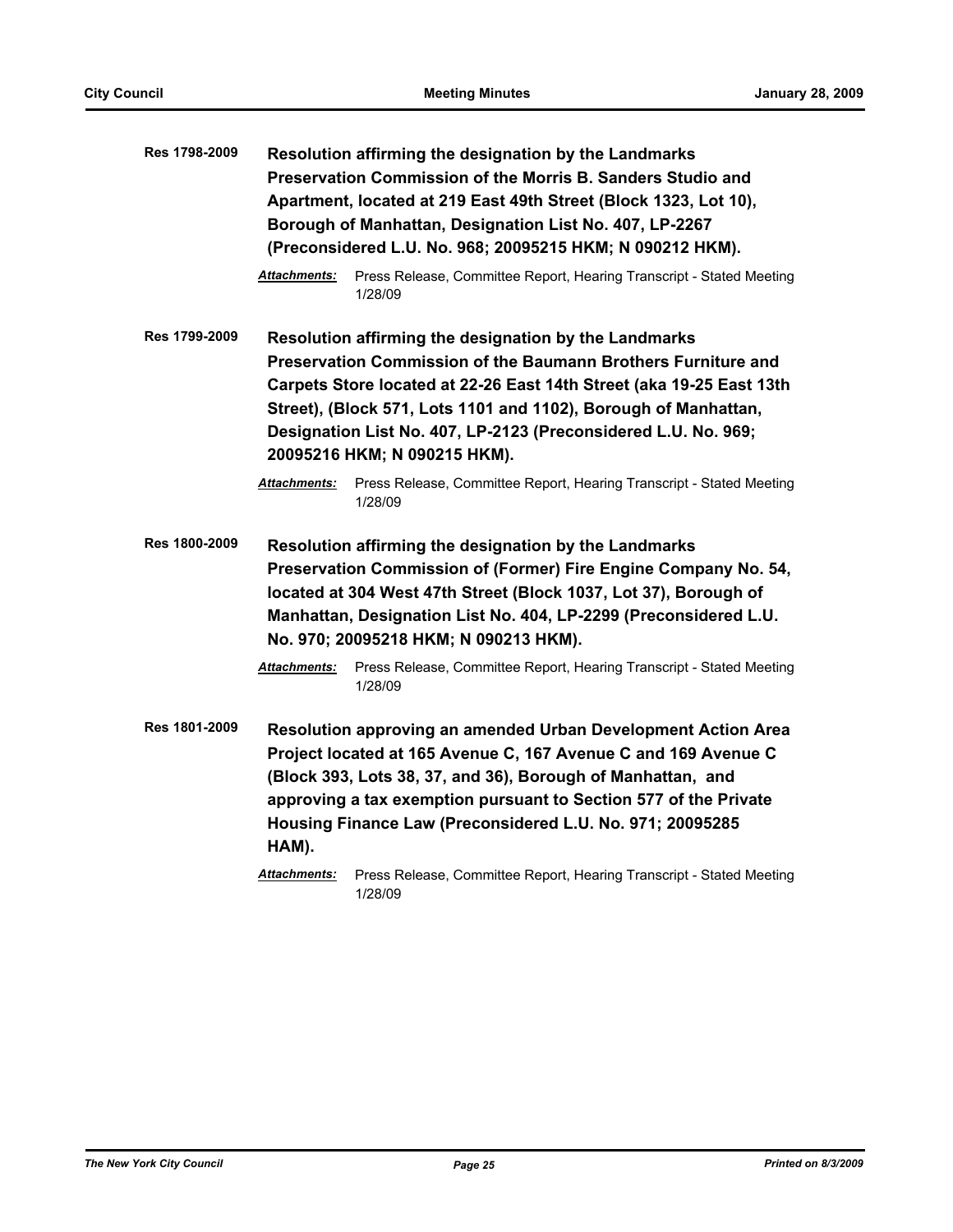- **Res 1802-2009 Resolution approving an amended Urban Development Action Area Project located at 340 St. Nicholas Avenue (Block 1954, Lot 23), 342 St. Nicholas Avenue (Block 1954, Lot 22), 344 St. Nicholas Avenue (Block 1954, Lot 21), 346 St. Nicholas Avenue (Block 1954, Lot 20); 303 West 127th Street (Block 1954, Lot 28), 305 West 127th Street (Block 1954, Lot 27), 307 West 127th Street (Block 1954, Lot 26), 309 West 127th Street (Block 1954, Lot 25), 311 West 127th Street (Block 1954, Lot 24); 2373 Frederick Douglass Boulevard (Block 1954, Lot 32), 2375 Frederick Douglass Boulevard (Block 1954, Lot 33), 2377 Frederick Douglass Boulevard (Block 1954, Lot 34), 2379 Frederick Douglass Boulevard (Block 1954, Lot 35), 2381 Frederick Douglass Boulevard (Block 1954, Lot 36); 304 West 128th Street (Block 1954, Lot 37), 306 West 128th Street (Block 1954, Lot 38), 308 West 128th Street (Block 1954, Lot 39); and 350 St. Nicholas Avenue (Block 1954, Lot 42), 352 St. Nicholas Avenue (Block 1954, Lot 41); Borough of Manhattan, and approving the urban development action area designation and project, pursuant to Sections 693 and 694 of the General Municipal Law (Preconsidered L.U. No. 972; 20095236 HAM).**
	- *Attachments:* Press Release, Committee Report, Hearing Transcript Stated Meeting 1/28/09
- **Res 1803-2009 Resolution affirming the designation by the Landmarks Preservation Commission of 144 West 14th Street Building (Block 609, Lots 1101 and 1102), Borough of Manhattan, Designation List No. 407, LP-2315 (Preconsidered L.U. No. 973; 20095217 HKM; N 090216 HKM).**
	- *Attachments:* Press Release, Committee Report, Hearing Transcript Stated Meeting 1/28/09

General Order Calendar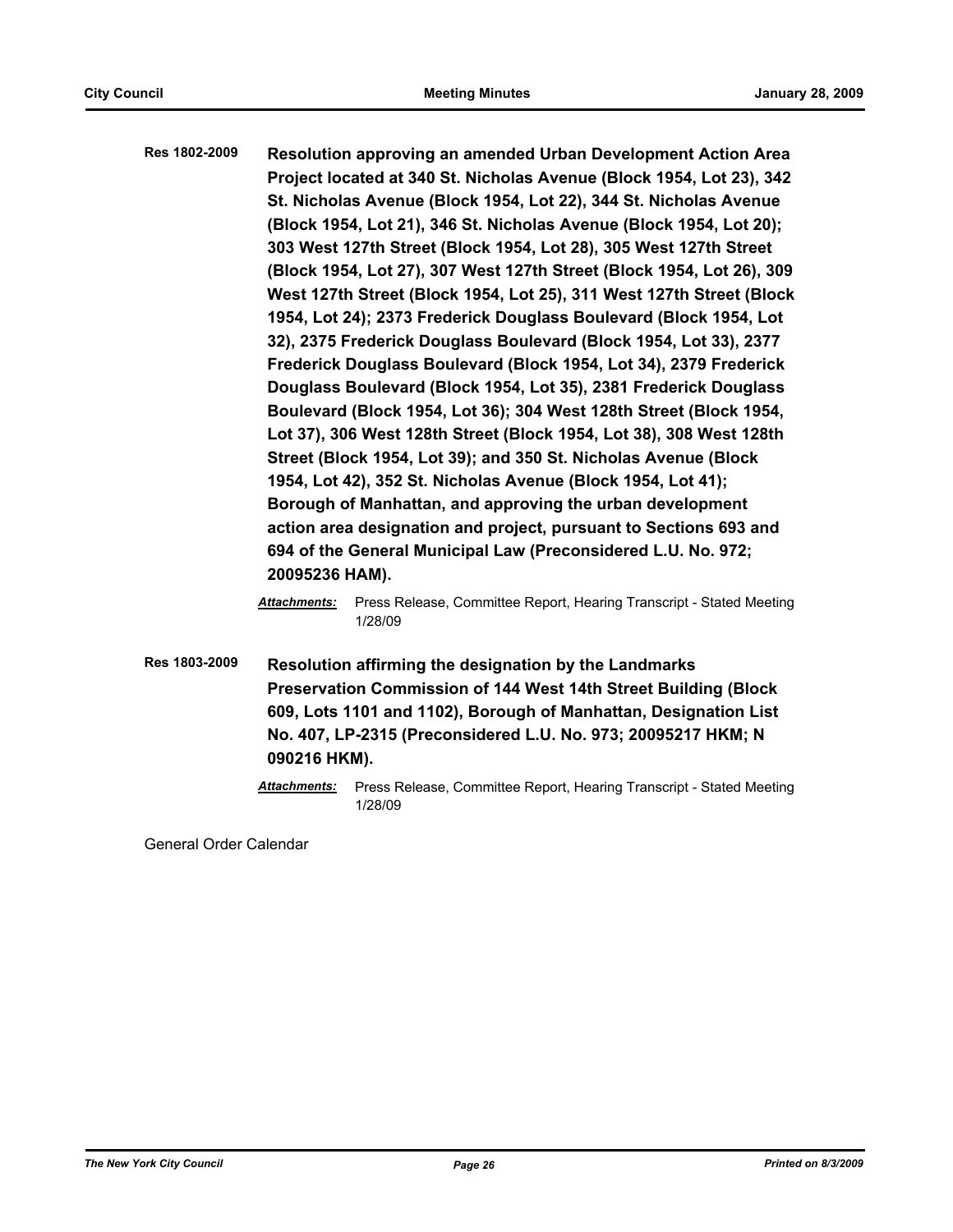#### **T2006-0001 Commissioner of Deeds**

*Attachments:* Hearing Transcript - Charter Meeting 1/4/06, Hearing Transcript - Stated Meeting 1/18/06, Hearing Transcript - Stated Meeting 2/1/06, Hearing Transcript - Stated Meeting 2/15/06, Hearing Transcript - Stated Meeting 3/1/06, Hearing Transcript - Stated Meeting 3/22/06, Hearing Transcript - Stated Meeting 4/5/06, Hearing Transcript - Stated Meeting 4/26/06, Hearing Transcript - Stated Meeting 5/10/06, Hearing Transcript - Stated Meeting 5/24/06, Hearing Transcript - Stated Meeting 6/13/06, Hearing Transcript - Stated Meeting 6/20/06, Hearing Transcript - Stated Meeting 6/29/06, Hearing Transcript - Stated Meeting 7/19/06, Hearing Transcript - Stated Meeting 8/16/06, Hearing Transcript - Stated Meeting 9/13/06, Hearing Transcript - Stated Meeting 9/27/06, Hearing Transcript - Stated Meeting 10/11/06, Hearing Transcript - Stated Meeting 10/25/06, Hearing Transcript - Stated Meeting 11/15/06, Hearing Transcript - Stated Meeting 11/29/06, Hearing Transcript - Stated Meeting 12/6/06, Hearing Transcript - Stated Meeting 12/20/06, Hearing Transcript - Stated Meeting 1/3/07, Hearing Transcript - Stated Meeting 1/9/07, Hearing Transcript - Stated Meeting 2/1/07, Hearing Transcript - Stated Meeting 2/28/07, Hearing Transcript - Stated Meeting 3/14/07, Hearing Transcript - Stated Meeting 3/28/07, Hearing Transcript - Stated Meeting 4/12/07, Hearing Transcript - Stated Meeting 4/23/07, Hearing Transcript - Stated Meeting 5/9/07, Hearing Transcript - Stated Meeting 5/30/07, Hearing Transcript - Stated Meeting 6/5/07, Hearing Transcript - Stated Meeting 6/15/07, Hearing Transcript - Stated Meeting 6/27/07, Hearing Transcript - Stated Meeting 7/25/07, Hearing Transcript - Stated Meeting 8/6/07, Hearing Transcript - Stated Meeting 8/22/07, Hearing Transcript - Stated Meeting 9/10/07, Hearing Transcript - Stated Meeting 9/25/07, Hearing Transcript - Stated Meeting 10/17/07, Hearing Transcript - Stated Meeting 10/23/07, Hearing Transcript - Stated Meeting 10/29/07, Hearing Transcript - Stated Meeting 11/15/07, Hearing Transcript - Stated Meeting 11/28/07, Hearing Transcript - Stated Meeting 12/11/07, Hearing Transcript - Stated Meeting 12/19/07, Hearing Transcript - Charter Meeting 1/9/08, Hearing Transcript - Stated Meeting 1/30/08, Hearing Transcript - Stated Meeting 2/13/08, Hearing Transcript - Stated Meeting 2/27/08, Hearing Transcript - Stated Meeting 3/12/08, Hearing Transcript - Stated Meeting 3/26/08, Hearing Transcript - Stated Meeting 3/31/08, Hearing Transcript - Stated Meeting 4/16/08, Hearing Transcript - Stated Meeting 4/30/08, Hearing Transcript - Stated Meeting 5/14/08, Hearing Transcript - Stated Meeting 5/28/08, Hearing Transcript - Recessed Stated Meeting 5/28/08, Hearing Transcript - Stated Meeting 6/12/08, Hearing Transcript - Recessed Stated Meeting 6-23-08, Hearing Transcript - Stated Meeting 6/29/08, Hearing Transcript - Stated Meeting 7/23/08, Hearing Transcript - Stated Meeting 8/14/08, Hearing Transcript - Stated Meeting 9/4/08, Hearing Transcript - Stated Meeting 9/24/08, Hearing Transcript - Stated Meeting 10/7/08, Hearing Transcript - Stated Meeting 10/23/08, Hearing Transcript - Stated Meeting 11/13/08, Hearing Transcript - Stated Meeting 11/19/08, Hearing Transcript - Charter Meeting 1/7/09, Hearing Transcript - Stated Meeting 1/28/09, Hearing Transcript - Stated Meeting 2/11/09, Hearing Transcript - Stated Meeting 3/24/09, Hearing Transcript - Stated Meeting 4/2/09, Hearing Transcript - Stated Meeting 4/22/09, Hearing Transcript - Stated Meeting 5/6/09, Hearing Transcript - Stated Meeting 5/20/09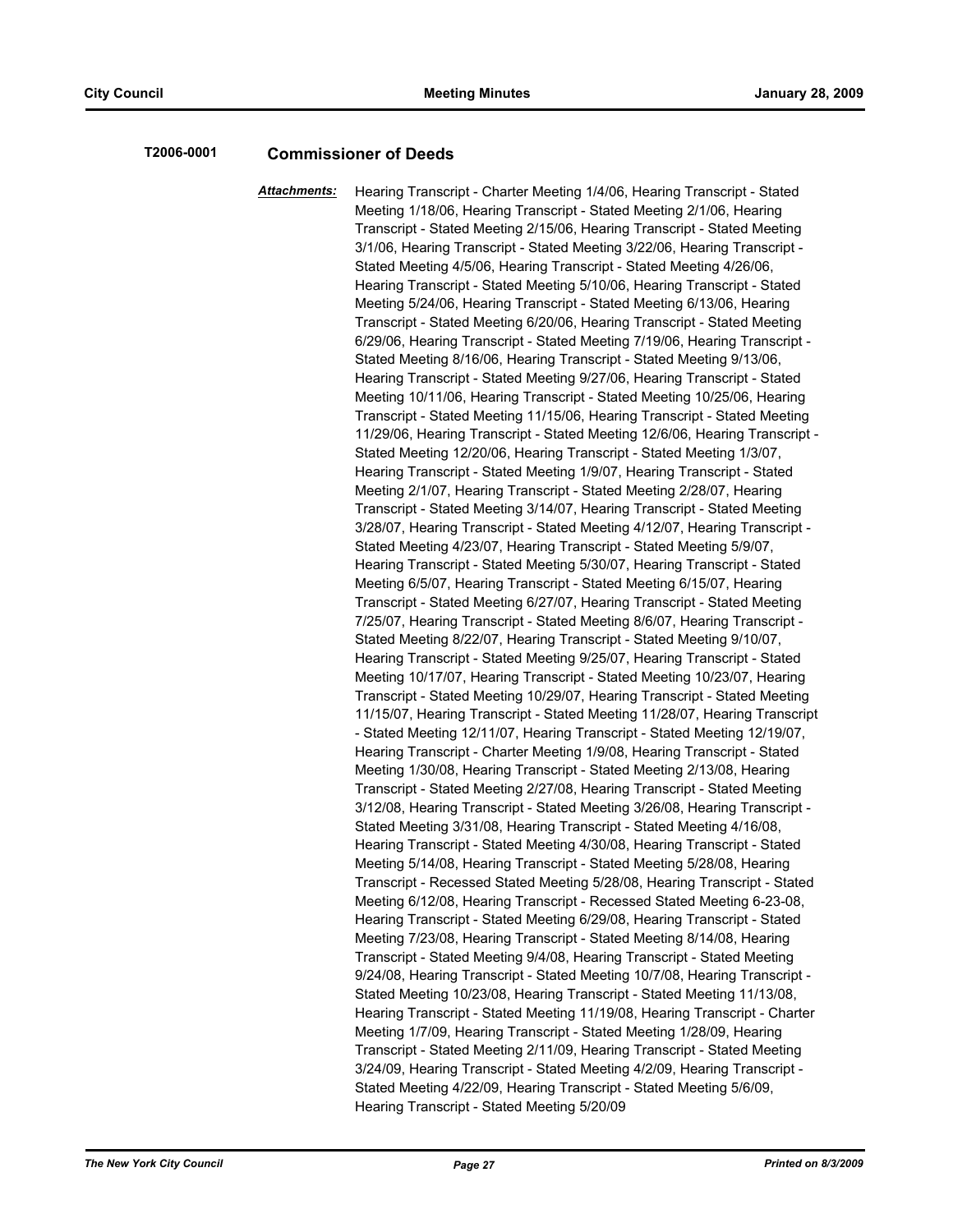*The Public Advocate (Ms. Gotbaum) put the question whether the Council would agree with and adopt such reports, which were decided in the affirmative by the following vote:*

#### **A motion was made that these files be approved by consent vote.**

#### **Affirmative,** 46 -

Speaker Quinn, Arroyo, Avella, Baez, Barron, Brewer, Comrie Jr., Crowley, de Blasio, Dickens, Dilan, Eugene, Felder, Fidler, Foster, Garodnick, Gennaro, Gentile, Gerson, Gioia, Gonzalez, Ignizio, Jackson, James, Katz, Koppell, Lappin, Liu, Mark-Viverito, Martinez, Mealy, Mendez, Nelson, Oddo, Recchia Jr., Reyna, Rivera, Sanders Jr., Seabrook, Sears, Stewart, Vacca, Vallone Jr., Weprin, White Jr. and Yassky

#### **Excused,** 2 -

Palma and Vann

*The following files were removed from the General Order Calendar and voted separately:*

*Int No. 40-A, 40-6-0 Int No. 631-A, 43-0-0*

*LU No. 957 & Res No. 1788, 41-5-0 LU No. 968 & Res No. 1798, 44-2-0*

*See files for individual votes.*

- Introduction & Reading of Bills See Attached 13.
- 14. Discussion of Resolutions
- 15. Resolutons

*None*

- 16. General Discussion
- 17. Extension of Remarks

INTRODUCTION AND READING OF BILLS

**Int 0911-2009 A Local Law to amend the administrative code of the city of New York, in relation to testing by the department of environmental protection for the presence of pharmaceuticals and personal care products in the New York City drinking water supply and the effluent from wastewater treatment plants.**

#### *Sponsors:* By Council Members Baez, Gennaro, Comrie Jr., Fidler, Gentile, Gerson, Gonzalez, James, Koppell, Sanders Jr., Seabrook, Weprin, White Jr. and Vann

**This Introduction was Referred to Comm by Council to the Committee on Environmental Protection**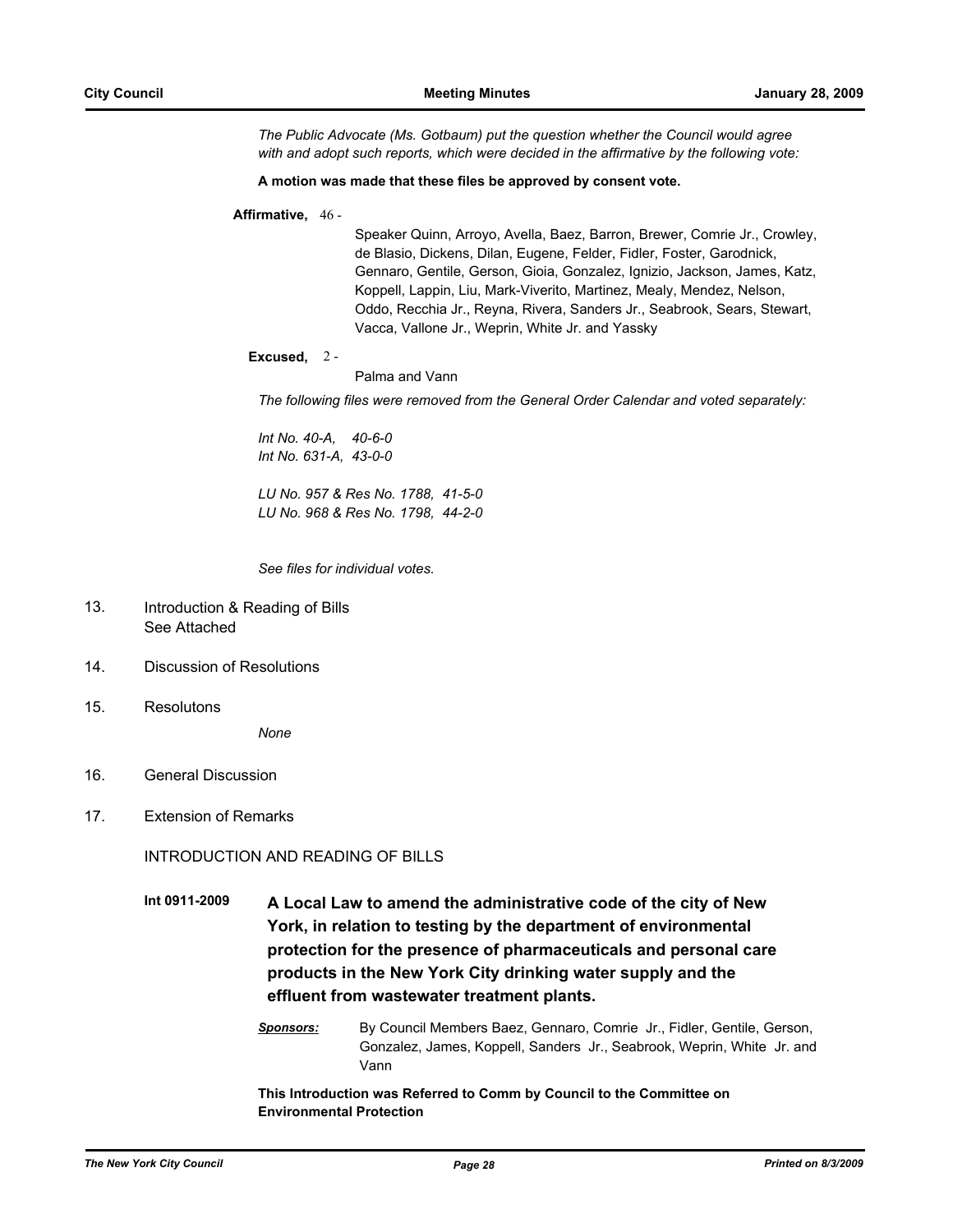| Res 1779-2009 |                                 | Resolution calling upon the State Legislature to increase consumer                                                                                                                                                                                                                                                                                 |
|---------------|---------------------------------|----------------------------------------------------------------------------------------------------------------------------------------------------------------------------------------------------------------------------------------------------------------------------------------------------------------------------------------------------|
|               |                                 | protections for customers of rent-to-own stores.                                                                                                                                                                                                                                                                                                   |
|               | <u>Sponsors:</u>                | By Council Members Comrie Jr., Gonzalez, Jackson, Fidler, Gerson,<br>Koppell and White Jr.                                                                                                                                                                                                                                                         |
|               | <b>Attachments:</b>             | Committee Report 1/26/09, Hearing Testimony 1/26/09, Hearing Transcript<br>1/26/09                                                                                                                                                                                                                                                                 |
|               | <b>Affairs</b>                  | This Resolution was Referred to Comm by Council to the Committee on Consumer                                                                                                                                                                                                                                                                       |
| Int 0912-2009 |                                 | A Local Law to amend the New York City Charter, in relation to<br>requiring the mayoral agency heads to issue an annual report to<br>the Council on their efforts to incorporate periodic<br>recommendations issued by the Intergovernmental Panel on<br>Climate Change into their short term, intermediate, and long range<br>plans and programs. |
|               | <b>Sponsors:</b>                | By Council Members Garodnick, Brewer, Comrie Jr., Fidler, Jackson,<br>James, Koppell, Sanders Jr. and Weprin                                                                                                                                                                                                                                       |
|               | <b>Environmental Protection</b> | This Introduction was Referred to Comm by Council to the Committee on                                                                                                                                                                                                                                                                              |
| Res 1780-2009 |                                 | Resolution calling upon the New York State Legislature to adopt,<br>and the Governor to sign, legislation which would provide a credit<br>against the Unincorporated Business Tax and General Corporation<br>Tax to commercial building owners who install photovoltaic<br>modules on their commercial buildings.                                  |
|               | <b>Sponsors:</b>                | By Council Members Garodnick, Lappin, Brewer, Comrie Jr., Fidler,<br>Gentile, Gerson, Jackson, James, Koppell and Mark-Viverito                                                                                                                                                                                                                    |
|               | Attachments:                    | <b>Cover Sheet</b>                                                                                                                                                                                                                                                                                                                                 |
|               |                                 | This Resolution was Referred to Comm by Council to the Committee on Finance                                                                                                                                                                                                                                                                        |
| Int 0913-2009 |                                 | A Local Law to amend the administrative code of the city of New<br>York, in relation to licensing doorbuster sales.                                                                                                                                                                                                                                |
|               | <u>Sponsors:</u>                | By Council Members Gennaro, Brewer, Comrie Jr., Gerson, James,<br>Stewart and White Jr.                                                                                                                                                                                                                                                            |
|               | <b>Consumer Affairs</b>         | This Introduction was Referred to Comm by Council to the Committee on                                                                                                                                                                                                                                                                              |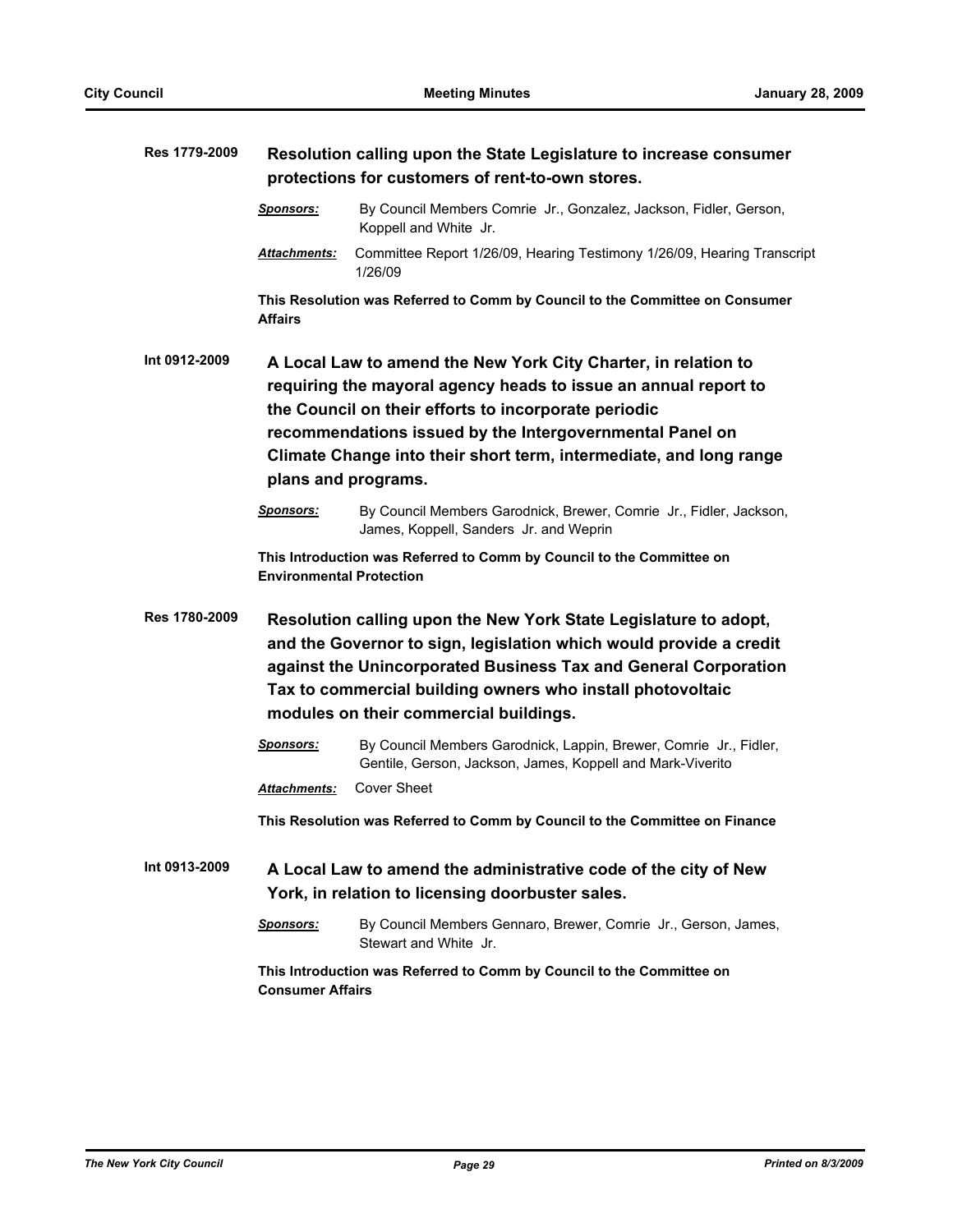| Res 1781-2009 |                                 | Resolution calling on the New York State Legislature to pass<br>S.8602/A.11697, legislation which would amend the civil service law<br>to require the Department of Citywide Administrative Services to<br>create a comprehensive plan for the scheduling of examinations for<br>the competitive class and for the establishment of eligible lists. |
|---------------|---------------------------------|-----------------------------------------------------------------------------------------------------------------------------------------------------------------------------------------------------------------------------------------------------------------------------------------------------------------------------------------------------|
|               | <b>Sponsors:</b>                | By Council Members Gennaro, Comrie Jr., Fidler, James, Mark-Viverito,<br>Seabrook and Weprin                                                                                                                                                                                                                                                        |
|               | <b>Service and Labor</b>        | This Resolution was Referred to Comm by Council to the Committee on Civil                                                                                                                                                                                                                                                                           |
| Int 0914-2009 |                                 | A Local Law to amend the administrative code of the city of New<br>York, in relation to the City's purchase of bottled water.                                                                                                                                                                                                                       |
|               | <b>Sponsors:</b>                | By Council Members Gioia, Felder, Comrie Jr., Fidler, James, Koppell,<br><b>Stewart and Weprin</b>                                                                                                                                                                                                                                                  |
|               | <b>Contracts</b>                | This Introduction was Referred to Comm by Council to the Committee on                                                                                                                                                                                                                                                                               |
| Int 0915-2009 |                                 | A Local Law to amend the administrative code of the city of New<br>York, in relation to idle reduction technology in ambulances.                                                                                                                                                                                                                    |
|               | <b>Sponsors:</b>                | By Council Members Koppell, Comrie Jr., Gerson, Jackson, James,<br>Sanders Jr., Weprin, White Jr. and Nelson                                                                                                                                                                                                                                        |
|               | Attachments:                    | Committee Report 1/26/09, Hearing Testimony 1/26/09, Hearing Transcript<br>1/26/09                                                                                                                                                                                                                                                                  |
|               | <b>Environmental Protection</b> | This Introduction was Referred to Comm by Council to the Committee on                                                                                                                                                                                                                                                                               |
| Int 0916-2009 | property.                       | A Local Law to amend the administrative code of the city of New<br>York, in relation to regulating removal of trees from private                                                                                                                                                                                                                    |
|               |                                 | Sponsors: By Council Members Liu, Mark-Viverito, Comrie Jr., Gerson, James,<br>Koppell, Seabrook, Stewart and Nelson                                                                                                                                                                                                                                |
|               | <b>Attachments:</b>             | Committee Report 5/21/09, Hearing Transcript 5/21/09, Hearing Testimony -<br>5/21/09                                                                                                                                                                                                                                                                |
|               | and Recreation                  | This Introduction was Referred to Comm by Council to the Committee on Parks                                                                                                                                                                                                                                                                         |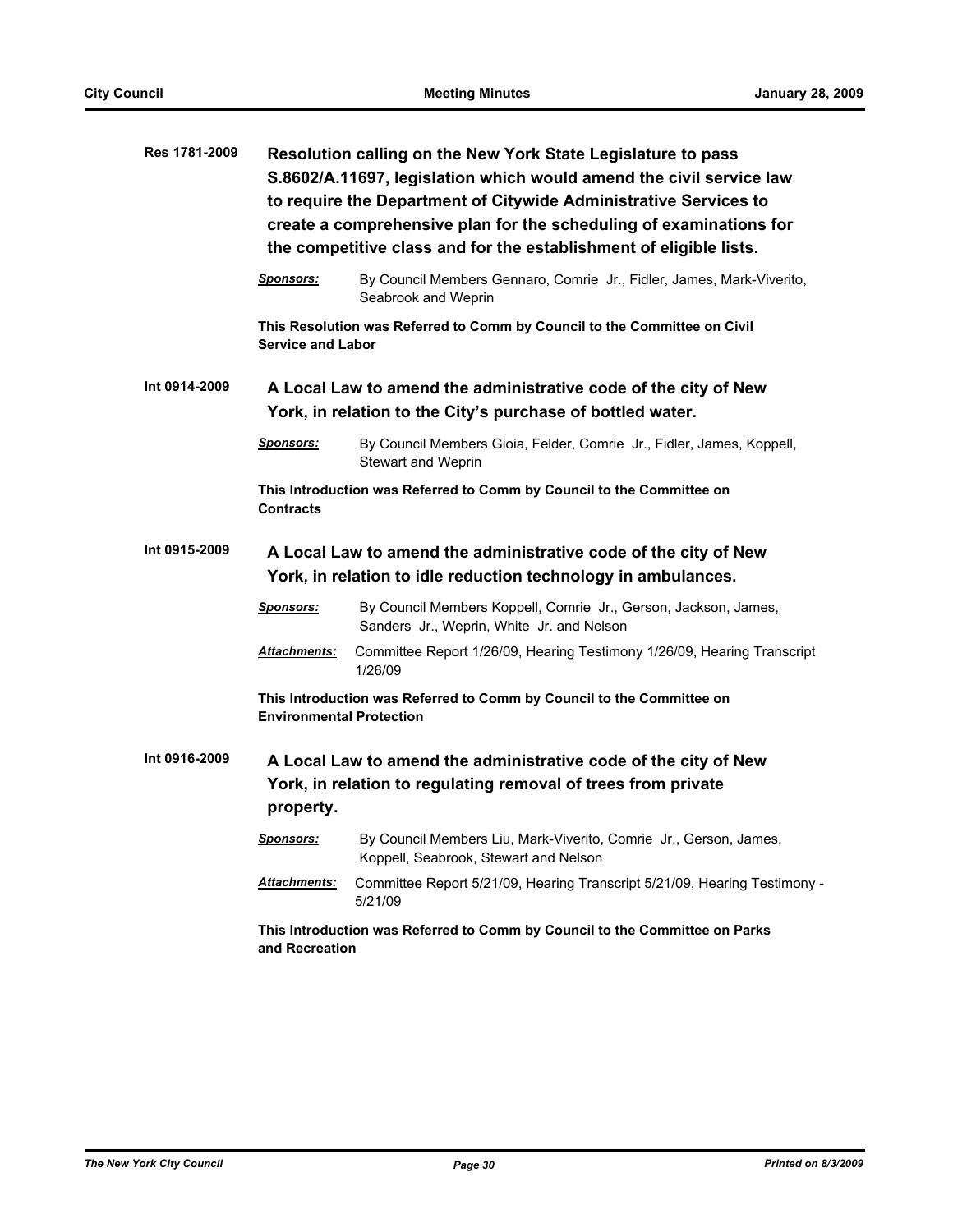| Res 1782-2009 | Resolution calling upon the New York State Legislature to amend       |
|---------------|-----------------------------------------------------------------------|
|               | Section 399-dd of the General Business Law to allow municipalities    |
|               | to enact local laws regarding playground equipment and the            |
|               | Department of Parks and Recreation to require a temperature test      |
|               | for all equipment installed in parks and playgrounds, including       |
|               | safety surfacing, and to prohibit such materials from being installed |
|               | that pose a health or burn danger to exposed skin.                    |

- *Sponsors:* By Council Members Mark-Viverito, Brewer, Comrie Jr., James, Koppell, Sanders Jr. and Lappin
- *Attachments:* Committee Report 2/9/09, Hearing Testimony 2/9/09, Hearing Transcript 2/9/09

**This Resolution was Referred to Comm by Council to the Committee on Parks and Recreation**

**Res 1783-2009 Resolution calling upon the United States Congress to pass and the President to sign H.R. 1670/S.683, legislation known as "The Community Choice Act," which would reduce reliance by senior citizens and persons with disabilities on nursing home care by increasing their access to community-based services.**

- *Sponsors:* By Council Members Nelson, Avella, Comrie Jr., Felder, Fidler, Foster, Gerson, Jackson, James, Koppell, Mealy, Seabrook, White Jr., Brewer, Barron, Gentile, Stewart, Liu, Gonzalez and Yassky
- *Attachments:* Res. No. 1783 1/28/09, Committee Report 6/17/09, Committee Report 6/29/09, Hearing Transcript 6/17/09, Hearing Testimony - 6/17/09

**This Resolution was Referred to Comm by Council to the Committee on Aging**

**Int 0917-2009 A Local Law to amend the administrative code of the city of New York, in relation to health insurance coverage for surviving family members of certain deceased employees of the department of environmental protection.**

- *Sponsors:* By Council Members Seabrook, Gentile, Barron, Liu, Sears, Gennaro, Jackson, Eugene, Fidler, Comrie Jr., James, Katz and White Jr. (by request of the Mayor)
- *Attachments:* Committee Report, Press Release, Fiscal Impact Statement, Hearing Testimony, Mayor's Letter, Hearing Transcript, Hearing Transcript - Stated Meeting 1/28/09, Local Law

**This Introduction was Referred to Comm by Council to the Committee on Civil Service and Labor**

**Enactment No:** 2009/009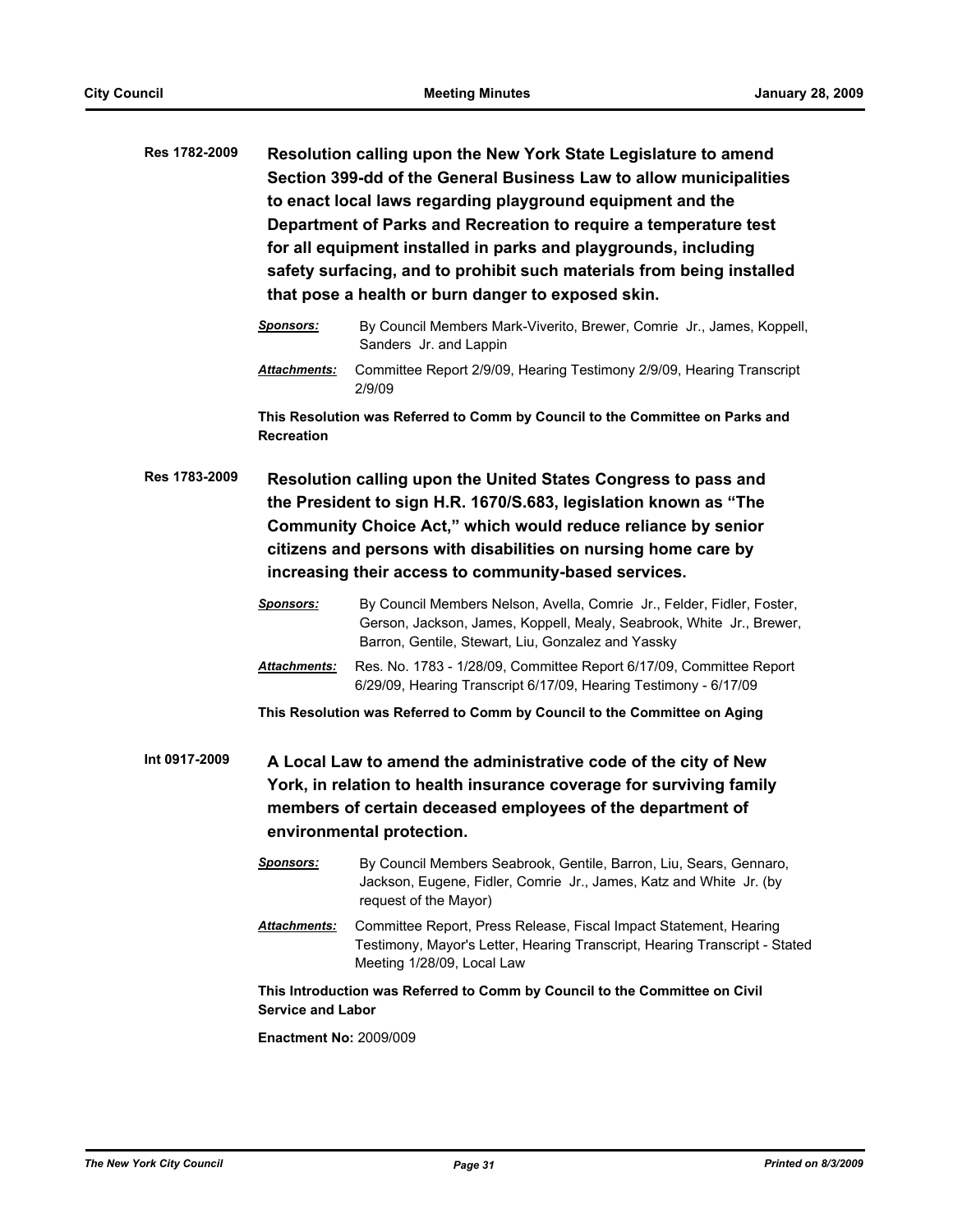| Int 0918-2009 | fields.                         | A Local Law to amend the administrative code of the city of New<br>York, in relation to the surface areas of playgrounds and playing                                                                                                                                                                                               |
|---------------|---------------------------------|------------------------------------------------------------------------------------------------------------------------------------------------------------------------------------------------------------------------------------------------------------------------------------------------------------------------------------|
|               | <b>Sponsors:</b>                | By Council Members Stewart, Comrie Jr., Gonzalez, James, Nelson,<br>Mark-Viverito and Avella                                                                                                                                                                                                                                       |
|               | Attachments:                    | Committee Report 2/9/09, Hearing Testimony 2/9/09, Hearing Transcript<br>2/9/09                                                                                                                                                                                                                                                    |
|               | and Recreation                  | This Introduction was Referred to Comm by Council to the Committee on Parks                                                                                                                                                                                                                                                        |
| Int 0919-2009 |                                 | A Local Law to amend the administrative code of the city of New<br>York, in relation to coordination between the department of<br>buildings and other governmental agencies when development is<br>proposed for the city's coastal and water-sensitive inland zones.                                                               |
|               | <b>Sponsors:</b>                | By Council Members Vann, Comrie Jr., de Blasio, Fidler, Gerson, James,<br>Koppell, Recchia Jr., Sanders Jr. and White Jr.                                                                                                                                                                                                          |
|               | Attachments:                    | Int. No. 919 - 1/28/09, Committee Report 1/22/09, Hearing Testimony<br>1/22/09, Hearing Transcript 1/22/09, Committee Report 2/25/09, Hearing<br>Transcript 2/25/09, Committee Report - Stated Meeting 2/26/09, Hearing<br>Transcript - Stated Meeting 2/26/09, Fiscal Impact Statement, Local Law                                 |
|               | <b>Environmental Protection</b> | This Introduction was Referred to Comm by Council to the Committee on                                                                                                                                                                                                                                                              |
|               | <b>Enactment No: 2009/021</b>   |                                                                                                                                                                                                                                                                                                                                    |
| Int 0920-2009 |                                 | A Local Law to amend the administrative code of the city of New<br>York, in relation to licensing beekeepers.                                                                                                                                                                                                                      |
|               | <b>Sponsors:</b>                | By Council Members Yassky, Comrie Jr., Gerson, James, Stewart and<br>Lappin                                                                                                                                                                                                                                                        |
|               |                                 | This Introduction was Referred to Comm by Council to the Committee on Health                                                                                                                                                                                                                                                       |
| LU 0961-2009  |                                 | Application no., 20095200 HKM (N 090187 HKM) pursuant to §3020<br>of the Charter of the City of New York, concerning the designation<br>(List No.406, LP 2308) by the Landmarks Preservation Commission<br>of F.W. Devoe & Co. Factory Building, located at 110-112 Horatio<br>Street (Block 642, Lot 12), Council District no. 3. |
|               | <b>Sponsors:</b>                | By Council Member Katz                                                                                                                                                                                                                                                                                                             |
|               | <u> Attachments:</u>            | Hearing Transcript - Landmarks 1/13/09, Hearing Testimony - Landmarks<br>1/13/09, Hearing Transcript - Land Use 1/14/09                                                                                                                                                                                                            |
|               | <b>Land Use</b>                 | This Land Use Application was Referred to Comm by Council to the Committee on                                                                                                                                                                                                                                                      |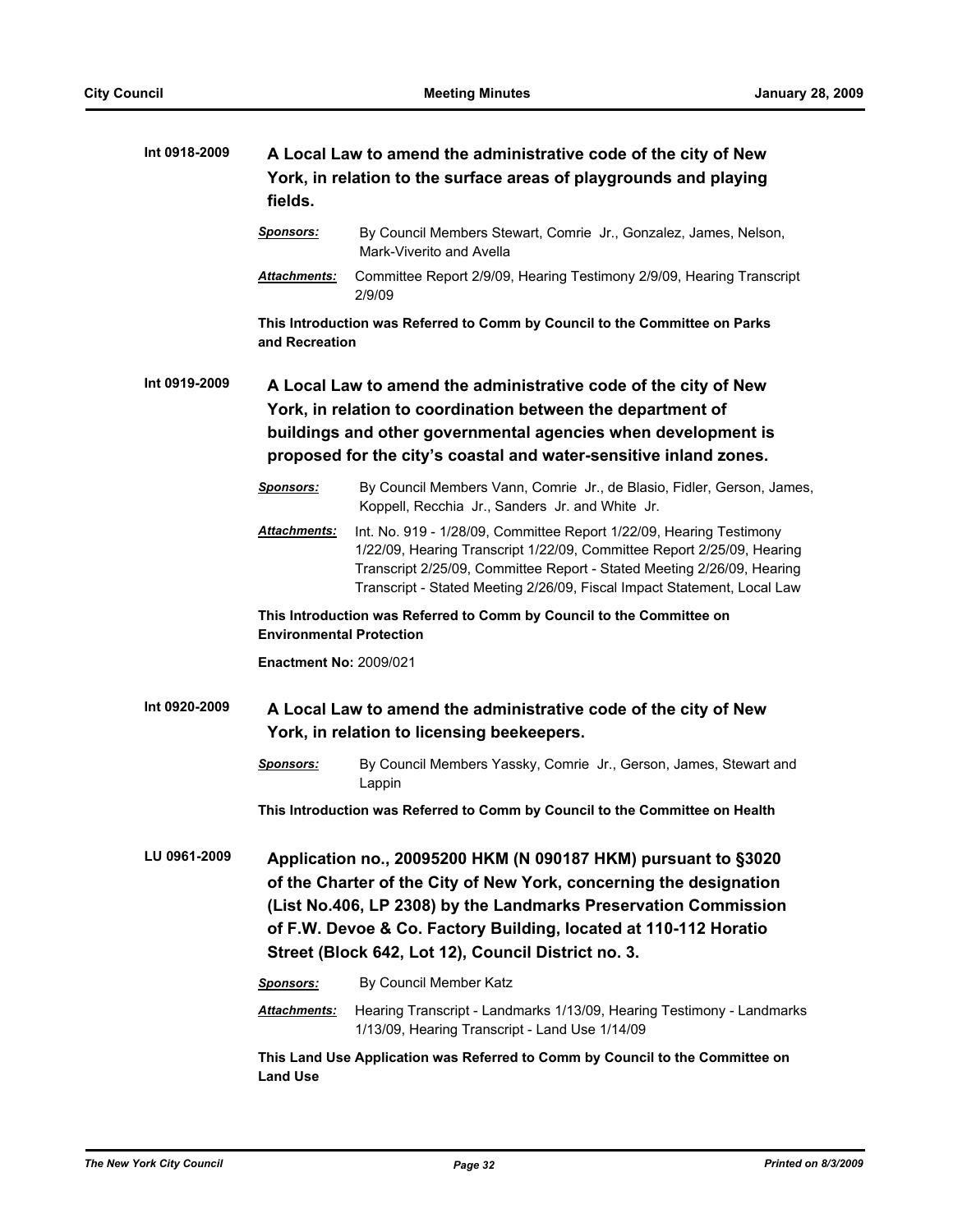|              | <u> Attachments:</u> | Hearing Transcript - Landmarks 1/13/09, Hearing Testimony - Landmarks<br>1/13/09, Hearing Transcript - Land Use 1/14/09                                                                                                                                                                                                                                                                                     |
|--------------|----------------------|-------------------------------------------------------------------------------------------------------------------------------------------------------------------------------------------------------------------------------------------------------------------------------------------------------------------------------------------------------------------------------------------------------------|
|              |                      | This Land Use Application was Referred to Comm by Council to the<br>Subcommittee on Landmarks, Public Siting and Maritime Uses                                                                                                                                                                                                                                                                              |
| LU 0962-2009 |                      | Application no., 20095201 HKM (N 090188 HKM) pursuant to §3020<br>of the Charter of the City of New York, concerning the designation<br>(List No.406, LP 2259) by the Landmarks Preservation Commission<br>of St. Stephen's Roman Catholic Church, , located at 151 East 28th<br>Street a.k.a.141-155 East 28th Street and 144-152 East 29th Street<br>(Block 884, part of Lot 30), Council District no. 2. |
|              | <u>Sponsors:</u>     | By Council Member Katz                                                                                                                                                                                                                                                                                                                                                                                      |
|              | <u>Attachments:</u>  | Hearing Transcript - Landmarks 1/13/09, Hearing Testimony - Landmarks<br>1/13/09, Hearing Transcript - Land Use 1/14/09                                                                                                                                                                                                                                                                                     |
|              | <b>Land Use</b>      | This Land Use Application was Referred to Comm by Council to the Committee on                                                                                                                                                                                                                                                                                                                               |
|              | <b>Attachments:</b>  | Hearing Transcript - Landmarks 1/13/09, Hearing Testimony - Landmarks<br>1/13/09, Hearing Transcript - Land Use 1/14/09                                                                                                                                                                                                                                                                                     |
|              |                      | This Land Use Application was Referred to Comm by Council to the<br>Subcommittee on Landmarks, Public Siting and Maritime Uses                                                                                                                                                                                                                                                                              |
| LU 0963-2009 |                      | Uniform Land Use Review Procedure application no. C 060021<br>ZMQ, pursuant to Sections 197-c and 201 of the New York City<br>Charter, for an amendment of the Zoning Map, Section No. 9c,<br>establishing within an existing R4 District a C2-2 District.                                                                                                                                                  |
|              | <u>Sponsors:</u>     | By Council Member Katz                                                                                                                                                                                                                                                                                                                                                                                      |
|              | <b>Attachments:</b>  | Hearing Testimony - Zoning 1/26/09, Hearing Transcript - Zoning 1/26/09,<br>Hearing Transcript - Land Use 1/27/09                                                                                                                                                                                                                                                                                           |
|              | <b>Land Use</b>      | This Land Use Application was Referred to Comm by Council to the Committee on                                                                                                                                                                                                                                                                                                                               |
|              | <u> Attachments:</u> | Hearing Testimony - Zoning 1/26/09, Hearing Transcript - Zoning 1/26/09,<br>Hearing Transcript - Land Use 1/27/09                                                                                                                                                                                                                                                                                           |
|              |                      | This Land Use Application was Referred to Comm by Council to the<br><b>Subcommittee on Zoning and Franchises</b>                                                                                                                                                                                                                                                                                            |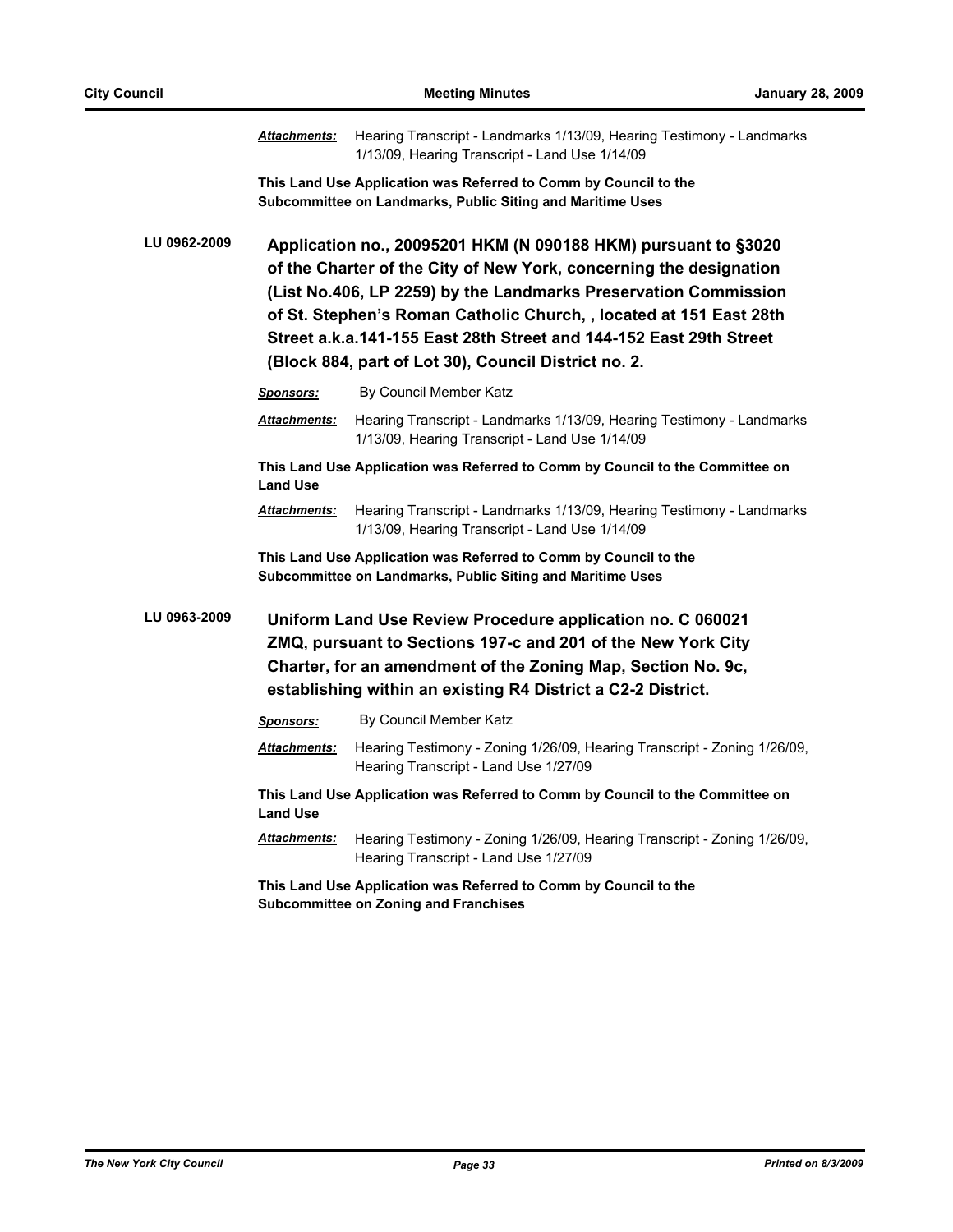| LU 0964-2009 |                     | A revised application submitted by the Department of City Planning<br>pursuant to Section 201 of the New York City Charter, and<br>proposed for modification pursuant to Section 2-06(c)(1) of the<br>Uniform Land Use Review Procedure for an amendment of the<br>Zoning Resolution of the City of New York, concerning Article IX,<br>Chapter 6 (Special Clinton District) (N 080184 (B) ZRM) |
|--------------|---------------------|-------------------------------------------------------------------------------------------------------------------------------------------------------------------------------------------------------------------------------------------------------------------------------------------------------------------------------------------------------------------------------------------------|
|              | Sponsors:           | By Council Member Katz                                                                                                                                                                                                                                                                                                                                                                          |
|              | <b>Attachments:</b> | Hearing Testimony - Zoning 1/26/09, Hearing Transcript - Zoning 1/26/09,<br>Hearing Transcript - Land Use 1/27/09                                                                                                                                                                                                                                                                               |
|              | <b>Land Use</b>     | This Land Use Application was Referred to Comm by Council to the Committee on                                                                                                                                                                                                                                                                                                                   |
|              | <b>Attachments:</b> | Hearing Testimony - Zoning 1/26/09, Hearing Transcript - Zoning 1/26/09,<br>Hearing Transcript - Land Use 1/27/09                                                                                                                                                                                                                                                                               |
|              |                     | This Land Use Application was Referred to Comm by Council to the<br><b>Subcommittee on Zoning and Franchises</b>                                                                                                                                                                                                                                                                                |
| LU 0965-2009 |                     | Application no. 20095212 HKM (N 090217 HKM), pursuant to §3020<br>of the Charter of the City of New York, concerning the designation<br>(List No. 407/LP-2300) by the Landmarks Preservation Commission<br>of University Village (Block 524, Lot 1 and p/o Lot 66), as a historic<br>landmark, Council District no. 1.                                                                          |
|              | <b>Sponsors:</b>    | By Council Member Katz                                                                                                                                                                                                                                                                                                                                                                          |
|              | <b>Attachments:</b> | Hearing Testimony - Landmarks 1/26/09, Hearing Transcript - Landmarks<br>1/26/09, Hearing Transcript - Landmarks 1/27/09, Hearing Transcript - Land<br>Use 1/27/09                                                                                                                                                                                                                              |
|              | <b>Land Use</b>     | This Land Use Application was Referred to Comm by Council to the Committee on                                                                                                                                                                                                                                                                                                                   |
|              | <b>Attachments:</b> | Hearing Testimony - Landmarks 1/26/09, Hearing Transcript - Landmarks<br>1/26/09, Hearing Transcript - Landmarks 1/27/09, Hearing Transcript - Land<br>Use 1/27/09                                                                                                                                                                                                                              |
|              |                     | This Land Use Application was Referred to Comm by Council to the<br>Subcommittee on Landmarks, Public Siting and Maritime Uses                                                                                                                                                                                                                                                                  |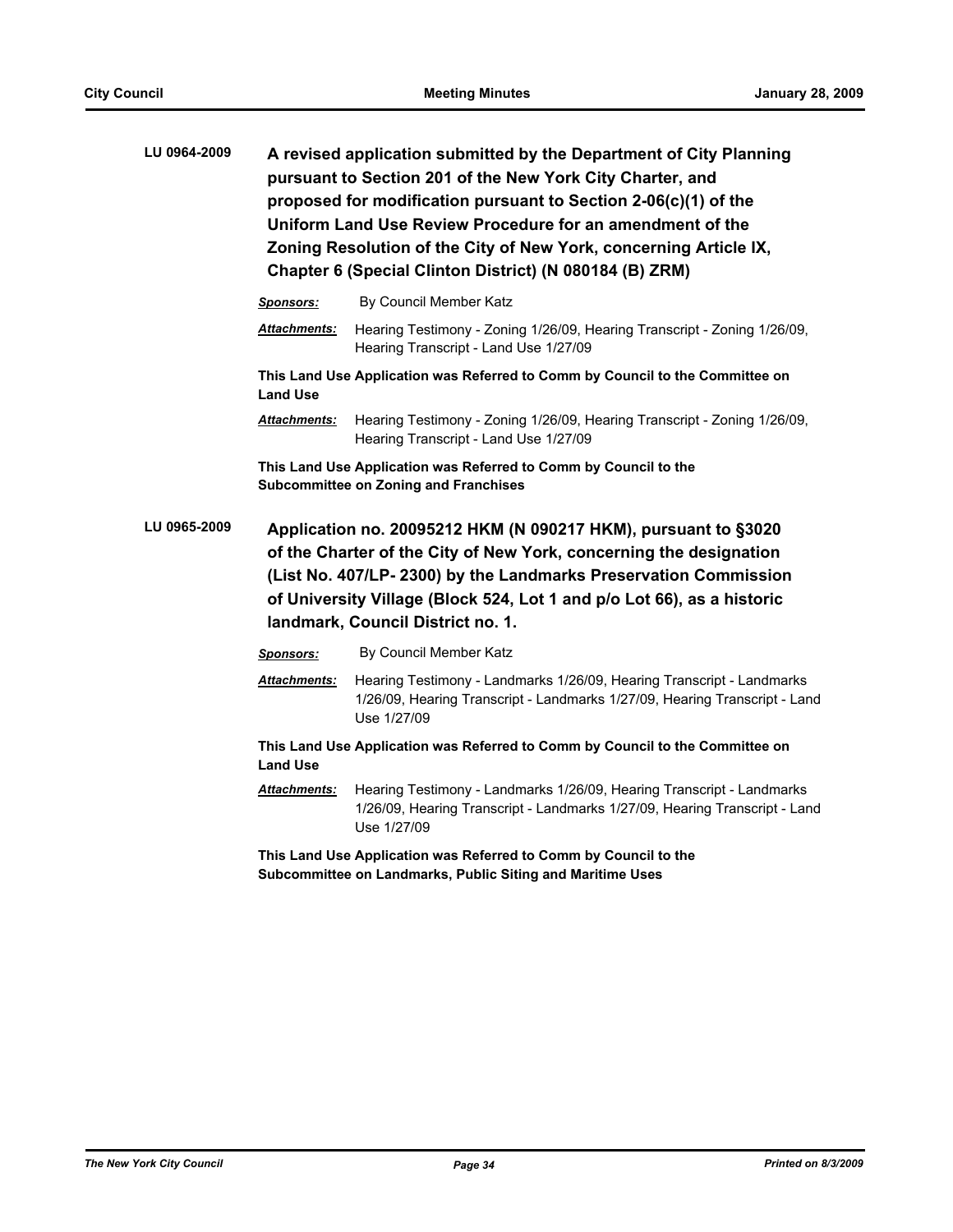| LU 0966-2009 |                      | Application no. 20095213 HKM (N 090218 HKK), pursuant to §3020<br>of the Charter of the City of New York, concerning the designation<br>(List No. 407/LP- 2241) by the Landmarks Preservation Commission<br>of Red Hook Play Center located at 155 Bay Street (Block 582, Lot<br>1), as a historic landmark, Council District no.38.                   |
|--------------|----------------------|--------------------------------------------------------------------------------------------------------------------------------------------------------------------------------------------------------------------------------------------------------------------------------------------------------------------------------------------------------|
|              | <b>Sponsors:</b>     | By Council Member Katz                                                                                                                                                                                                                                                                                                                                 |
|              | <b>Attachments:</b>  | Hearing Testimony - Landmarks 1/26/09, Hearing Transcript - Landmarks<br>1/26/09, Hearing Transcript - Landmarks 1/27/09, Hearing Transcript - Land<br>Use 1/27/09                                                                                                                                                                                     |
|              | <b>Land Use</b>      | This Land Use Application was Referred to Comm by Council to the Committee on                                                                                                                                                                                                                                                                          |
|              | <u> Attachments:</u> | Hearing Testimony - Landmarks 1/26/09, Hearing Transcript - Landmarks<br>1/26/09, Hearing Transcript - Landmarks 1/27/09, Hearing Transcript - Land<br>Use 1/27/09                                                                                                                                                                                     |
|              |                      | This Land Use Application was Referred to Comm by Council to the<br>Subcommittee on Landmarks, Public Siting and Maritime Uses                                                                                                                                                                                                                         |
| LU 0967-2009 |                      | Application no. 20095214 HKM (N 090214 HKK), pursuant to §3020<br>of the Charter of the City of New York, concerning the designation<br>(List No. 407/LP-2247) by the Landmarks Preservation Commission<br>of Guardian Life Insurance Co. of America at 105-117 E. 17th Street<br>(Block 873, Lot 10), as a historic landmark, Council District no.38. |
|              | Sponsors:            | By Council Member Katz                                                                                                                                                                                                                                                                                                                                 |
|              | <u> Attachments:</u> | Hearing Testimony - Landmarks 1/26/09, Hearing Transcript - Landmarks<br>1/26/09, Hearing Transcript - Landmarks 1/27/09, Hearing Transcript - Land<br>Use 1/27/09                                                                                                                                                                                     |
|              | <b>Land Use</b>      | This Land Use Application was Referred to Comm by Council to the Committee on                                                                                                                                                                                                                                                                          |
|              |                      |                                                                                                                                                                                                                                                                                                                                                        |
|              | <b>Attachments:</b>  | Hearing Testimony - Landmarks 1/26/09, Hearing Transcript - Landmarks<br>1/26/09, Hearing Transcript - Landmarks 1/27/09, Hearing Transcript - Land<br>Use 1/27/09                                                                                                                                                                                     |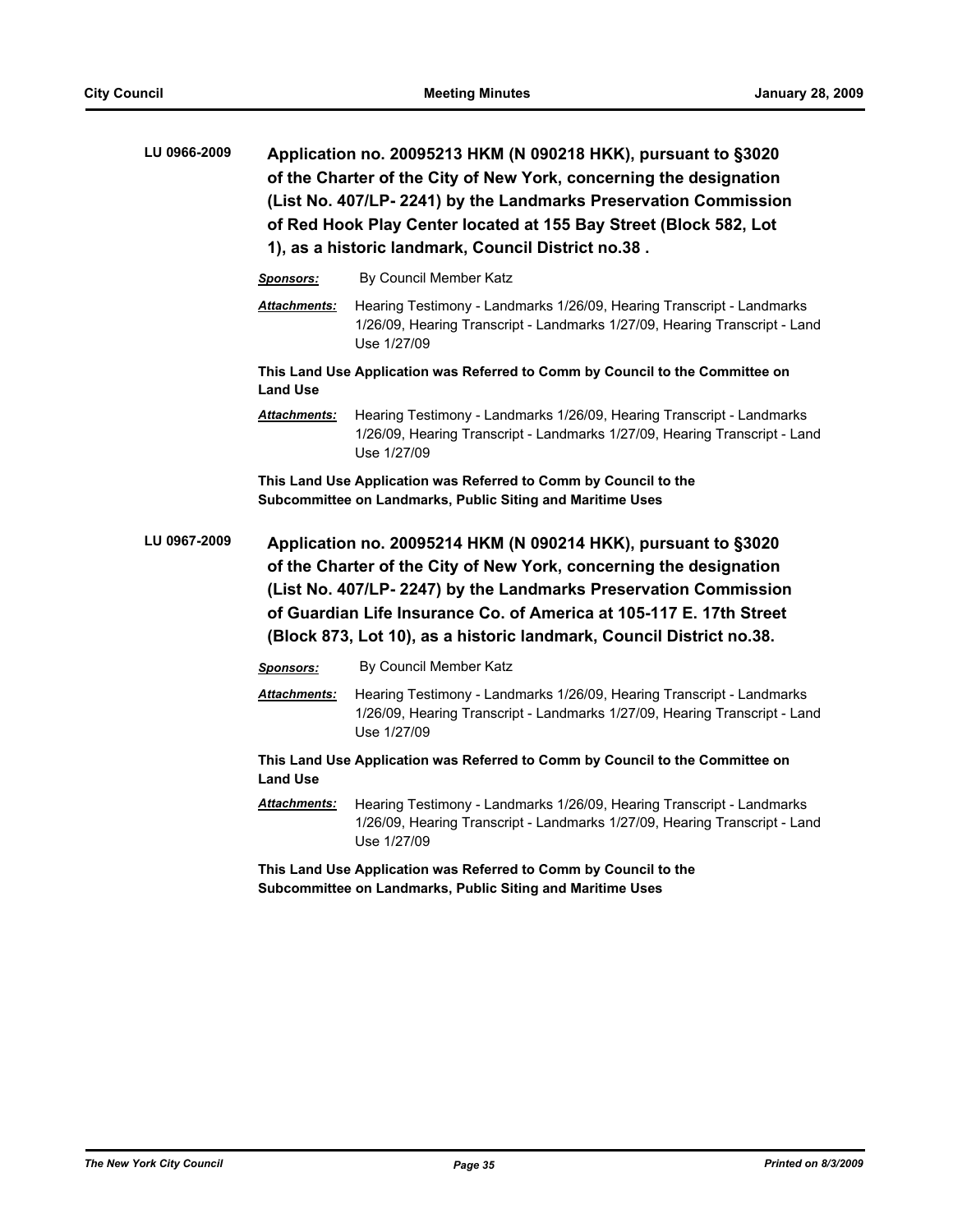|              |                     | Application no. 20095215 HKM (N 090212 HKM), pursuant to §3020<br>of the Charter of the City of New York, concerning the designation<br>(List No. 407/LP-2247) by the Landmarks Preservation Commission<br>of Morris B. Sanders Studio and Apartment (Block 1323, Lot 10), as<br>a historic landmark, Council District no. 5. |
|--------------|---------------------|-------------------------------------------------------------------------------------------------------------------------------------------------------------------------------------------------------------------------------------------------------------------------------------------------------------------------------|
|              | <b>Sponsors:</b>    | By Council Member Katz                                                                                                                                                                                                                                                                                                        |
|              | Attachments:        | Hearing Testimony - Landmarks 1/26/09, Hearing Transcript - Landmarks<br>1/26/09, Hearing Transcript - Landmarks 1/27/09, Hearing Transcript -<br>Landmarks 1/28/09, Hearing Transcript - Land Use 1/28/09                                                                                                                    |
|              | <b>Land Use</b>     | This Land Use Application was Referred to Comm by Council to the Committee on                                                                                                                                                                                                                                                 |
|              | Attachments:        | Hearing Testimony - Landmarks 1/26/09, Hearing Transcript - Landmarks<br>1/26/09, Hearing Transcript - Landmarks 1/27/09, Hearing Transcript -<br>Landmarks 1/28/09, Hearing Transcript - Land Use 1/28/09                                                                                                                    |
|              |                     | This Land Use Application was Referred to Comm by Council to the<br>Subcommittee on Landmarks, Public Siting and Maritime Uses                                                                                                                                                                                                |
| LU 0969-2009 |                     | Application no. 20095216 HKM (N 090215 HKM), pursuant to §3020<br>of the Charter of the City of New York, concerning the designation<br>(List No. 407/LP- 2123) by the Landmarks Preservation Commission                                                                                                                      |
|              |                     | of the Baumann Brothers Furniture and Carpets Store at 22-26<br>East 14th Street (aka 19-25 East 13th Street), (Block 571, Lots 1101<br>and 1102), as a historic landmark, Council District no. 2.                                                                                                                            |
|              | <b>Sponsors:</b>    | By Council Member Katz                                                                                                                                                                                                                                                                                                        |
|              | Attachments:        | Hearing Testimony - Landmarks 1/26/09, Hearing Transcript - Landmarks<br>1/26/09, Hearing Transcript - Landmarks 1/27/09, Hearing Transcript - Land<br>Use 1/27/09                                                                                                                                                            |
|              | <b>Land Use</b>     | This Land Use Application was Referred to Comm by Council to the Committee on                                                                                                                                                                                                                                                 |
|              | <b>Attachments:</b> | Hearing Testimony - Landmarks 1/26/09, Hearing Transcript - Landmarks<br>1/26/09, Hearing Transcript - Landmarks 1/27/09, Hearing Transcript - Land<br>Use 1/27/09                                                                                                                                                            |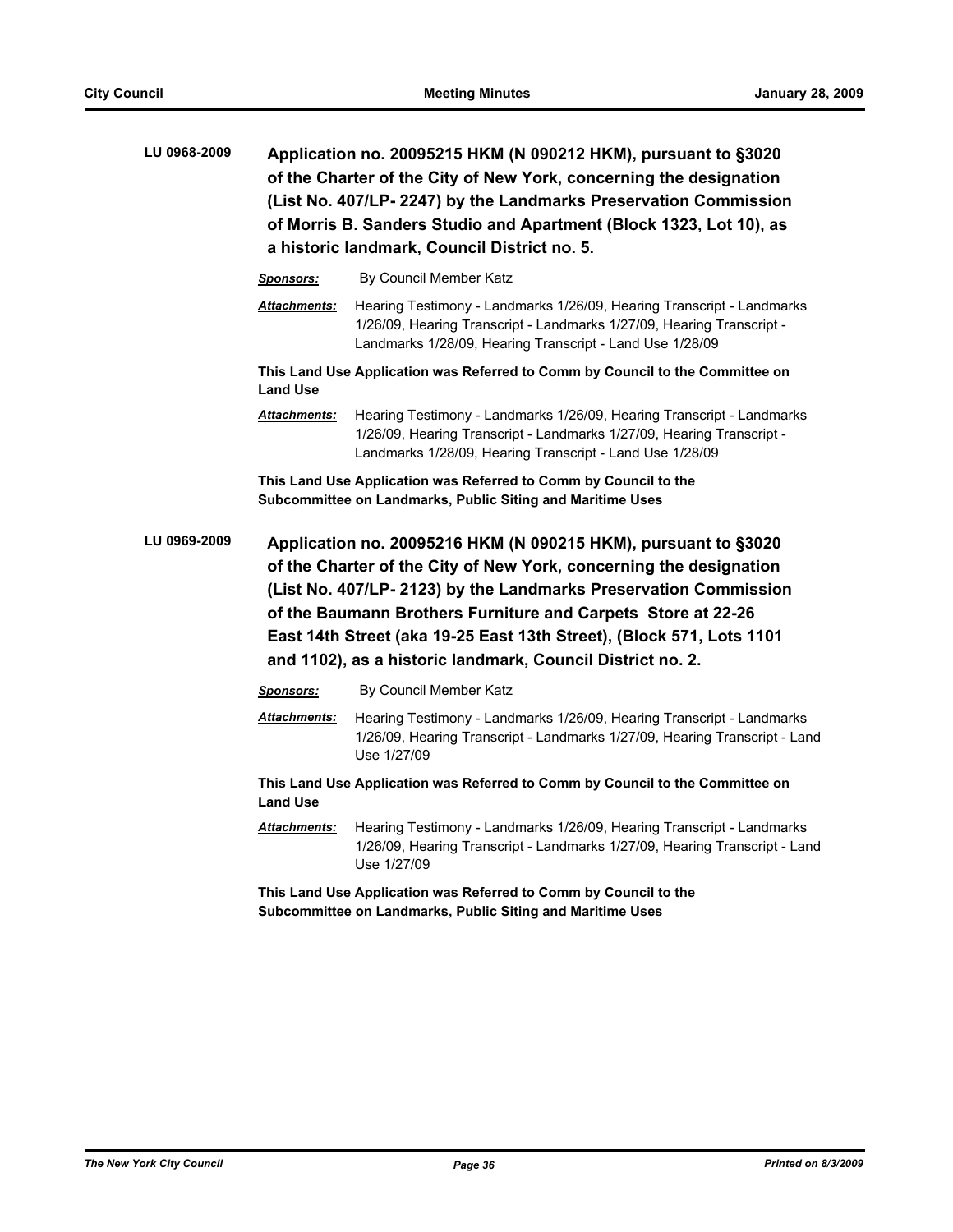| LU 0970-2009 | Application no. 20095218 HKM (N 090213 HKM), pursuant to §3020<br>of the Charter of the City of New York, concerning the designation<br>(List No. 407/LP-2299) by the Landmarks Preservation Commission<br>of Fire Engine Company No. 54 located at 304 West 47th Street,<br>(Block 1037, Lot 37), as a historic landmark, Council District no.3.                                                                                                                                             |                                                                                                                                                                    |  |
|--------------|-----------------------------------------------------------------------------------------------------------------------------------------------------------------------------------------------------------------------------------------------------------------------------------------------------------------------------------------------------------------------------------------------------------------------------------------------------------------------------------------------|--------------------------------------------------------------------------------------------------------------------------------------------------------------------|--|
|              | <u>Sponsors:</u>                                                                                                                                                                                                                                                                                                                                                                                                                                                                              | By Council Member Katz                                                                                                                                             |  |
|              | <b>Attachments:</b>                                                                                                                                                                                                                                                                                                                                                                                                                                                                           | Hearing Testimony - Landmarks 1/26/09, Hearing Transcript - Landmarks<br>1/26/09, Hearing Transcript - Landmarks 1/27/09, Hearing Transcript - Land<br>Use 1/27/09 |  |
|              | <b>Land Use</b>                                                                                                                                                                                                                                                                                                                                                                                                                                                                               | This Land Use Application was Referred to Comm by Council to the Committee on                                                                                      |  |
|              | <b>Attachments:</b>                                                                                                                                                                                                                                                                                                                                                                                                                                                                           | Hearing Testimony - Landmarks 1/26/09, Hearing Transcript - Landmarks<br>1/26/09, Hearing Transcript - Landmarks 1/27/09, Hearing Transcript - Land<br>Use 1/27/09 |  |
|              |                                                                                                                                                                                                                                                                                                                                                                                                                                                                                               | This Land Use Application was Referred to Comm by Council to the<br>Subcommittee on Landmarks, Public Siting and Maritime Uses                                     |  |
| LU 0971-2009 | Application no. 20095285 HAM, an amended Urban Development<br>Action Area Project located at 165, 176 and 165 Avenue C, Council<br>District no. 2, Borough of Manhattan. This matter is subject to<br>Council review and action pursuant to Article 16 of the New York<br>General Municipal Law, at the request of the New York City<br>Department of Housing Preservation and Development, and<br>pursuant to Section 577 of the Private Housing Finance Law for a<br>partial tax exemption. |                                                                                                                                                                    |  |
|              | <b>Sponsors:</b>                                                                                                                                                                                                                                                                                                                                                                                                                                                                              | By Council Member Katz                                                                                                                                             |  |
|              | <u> Attachments:</u>                                                                                                                                                                                                                                                                                                                                                                                                                                                                          | Hearing Testimony - Planning 1/26/09, Hearing Transcript - Planning<br>1/26/09, Hearing Transcript - Land Use 1/27/09                                              |  |
|              | <b>Land Use</b>                                                                                                                                                                                                                                                                                                                                                                                                                                                                               | This Land Use Application was Referred to Comm by Council to the Committee on                                                                                      |  |
|              | <b>Attachments:</b>                                                                                                                                                                                                                                                                                                                                                                                                                                                                           | Hearing Testimony - Planning 1/26/09, Hearing Transcript - Planning<br>1/26/09, Hearing Transcript - Land Use 1/27/09                                              |  |
|              |                                                                                                                                                                                                                                                                                                                                                                                                                                                                                               | This Land Use Application was Referred to Comm by Council to the<br><b>Subcommittee on Planning, Dispositions and Concessions</b>                                  |  |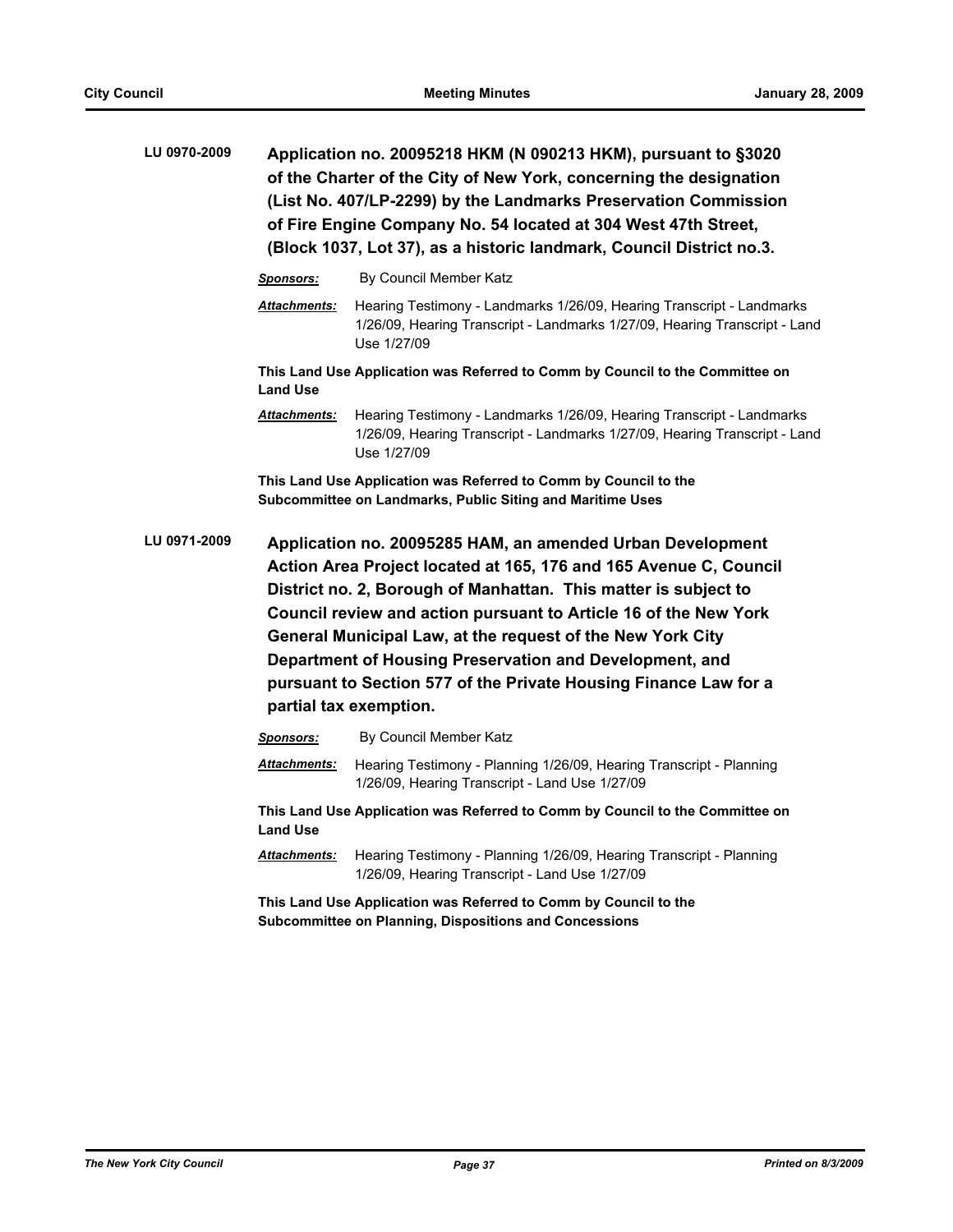| LU 0972-2009 | Application no. 20095236 HAM, an amended Urban Development       |  |  |  |
|--------------|------------------------------------------------------------------|--|--|--|
|              | Action Area Project known as West 127th Street, Council District |  |  |  |
|              | no. 9, Borough of Manhattan. This matter is subject to Council   |  |  |  |
|              | review and action pursuant to Article 16 of the New York General |  |  |  |
|              | Municipal Law, at the request of the New York City Department of |  |  |  |
|              | <b>Housing Preservation and Development.</b>                     |  |  |  |

|              | <b>Sponsors:</b>                                                                                                                                                                                                                                                                                                                | By Council Member Katz                                                                                                                                             |  |
|--------------|---------------------------------------------------------------------------------------------------------------------------------------------------------------------------------------------------------------------------------------------------------------------------------------------------------------------------------|--------------------------------------------------------------------------------------------------------------------------------------------------------------------|--|
|              | <b>Attachments:</b>                                                                                                                                                                                                                                                                                                             | Hearing Testimony - Planning 1/26/09, Hearing Transcript - Planning<br>1/26/09, Hearing Transcript - Land Use 1/27/09                                              |  |
|              | <b>Land Use</b>                                                                                                                                                                                                                                                                                                                 | This Land Use Application was Referred to Comm by Council to the Committee on                                                                                      |  |
|              | <b>Attachments:</b>                                                                                                                                                                                                                                                                                                             | Hearing Testimony - Planning 1/26/09, Hearing Transcript - Planning<br>1/26/09, Hearing Transcript - Land Use 1/27/09                                              |  |
|              |                                                                                                                                                                                                                                                                                                                                 | This Land Use Application was Referred to Comm by Council to the<br><b>Subcommittee on Planning, Dispositions and Concessions</b>                                  |  |
| LU 0973-2009 | Application no. 20095217 HKM (N 090216 HKM), pursuant to §3020<br>of the Charter of the City of New York, concerning the designation<br>(List No. 407/LP-2315) by the Landmarks Preservation Commission<br>of 144 West 14th Street Building, (Block 609, Lots 1101 and 1102),<br>as a historic landmark, Council District no.3. |                                                                                                                                                                    |  |
|              | <b>Sponsors:</b>                                                                                                                                                                                                                                                                                                                | By Council Member Katz                                                                                                                                             |  |
|              | <b>Attachments:</b>                                                                                                                                                                                                                                                                                                             | Hearing Testimony - Landmarks 1/26/09, Hearing Transcript - Landmarks<br>1/26/09, Hearing Transcript - Landmarks 1/27/09, Hearing Transcript - Land<br>Use 1/27/09 |  |
|              | <b>Land Use</b>                                                                                                                                                                                                                                                                                                                 | This Land Use Application was Referred to Comm by Council to the Committee on                                                                                      |  |
|              | Attachments:                                                                                                                                                                                                                                                                                                                    | Hearing Testimony - Landmarks 1/26/09 Hearing Transcript - Landmarks                                                                                               |  |

*Attachments:* Hearing Testimony - Landmarks 1/26/09, Hearing Transcript - Landmarks 1/26/09, Hearing Transcript - Landmarks 1/27/09, Hearing Transcript - Land Use 1/27/09

**This Land Use Application was Referred to Comm by Council to the Subcommittee on Landmarks, Public Siting and Maritime Uses**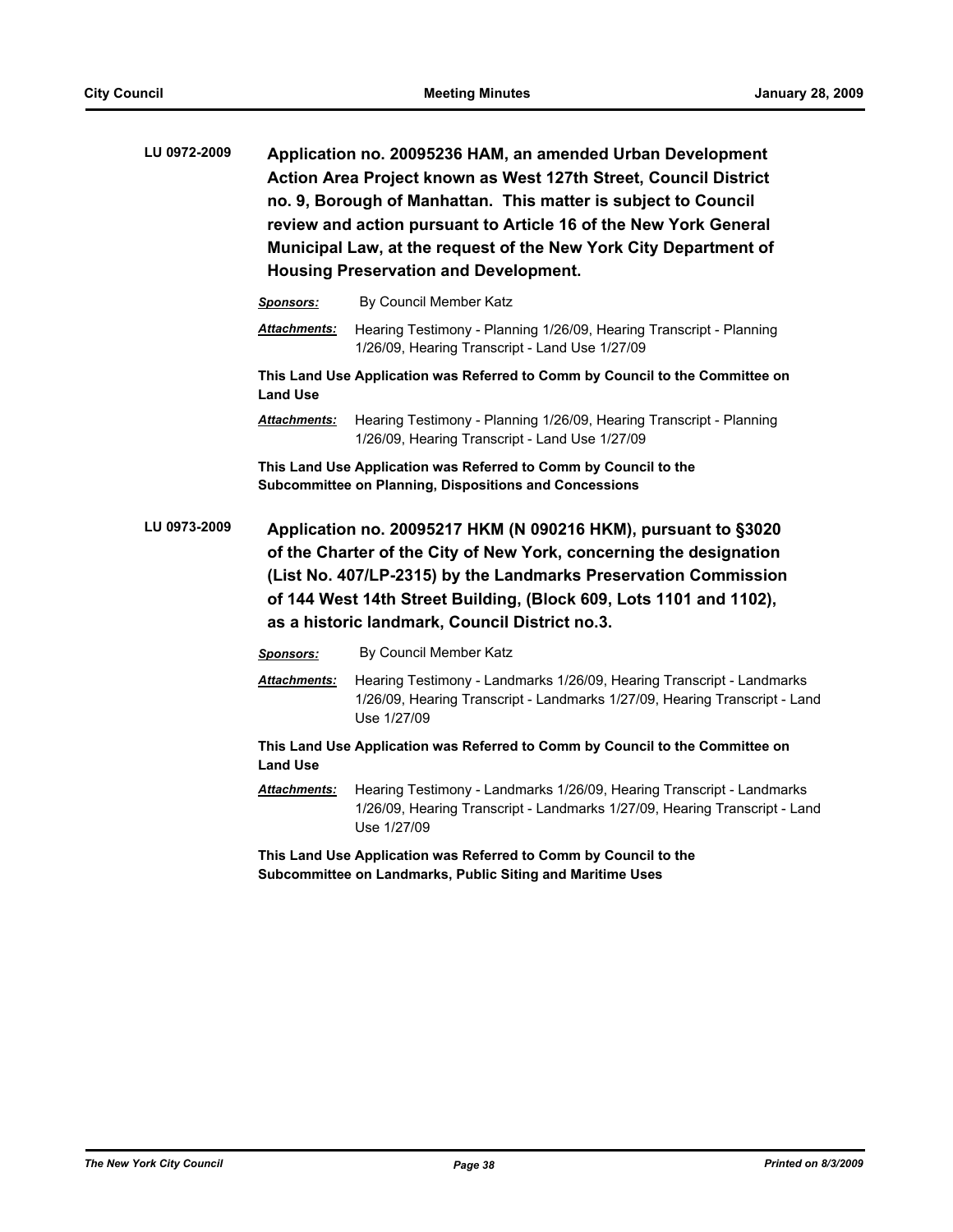**LU 0974-2009 Application no. 20095235 HAM, an amended Urban Development Action Area Project known as the Bradhurst Cluster, Council Districts no. 7 and 9, Borough of Manhattan. This matter is subject to Council review and action pursuant to Article 16 of the New York General Municipal Law, at the request of the New York City Department of Housing Preservation and Development and pursuant to Section 696 of the General Municipal Law for a tax exemption.**

#### *Sponsors:* By Council Member Katz

*Attachments:* Hearing Testimony - Planning 1/26/09, Hearing Transcript - Planning 1/26/09, Hearing Testimony - Planning 2/9/09, Hearing Transcript - Planning 2/9/09, Hearing Transcript - Planning 2/10/09, Hearing Testimony - Planning 2/23/09, Hearing Transcript - Planning 2/23/09, Hearing Transcript - Planning 3/4/09, Hearing Transcript - Planning 3/18/09, Hearing Testimony - Planning 3/31/09, Hearing Transcript - Planning 3/31/09, Hearing Transcript - Planning 4/20/09, Hearing Transcript - Land Use 4/21/09, Hearing Testimony - Planning 4/20/09

#### **This Land Use Application was Referred to Comm by Council to the Committee on Land Use**

*Attachments:* Hearing Testimony - Planning 1/26/09, Hearing Transcript - Planning 1/26/09, Hearing Testimony - Planning 2/9/09, Hearing Transcript - Planning 2/9/09, Hearing Transcript - Planning 2/10/09, Hearing Testimony - Planning 2/23/09, Hearing Transcript - Planning 2/23/09, Hearing Transcript - Planning 3/4/09, Hearing Transcript - Planning 3/18/09, Hearing Testimony - Planning 3/31/09, Hearing Transcript - Planning 3/31/09, Hearing Transcript - Planning 4/20/09, Hearing Transcript - Land Use 4/21/09, Hearing Testimony - Planning 4/20/09

#### **This Land Use Application was Referred to Comm by Council to the Subcommittee on Planning, Dispositions and Concessions**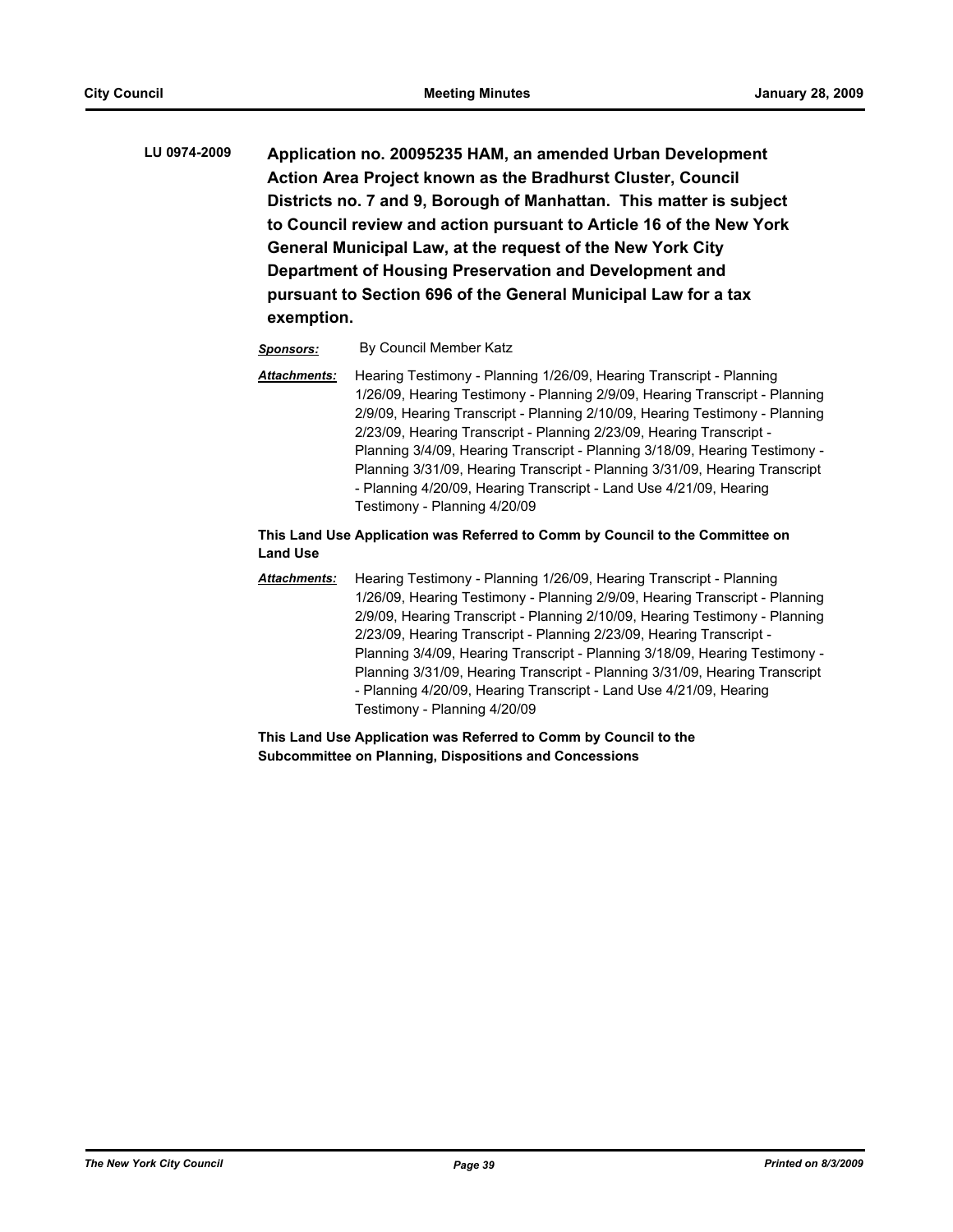| LU 0975-2009 | Uniform land use review procedure application no. C 080051 ZSK,<br>pursuant to Section 197-c and 201 of the Charter of the City of New<br>York for the grant of a special permit pursuant to Section 74-922 of<br>the Zoning Resolution in the Borough of Brooklyn, Council District<br>no. 42 to allow the development of large retail establishments (Use<br>group 6 and 10A uses) with no limitation on floor area on property<br>located at 830 Fountain Avenue (Block 4452, Lot 425). This<br>application is subject to review and action by the Land Use<br>Committee only if appealed to the Council pursuant to §197-d (b)(2)<br>of the Charter or called up by vote of the Council pursuant to<br>§197-d (b)(3) of the Charter. |                                                                                                                                                        |
|--------------|------------------------------------------------------------------------------------------------------------------------------------------------------------------------------------------------------------------------------------------------------------------------------------------------------------------------------------------------------------------------------------------------------------------------------------------------------------------------------------------------------------------------------------------------------------------------------------------------------------------------------------------------------------------------------------------------------------------------------------------|--------------------------------------------------------------------------------------------------------------------------------------------------------|
|              | <b>Sponsors:</b>                                                                                                                                                                                                                                                                                                                                                                                                                                                                                                                                                                                                                                                                                                                         | By Council Member Katz                                                                                                                                 |
|              | <b>Attachments:</b>                                                                                                                                                                                                                                                                                                                                                                                                                                                                                                                                                                                                                                                                                                                      | Hearing Testimony - Zoning 2/23/09, Hearing Transcript - Zoning 2/23/09,<br>Hearing Transcript - Zoning 2/26/09, Hearing Transcript - Land Use 2/26/09 |
|              |                                                                                                                                                                                                                                                                                                                                                                                                                                                                                                                                                                                                                                                                                                                                          | This Land Use Application was Referred to Comm by Council to the Committee on                                                                          |

**Land Use** *Attachments:* Hearing Testimony - Zoning 2/23/09, Hearing Transcript - Zoning 2/23/09,

Hearing Transcript - Zoning 2/26/09, Hearing Transcript - Land Use 2/26/09

**This Land Use Application was Referred to Comm by Council to the Subcommittee on Zoning and Franchises**

**LU 0976-2009 Application no. N 090144 HAM, an Urban Development Action Area Designation and Project, located at 203 West 146th Street, Borough of Manhattan, Council District no. 7. This matter is subject to Council Review and action pursuant to §197-d of the New York City Charter and Article 16 of the General Municipal Law.**

| <b>Sponsors:</b>                                                 | By Council Member Katz                                                                                                                                        |  |  |
|------------------------------------------------------------------|---------------------------------------------------------------------------------------------------------------------------------------------------------------|--|--|
| <b>Attachments:</b>                                              | Hearing Testimony - Planning 2/9/09, Hearing Transcript - Planning 2/9/09,<br>Hearing Transcript - Planning 2/10/09, Hearing Transcript - Land Use<br>2/10/09 |  |  |
| <b>Land Use</b>                                                  | This Land Use Application was Referred to Comm by Council to the Committee on                                                                                 |  |  |
| <b>Attachments:</b>                                              | Hearing Testimony - Planning 2/9/09, Hearing Transcript - Planning 2/9/09,<br>Hearing Transcript - Planning 2/10/09, Hearing Transcript - Land Use<br>2/10/09 |  |  |
| This Land Use Application was Referred to Comm by Council to the |                                                                                                                                                               |  |  |

### **Subcommittee on Planning, Dispositions and Concessions**

*At this point the Speaker (Council Member Quinn) made the following annoucements:*